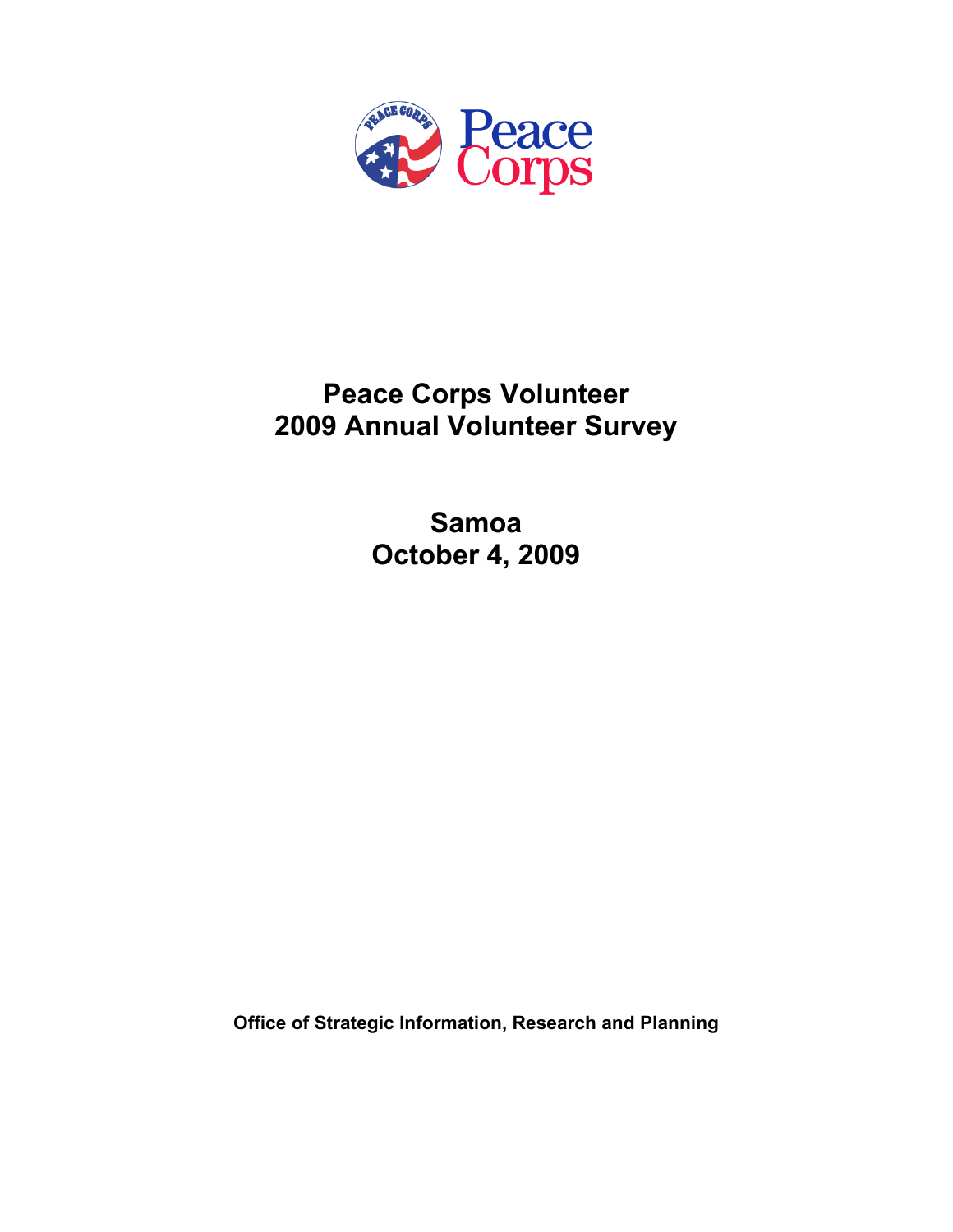# **Table of Contents**

| Introduction to the 2009 Annual Volunteer Survey Report 3 |     |
|-----------------------------------------------------------|-----|
| Overview of the Post's 2009 Volunteer Survey Respondents4 |     |
|                                                           |     |
|                                                           |     |
|                                                           |     |
|                                                           |     |
|                                                           |     |
|                                                           | 27  |
|                                                           | .34 |
|                                                           |     |
|                                                           |     |
| J. Overall Assessment of Peace Corps Service48            |     |
|                                                           |     |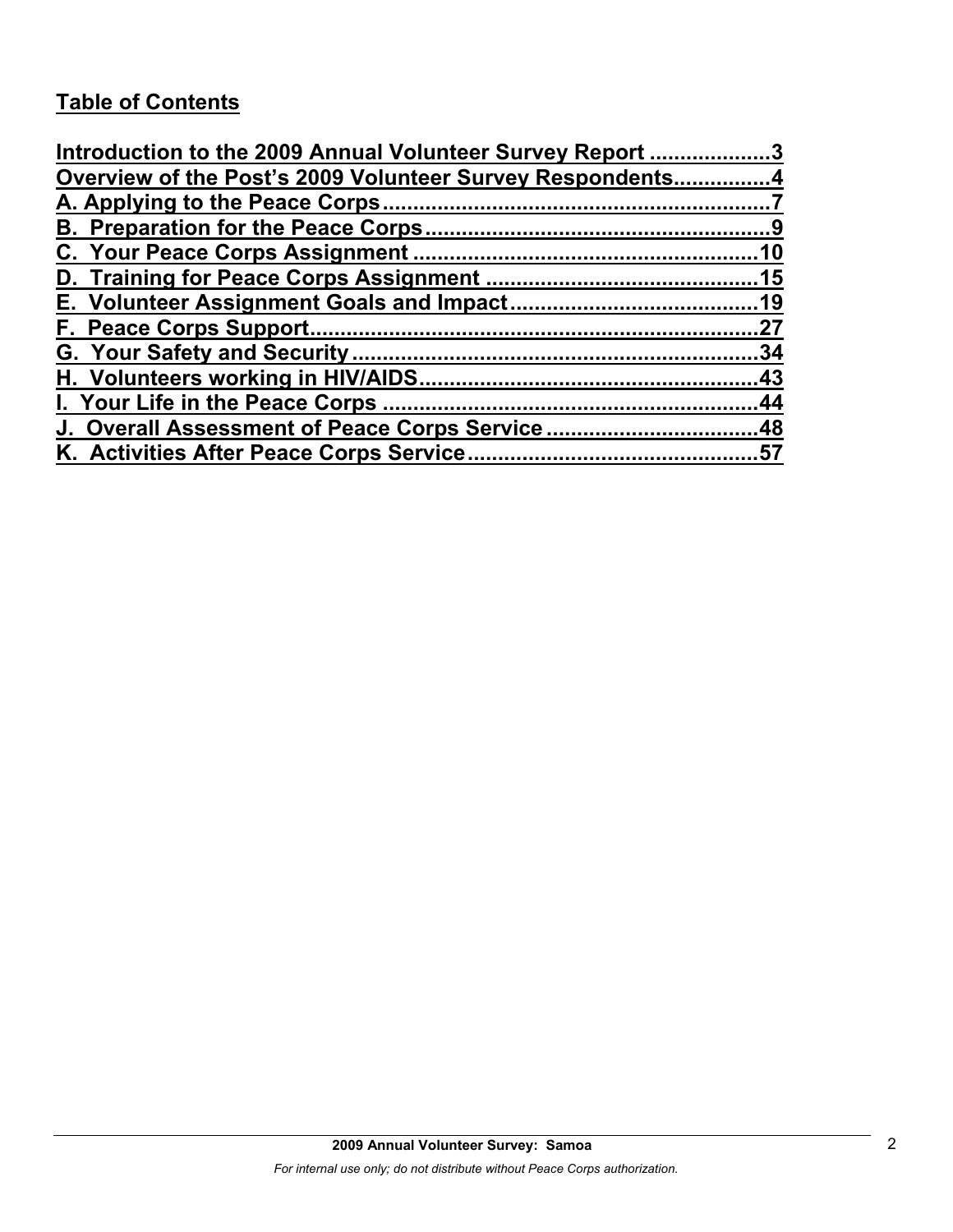# **Introduction to the 2009 Annual Volunteer Survey Report**

This country report contains the tables and charts from the Volunteers in your country who completed the 2009 Annual Volunteer Survey (AVS). The results provide a picture of the activities, experiences and views of Peace Corps Volunteers in 2009. The results show areas where Volunteers' needs are met and identify areas where improvements may be needed. The survey was fielded from May through August 2009.

A core set of questions was asked of all Volunteers. For the first time, Volunteers were also asked a series of questions relevant to their time in country:

- Volunteers in country 8 or less months were asked about applying to and preparing for the Peace Corps.
- Volunteers in country 18 or less months were asked about the effectiveness of their preservice training (PST).
- Volunteers in country 19 or more months were asked about their post-service plans, as well as the Peace Corps' resources for their post-service transition.

Tables and graphs are labeled by survey section and the survey question. The tables show the percent of post respondents that selected each choice and the total number of post respondents that answered the question. The number of responses for each question will vary, depending on:

- whether the question was asked of all Volunteers or only the Volunteers in-country a certain number of months and
- how many of the Volunteers who were "eligible" to answer the question did respond.

Most survey questions asked respondents to select only one from a set of choices. The percentages for the "select one" responses add up to 100 percent. Other questions asked Volunteers to "mark all that apply" in situations, for example, where it is likely that respondents are involved in more than one secondary activity. The percentages of the "mark all that apply" responses will total more than 100 percent; each percentage equals the number of respondents selecting that choice divided by the number of respondents who answered the question.

Posts are encouraged to compare these 2009 results with the 2006 and 2008 survey results to note trends and changes over time. Because questions are revised from one survey to the next, a crosswalk between the 2008 and 2009 questions is posted on the OSIRP intranet page under 2009 AVS Reports "Reference Documents." The earlier 2008 survey global, regional and post reports are also posted on the OSIRP Intranet page.

Volunteers' extensive narrative responses to the 29 open-ended questions on the survey are in the post's 2009 Annual Volunteer Survey Open Ended Reponses report. All Volunteers' narrative responses to key questions will be analyzed for global themes and presented in a later report.

The number of surveys for each post includes surveys submitted online by Volunteers and completed paper surveys sent to the Peace Corps headquarters for hand-entry into the online survey system. The final count may include mostly completed partial surveys added to the final dataset after the survey closed.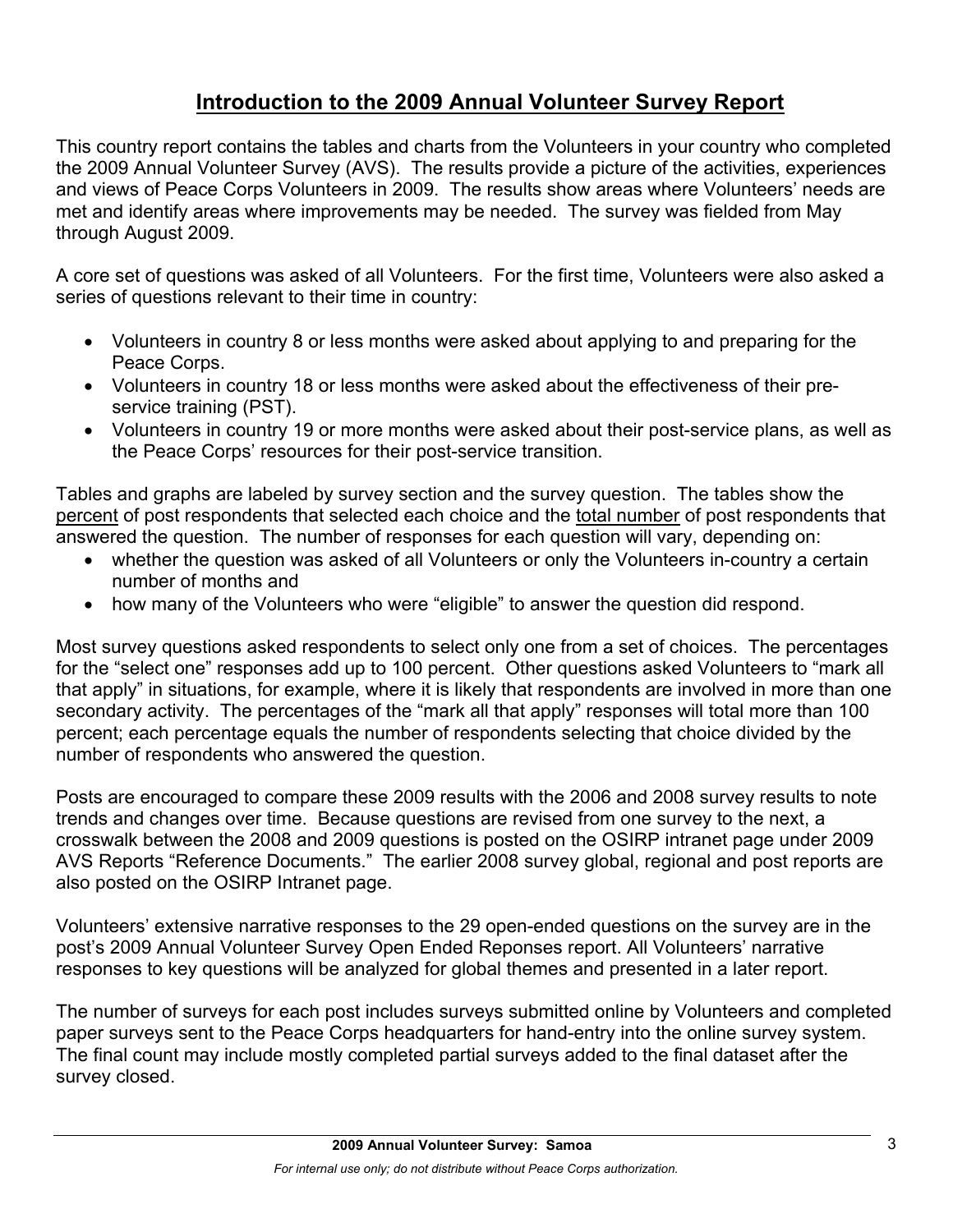# **Overview of the Post's 2009 Volunteer Survey Respondents**

This overview presents basic information about the characteristics of Volunteers who completed the 2009 Annual Volunteer Survey at post.

| <b>Completed Surveys by Months in Country</b> |
|-----------------------------------------------|
|-----------------------------------------------|

|            | 8 months or less |         | 9 to 18 months |         | 19 months or more |         | Total           |         |
|------------|------------------|---------|----------------|---------|-------------------|---------|-----------------|---------|
|            | Number           | Percent | Number         | Percent | Number            | Percent | Number          | Percent |
| Months3grp |                  | 10%     |                | 57%     | 10 <sub>l</sub>   | 33%     | 30 <sup>1</sup> | 100%    |

### **L1: What is your age?**

|         | $20 - 29$ | 30-49 | $50+$ | Total |
|---------|-----------|-------|-------|-------|
| AGE3grp | 83%       | 10%   | 7%    | 30    |

### **L2: What is your gender?**

|                | Female | Male | Total |  |
|----------------|--------|------|-------|--|
| <b>IGENDER</b> | 11 O/_ | 59%  |       |  |

# **Completed surveys by project.**

|                                           | Count | Column N % |
|-------------------------------------------|-------|------------|
| Capacity Building:<br><b>ICT/SNE/MPTA</b> | 17    | 57%        |
| Village Based Development                 | 10    | 33%        |
| Other. Please specify                     | 3     | 10%        |
| Total                                     | 30    | 100%       |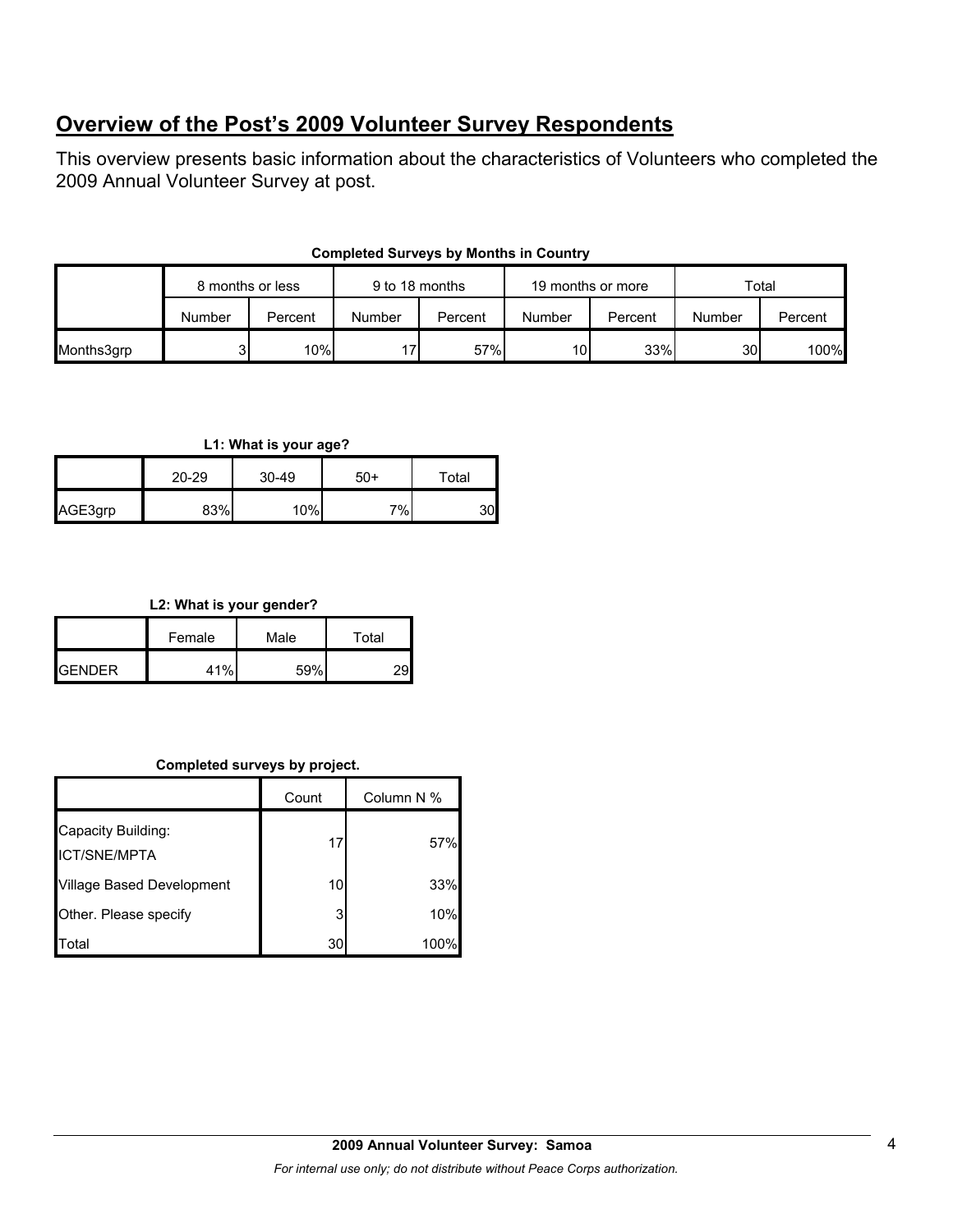# **C2: Which best describes the focus of your primary**

#### **assignment/work?**

|    |                                                       | Percent | Number |
|----|-------------------------------------------------------|---------|--------|
| C2 | Information & communications<br>technology (ICT)      | 30%     | 9      |
|    | Other: Please specify                                 | 17%     | 5      |
|    | Other education                                       | 17%     | 5      |
|    | Water sanitation                                      | 10%     | 3      |
|    | Environmental education                               | 10%     | 3      |
|    | Agriculture/fish/livestock                            | 7%      | 2      |
|    | Youth development                                     | 3%      | 1      |
|    | Teacher training                                      | 3%      |        |
|    | Community development                                 | 3%      |        |
|    | Business education/advising                           |         |        |
|    | Urban & regional<br>planning/municipal<br>development |         |        |
|    | <b>HIV/AIDS</b>                                       |         |        |
|    | Health extension                                      |         |        |
|    | Forestry/parks                                        |         |        |
|    | Math/science teaching                                 |         |        |
|    | English teaching                                      |         |        |
|    | Agroforestry                                          |         |        |
|    | NGO development                                       |         |        |
|    | Total                                                 | 100%    | 30     |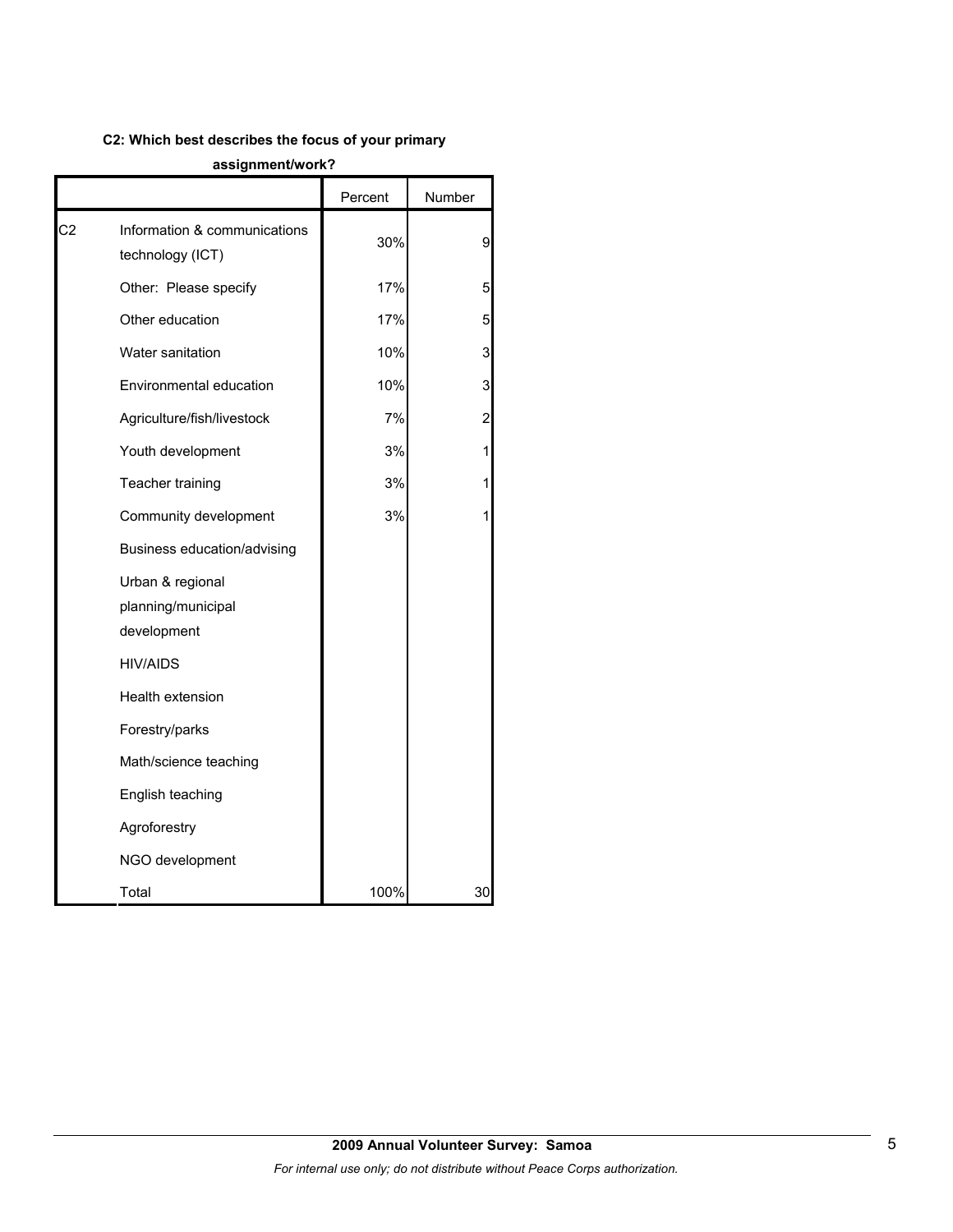# **C2.TEXT: Which of the following initiatives does your primary work**

| include? Other (specify)                               |                |               |  |  |  |
|--------------------------------------------------------|----------------|---------------|--|--|--|
|                                                        | <b>PERCENT</b> | <b>NUMBER</b> |  |  |  |
| C2.TEXT Open-ended results. Not responsive to request. |                |               |  |  |  |
| Total                                                  | 100%           | 30            |  |  |  |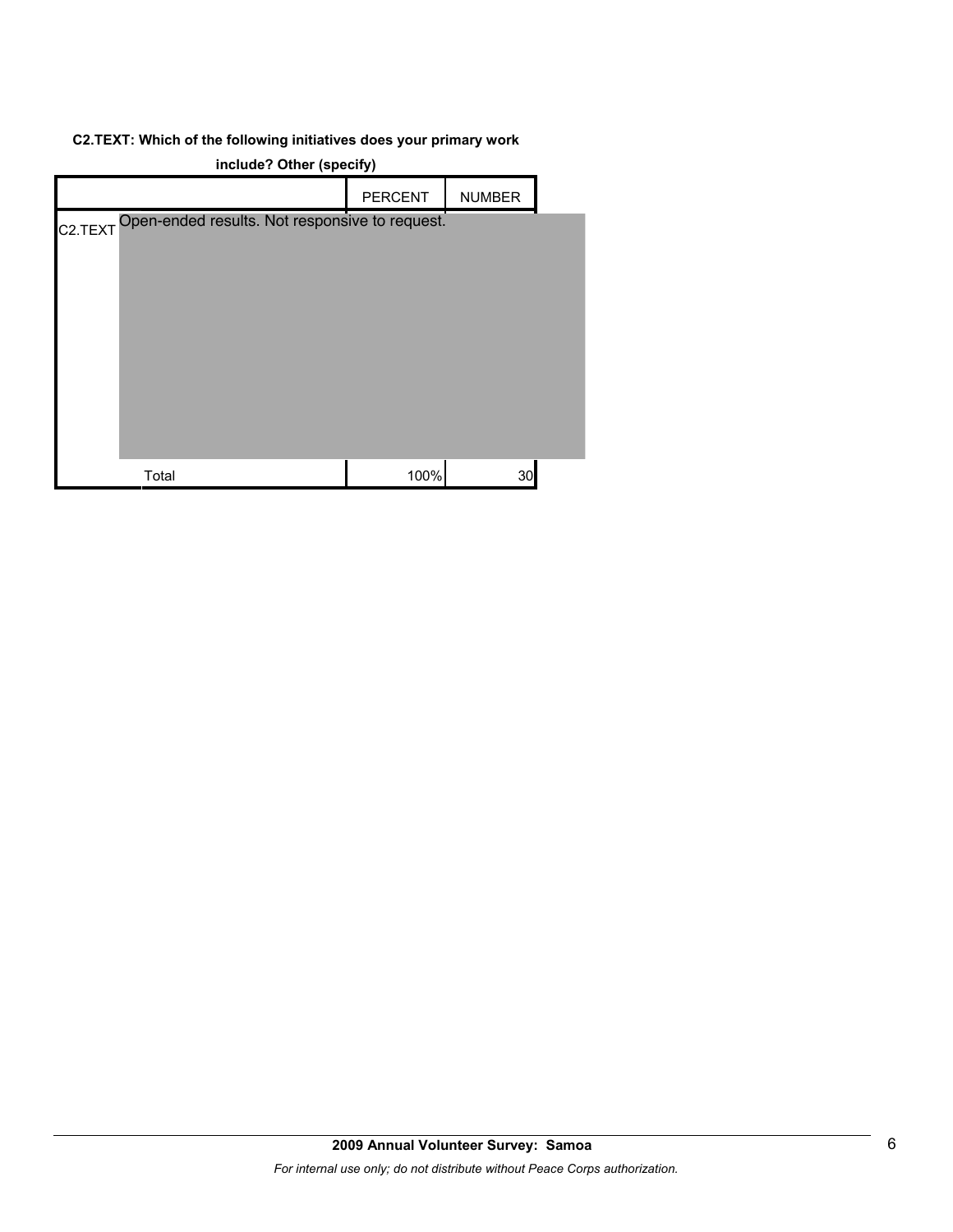# **A. Applying to the Peace Corps**

*This section reports Volunteers' motivations in applying and accepting a Peace Corps assignment.* 

|                             |               | Somewhat  |           |      |                         |
|-----------------------------|---------------|-----------|-----------|------|-------------------------|
|                             | Not Important | important | Important | NA   | Total                   |
| Different culture           |               | 33%       | 67%       |      | 3                       |
| Work experience             | 67%           |           | 33%       |      | $\overline{\mathbf{3}}$ |
| Help others                 |               | 33%       | 67%       |      | 3                       |
| International experience    |               |           | 100%      |      | 3                       |
| Language                    |               | 33%       | 67%       |      | 3                       |
| Personal growth             |               |           | 100%      |      | $\mathbf{3}$            |
| U. S. job market            | 67%           |           | 33%       |      | $\mathbf{3}$            |
| Serve my country            | 33%           | 67%       |           |      | $\mathbf{3}$            |
| Travel/adventure            |               |           | 100%      |      | $\mathbf{3}$            |
| Other: Please specify below |               |           |           | 100% | 1                       |

**A1: How important were the following factors in accepting a PC assignment?**

# **A1\_OTHER: How important were the following**

**factors in accepting a PC assignment? Other** 

**(specify)**

|                 |       | <b>PERCENT</b> | <b>NUMBER</b> |
|-----------------|-------|----------------|---------------|
| <b>A1 OTHER</b> |       | 100%           |               |
|                 | Total | 100%           |               |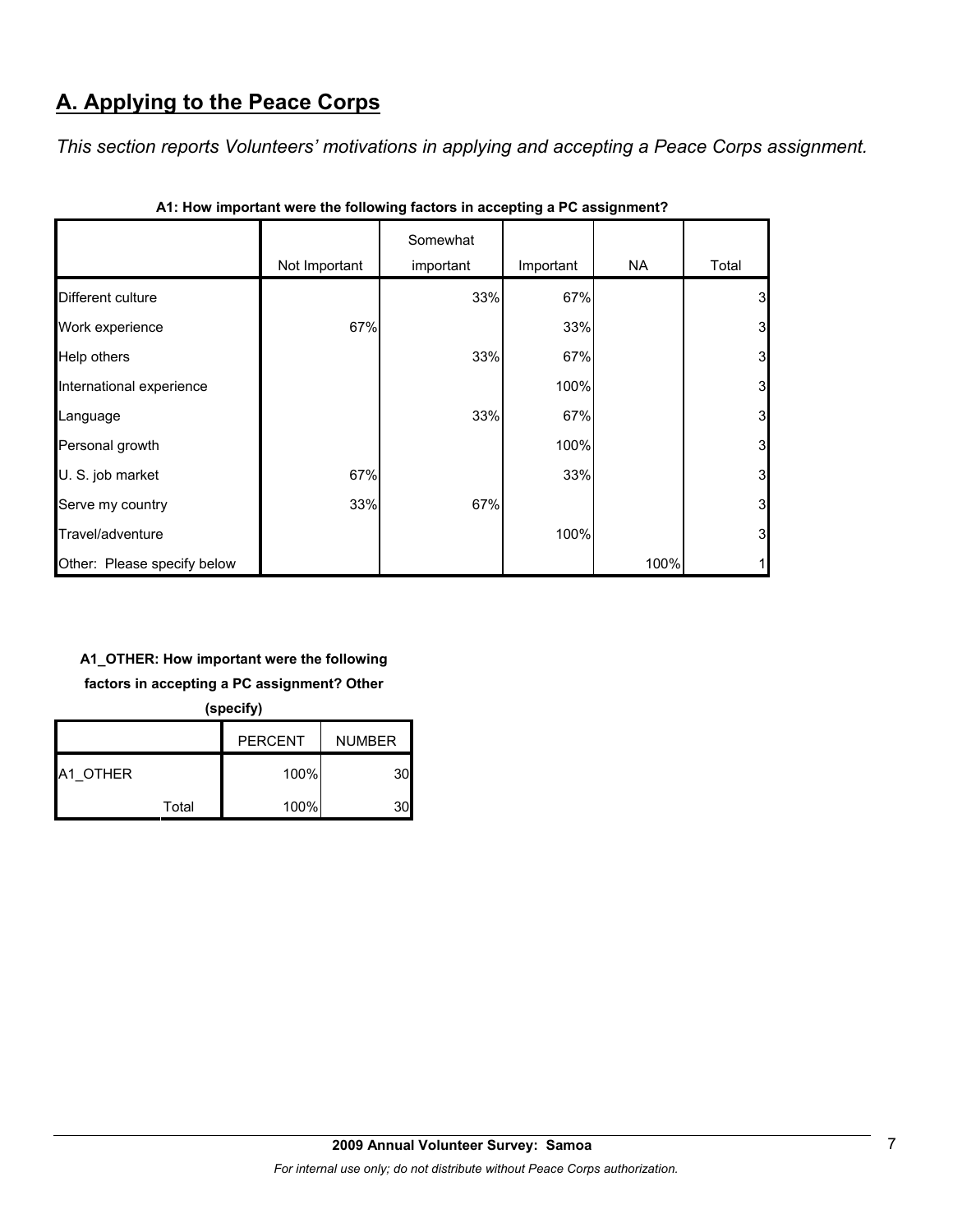|                                     |                                                                                                        | <b>PCV Responses</b> | % Involved in<br>Initiative | <b>Total PCVs</b><br>Responding |
|-------------------------------------|--------------------------------------------------------------------------------------------------------|----------------------|-----------------------------|---------------------------------|
| What prompted you to apply to<br>PC | Peace Corps campus or<br>community information session                                                 | 2                    | 67%                         |                                 |
|                                     | Peace Corps website                                                                                    | 2                    | 67%                         |                                 |
|                                     | <b>Returned Peace Corps</b><br>Volunteer (e.g., someone you<br>met or know personally                  | 1                    | 33%                         |                                 |
|                                     | <b>Returned Peace Corps</b><br>Volunteer who spoke to your<br>school or group about the<br>Peace Corps |                      | 33%                         |                                 |
|                                     | Personal interest in the Peace<br>Corps                                                                | 1                    | 33%                         |                                 |
|                                     | Peace Corps recruiter                                                                                  |                      |                             |                                 |
|                                     | Article or book about the Peace<br>Corps                                                               |                      |                             |                                 |
|                                     | Radio, TV, or print<br>advertisement                                                                   |                      |                             |                                 |
|                                     | Peace Corps material in the<br>mail                                                                    |                      |                             |                                 |
|                                     | Other: Please specify                                                                                  |                      |                             |                                 |
|                                     | Total                                                                                                  |                      |                             | 3                               |

# **A2. What prompted you to apply to the PC? Mark all that apply.**

Percents may total to more than 100% since Volunteers were asked to "Mark all that apply."

### **A2.OTHER.TEXT: What prompted you to apply to the PC?**

| Other (specify)                 |  |      |    |  |  |
|---------------------------------|--|------|----|--|--|
| <b>NUMBER</b><br><b>PERCENT</b> |  |      |    |  |  |
| A2.OTHER.TEXT                   |  | 100% | 30 |  |  |
| 100%<br>Total                   |  |      |    |  |  |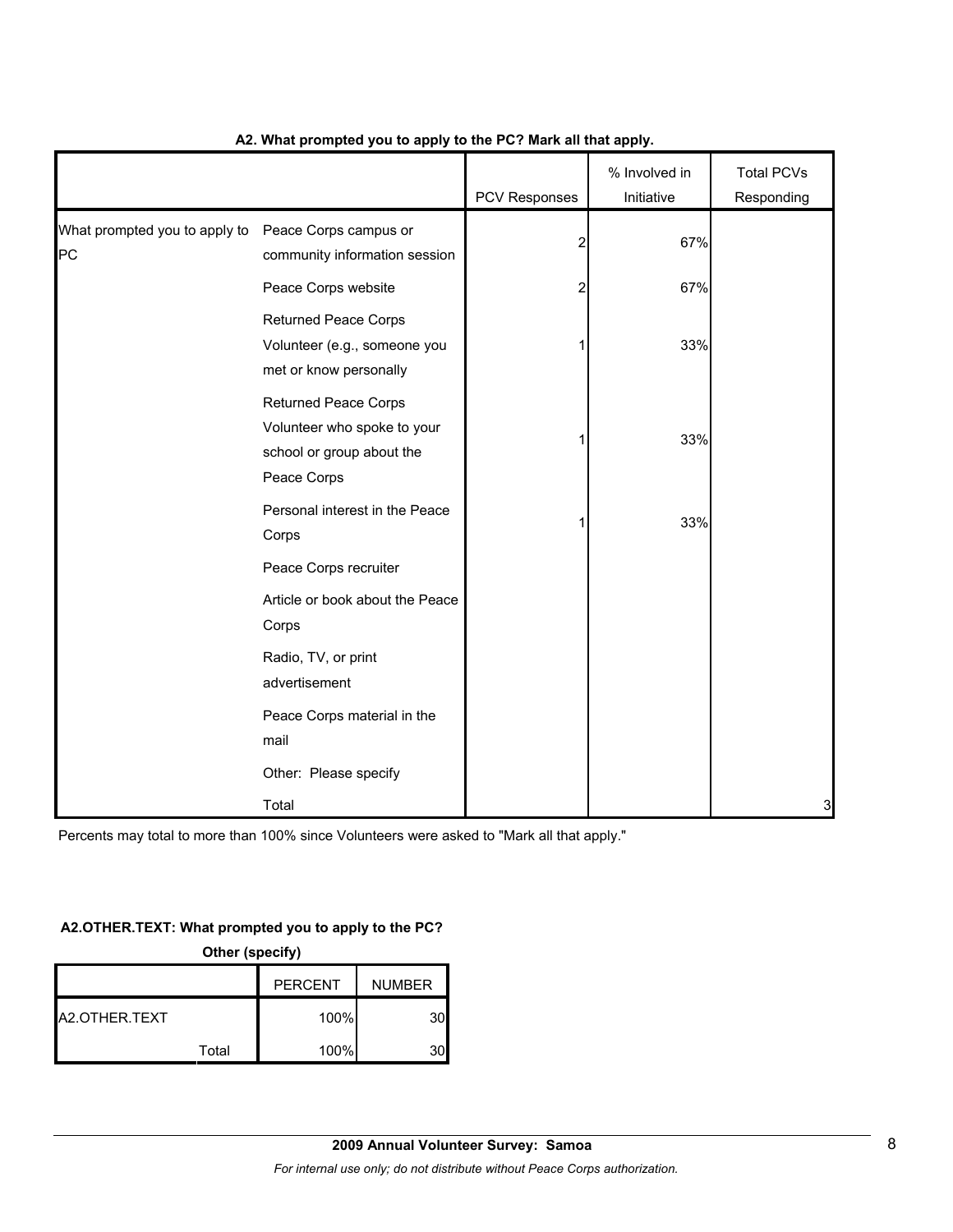# **B. Preparation for the Peace Corps**

*This section reports on Volunteers' assessment of the materials and information available before their service.* 

# **B1: How useful was the information on the PC website in preparing you for the realities of living and working**

|                |              |     |     |     |             | Don't know (did<br>not access |       |  |  |
|----------------|--------------|-----|-----|-----|-------------|-------------------------------|-------|--|--|
|                | Not at all 1 | ◠   | ◠   | 4   | Extremely 5 | information)                  | Total |  |  |
|                |              |     |     |     |             |                               |       |  |  |
| B <sub>1</sub> |              | 33% | 33% | 33% |             |                               | 3     |  |  |

**as a Volunteer?**

### **B2: How useful were the PC materials about your country in helping you prepare for your service?**

|                |              |     |     |   |             | Don't know (did |       |
|----------------|--------------|-----|-----|---|-------------|-----------------|-------|
|                |              |     |     |   |             | not access      |       |
|                | Not at all 1 |     | ົ   | 4 | Extremely 5 | information)    | Total |
| B <sub>2</sub> |              | 33% | 67% |   |             |                 | 3     |

# **B3: How useful were the materials you received from the PC about your primary assignment in helping you**

**prepare for your service?**

|                |              |      |   |   |             | Don't know (did |       |
|----------------|--------------|------|---|---|-------------|-----------------|-------|
|                |              |      |   |   |             | not access      |       |
|                | Not at all 1 |      | ິ | 4 | Extremely 5 | information)    | Total |
| B <sub>3</sub> |              | 100% |   |   |             |                 | 3     |

#### **B4: How useful were the materials you received from the PC regarding the need for flexibility in adapting to**

**your work?**

|           |              |     |     |   |             | Don't know (did |       |
|-----------|--------------|-----|-----|---|-------------|-----------------|-------|
|           |              |     |     |   |             | not access      |       |
|           | Not at all 1 |     | າ   | 4 | Extremely 5 | information)    | Total |
| <b>B4</b> |              | 33% | 67% |   |             |                 | 3     |

#### **B7: How prepared do you feel to meet the challenges of PC service?**

|     | Not at all 1 |     |     |     | Exceptionally 5 | $\tau$ otal |
|-----|--------------|-----|-----|-----|-----------------|-------------|
| IB7 |              | 33% | 33% | 33% |                 | 3           |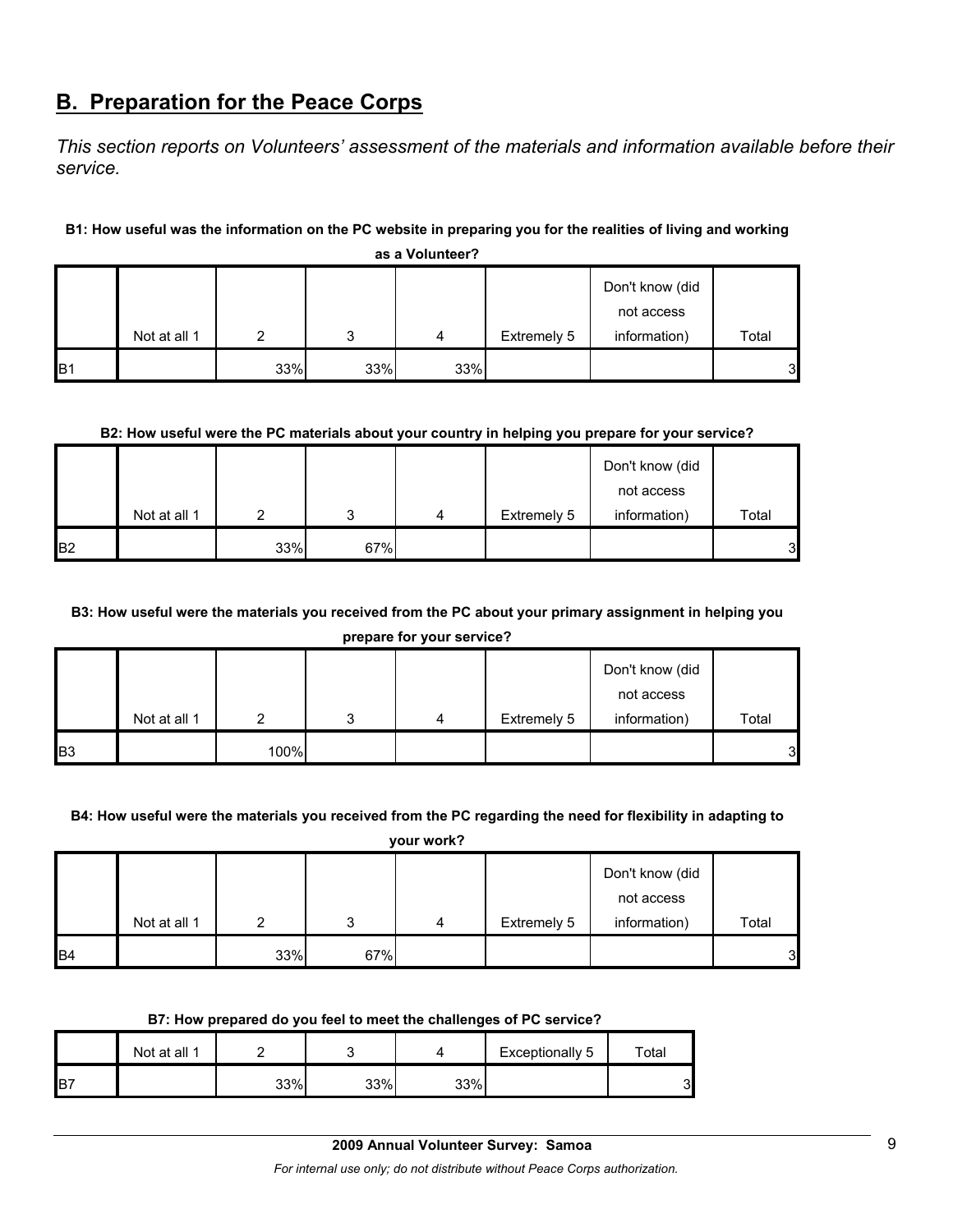# **C. Your Peace Corps Assignment**

*This section reports Volunteers' primary assignment work and secondary activities. The term "primary assignment" refers to the Volunteers' assignment which is part of an overall project plan designed by your host country partners and in-country Peace Corps staff.* 

|            |                                                                                         | apply.               |               |                   |
|------------|-----------------------------------------------------------------------------------------|----------------------|---------------|-------------------|
|            |                                                                                         |                      | % Involved in | <b>Total PCVs</b> |
|            |                                                                                         | <b>PCV Responses</b> | Initiative    | Responding        |
| \$C3PrmAct | Information and<br>communications technology<br>(ICT)                                   | 13                   | 43%           |                   |
|            | Working with youth                                                                      | 12                   | 40%           |                   |
|            | English teaching                                                                        | 8                    | 27%           |                   |
|            | Working with NGO(s)                                                                     | 7                    | 23%           |                   |
|            | Environment work                                                                        | 6                    | 20%           |                   |
|            | Literacy                                                                                | 6                    | 20%           |                   |
|            | Other: Please specify                                                                   | $\,6$                | 20%           |                   |
|            | Natural resources management                                                            | 5                    | 17%           |                   |
|            | Biodiversity conservation                                                               | 4                    | 13%           |                   |
|            | Library development                                                                     | 4                    | 13%           |                   |
|            | Sports/fitness                                                                          | 4                    | 13%           |                   |
|            | Rural development                                                                       | 4                    | 13%           |                   |
|            | Arts                                                                                    | 3                    | 10%           |                   |
|            | Income generation                                                                       | 3                    | 10%           |                   |
|            | Nutrition education                                                                     | $\mathsf 3$          | 10%           |                   |
|            | <b>Business advertising</b>                                                             | $\boldsymbol{2}$     | 7%            |                   |
|            | Girls' education                                                                        | $\overline{2}$       | 7%            |                   |
|            | Water and sanitation                                                                    | 2                    | 7%            |                   |
|            | Working with special groups<br>(e.g., disabled, elderly, ethnic<br>minorities, orphans) | 2                    | 7%            |                   |

# **C3: Which of the following activities does your primary assignment/work include? Mark all that**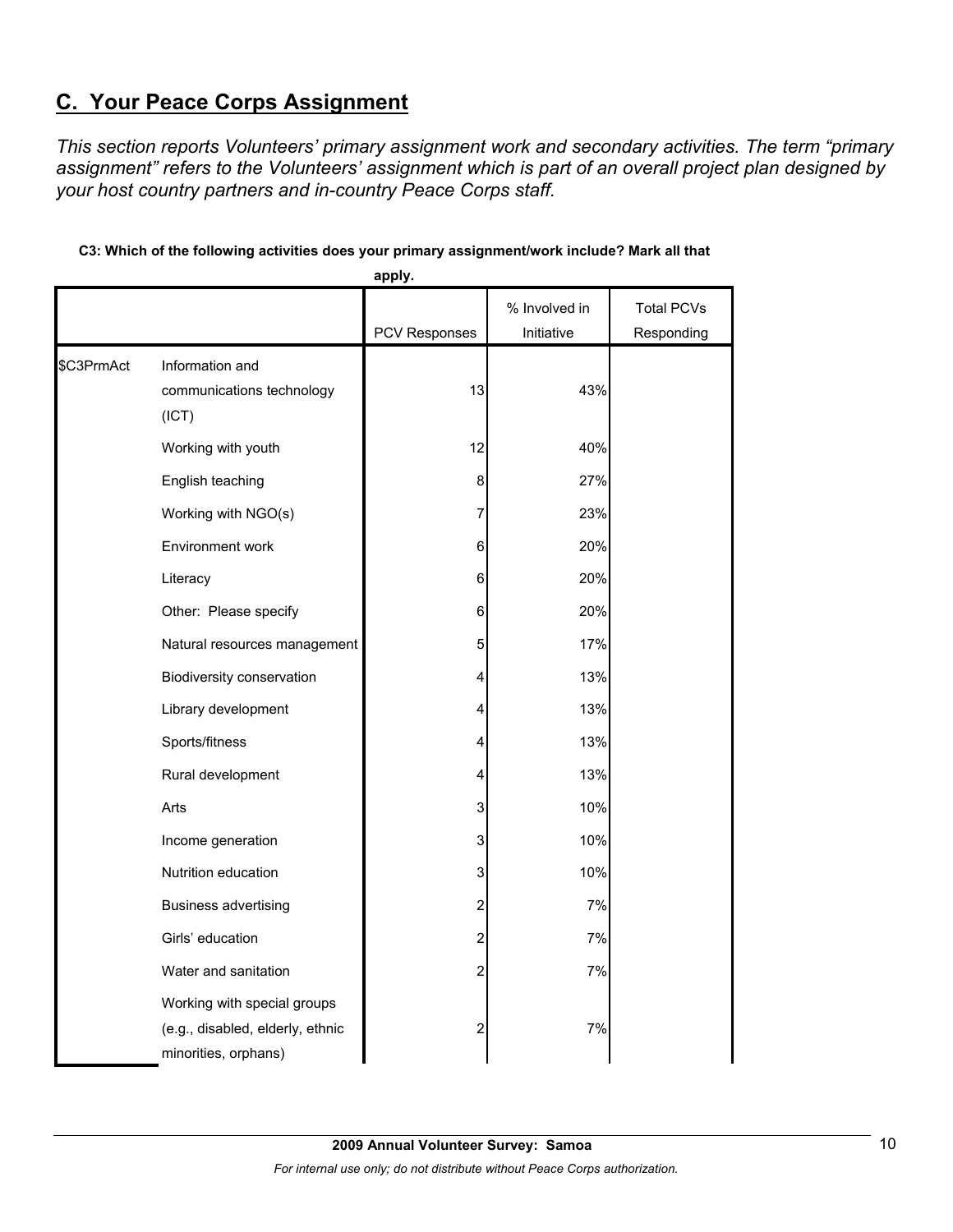| World Wise Schools/<br>Correspondence Match            | 2 | 7% |    |
|--------------------------------------------------------|---|----|----|
| Community food security<br>(production/marketing)      |   | 3% |    |
| <b>HIV/AIDS</b>                                        |   | 3% |    |
| Mobilize host country nationals<br>(HCNs) to volunteer |   | 3% |    |
| Child survival                                         |   |    |    |
| Household food security                                |   |    |    |
| Microenterprise development                            |   |    |    |
| Urban development/municipal<br>development             |   |    |    |
| WID/GAD                                                |   |    |    |
| Total                                                  |   |    | 30 |

|  |  |  | C3: Which of the following activities does your primary assignment/work include? Other |
|--|--|--|----------------------------------------------------------------------------------------|
|  |  |  |                                                                                        |

|               | (specify)                                      |            |       |         |  |  |  |  |  |
|---------------|------------------------------------------------|------------|-------|---------|--|--|--|--|--|
| C3.OTHER.TEXT | Open-ended results. Not responsive to request. | Column N % | Count | Row N % |  |  |  |  |  |
|               | Total                                          |            | 30    | 100%    |  |  |  |  |  |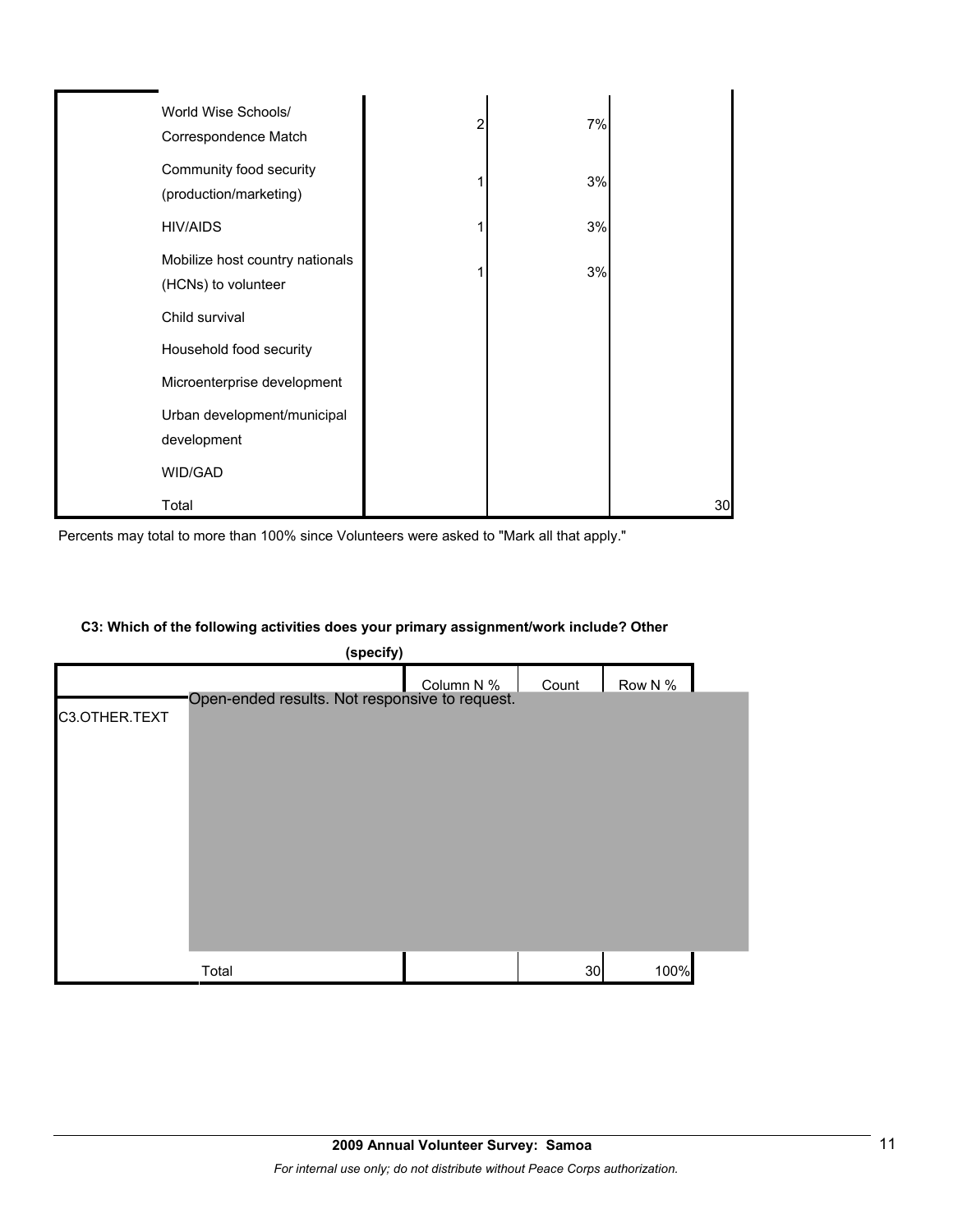|           | None | $1-10$ hrs | 11-20 hrs | 21-30 hrs | 31-40 hrs | More than 40 hrs | Total |
|-----------|------|------------|-----------|-----------|-----------|------------------|-------|
| C4Hrs6grp | 3%   | 14%        | 14%       | 17%       | 38%       | 14%              | 29    |

**C4: Hours Spent on Primary Assignment During Average Work Week**

### **C4: How many hours do you spend on your primary assignment during an average work**

|                | All Volunteers | Average | Lowest reported | Highest reported | Did not answer |
|----------------|----------------|---------|-----------------|------------------|----------------|
| C <sub>4</sub> | 30l            | 28.6    |                 | 60               |                |

# **C5: Which of the following do your secondary activities (other than your primary assignment work) include? Mark all that apply.**

|            |                                                       | PCV Responses | % Involved in<br>Initiative | <b>Total PCVs</b><br>Responding |
|------------|-------------------------------------------------------|---------------|-----------------------------|---------------------------------|
| \$C5SecAct | Working with youth                                    | 16            | 59%                         |                                 |
|            | Sports/fitness                                        | 10            | 37%                         |                                 |
|            | English teaching                                      | 8             | 30%                         |                                 |
|            | Information and<br>communications technology<br>(ICT) | 7             | 26%                         |                                 |
|            | Literacy                                              | 7             | 26%                         |                                 |
|            | World Wise Schools/<br>Correspondence Match           | 6             | 22%                         |                                 |
|            | Environment work                                      | 4             | 15%                         |                                 |
|            | Arts                                                  | 3             | 11%                         |                                 |
|            | Household food security                               | 3             | 11%                         |                                 |
|            | Income generation                                     | 3             | 11%                         |                                 |
|            | Library development                                   | 3             | 11%                         |                                 |
|            | Nutrition education                                   | 3             | 11%                         |                                 |
|            | Rural development                                     | 3             | 11%                         |                                 |
|            | Working with NGO(s)                                   | 3             | 11%                         |                                 |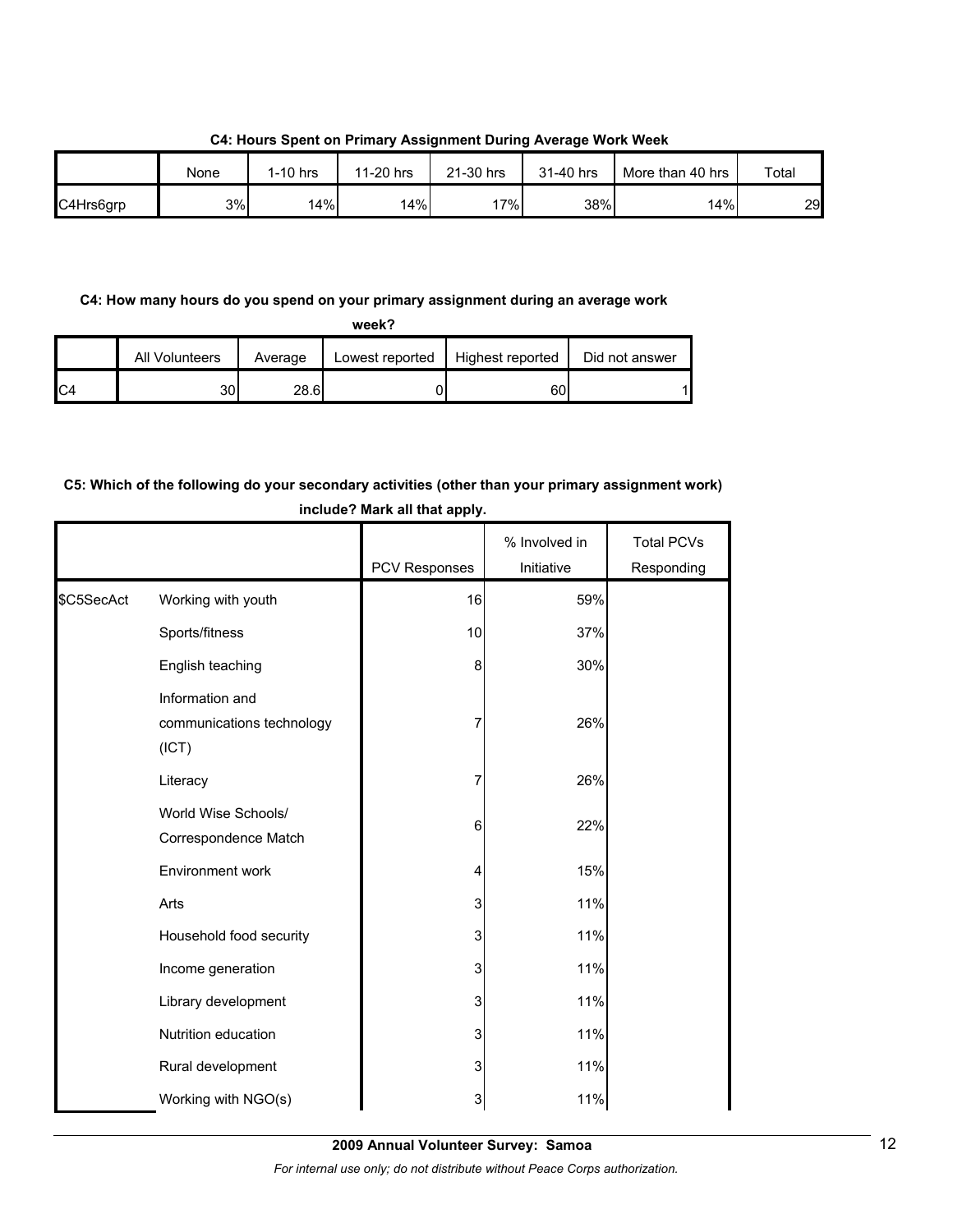| <b>Business advertising</b>                                                             | 2 | 7% |    |
|-----------------------------------------------------------------------------------------|---|----|----|
| Community food security<br>(production/marketing)                                       | 2 | 7% |    |
| Other: Please specify                                                                   | 2 | 7% |    |
| Girls' education                                                                        | 1 | 4% |    |
| <b>HIV/AIDS</b>                                                                         | 1 | 4% |    |
| Mobilize host country nationals<br>(HCNs) to volunteer                                  |   | 4% |    |
| Working with special groups<br>(e.g., disabled, elderly, ethnic<br>minorities, orphans) | 1 | 4% |    |
| Biodiversity conservation                                                               |   |    |    |
| Child survival                                                                          |   |    |    |
| Microenterprise development                                                             |   |    |    |
| Natural resources management                                                            |   |    |    |
| Urban development/municipal<br>development                                              |   |    |    |
| Water and sanitation                                                                    |   |    |    |
| WID/GAD                                                                                 |   |    |    |
| Total                                                                                   |   |    | 27 |

Percents may total to more than 100% since Volunteers were asked to "Mark all that apply."

### **C5: Which of the following do your secondary activities include? Other (specify)**

|               |                                                | Column N % | Count | Row N % |  |
|---------------|------------------------------------------------|------------|-------|---------|--|
| C5.OTHER.TEXT | Open-ended results. Not responsive to request. |            |       |         |  |
|               |                                                |            |       |         |  |
|               |                                                |            |       |         |  |
|               |                                                |            |       |         |  |
|               | Total                                          |            | 30    | 100%    |  |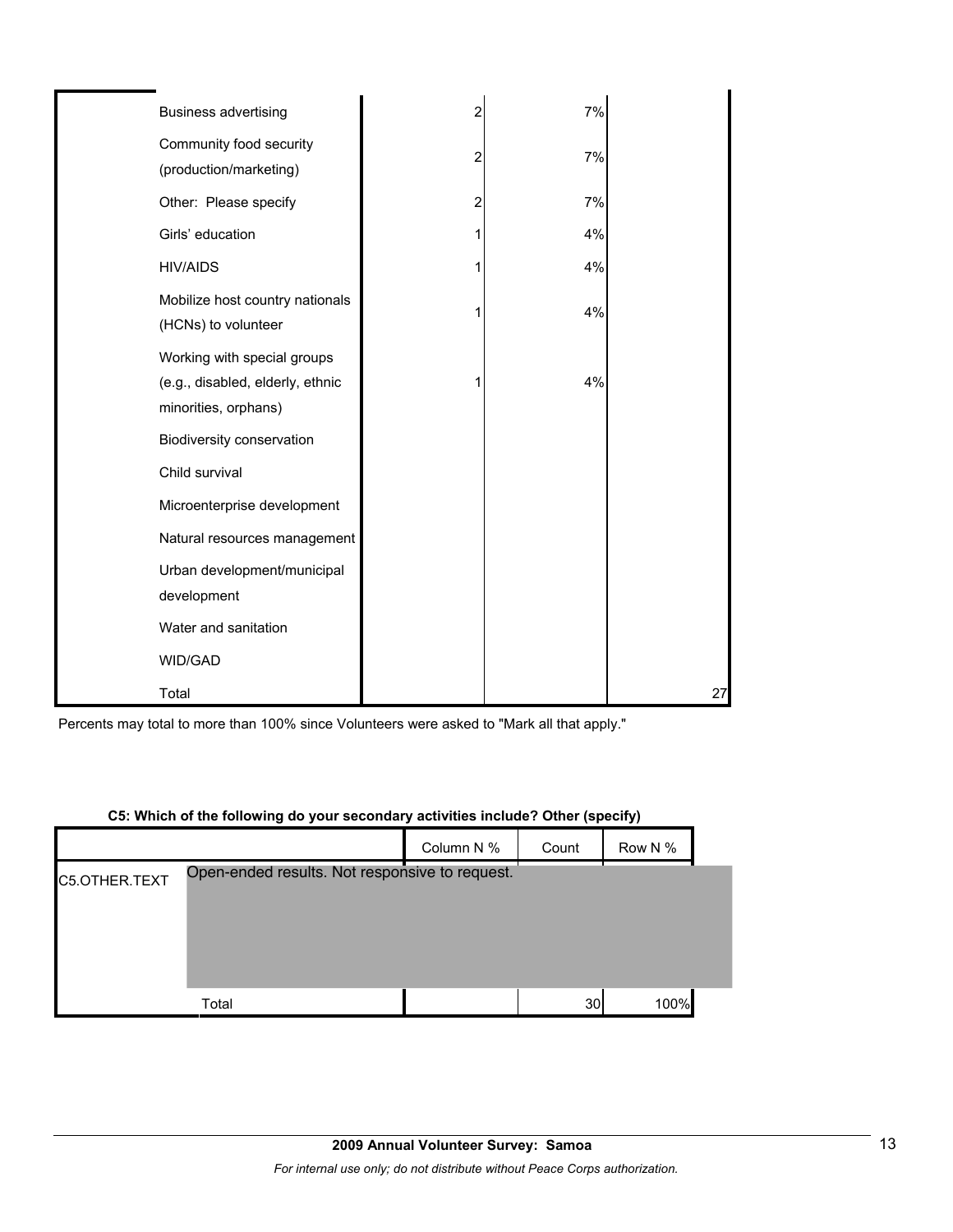# **C5: No Secondary Activities**

|         |       | Percent | Number |
|---------|-------|---------|--------|
| C5.NONE | No    | 90%     | 27     |
|         | Yes   | 10%     |        |
|         | Total | 100%    |        |

# **C6: Hours Spent on Secondary Activities During Average Work Week**

|           | None | $1-10$ hrs | 11-20 hrs | 21-30 hrs | 31-40 hrs | More than 40 hrs | Total |
|-----------|------|------------|-----------|-----------|-----------|------------------|-------|
| C6Hrs6grp |      | 74%        | 22%       | 4%        |           |                  | 27L   |

# **C6. How many hours do you spend on secondary activities during an average work week?**

|     | All Volunteers | Average | Lowest reported | Highest reported | Did not answer |
|-----|----------------|---------|-----------------|------------------|----------------|
| IC6 | 30             | 10.01   |                 | 30               | C<br>J         |

**C7: How personally satisfying is your--?**

|                              | Not at all 1 |     |     |     | Exceptionally 5 | Total |
|------------------------------|--------------|-----|-----|-----|-----------------|-------|
| <b>Primary assignment</b>    | 10%          | 13% | 23% | 47% | 7%              | 30    |
| Secondary project/activities | 4%           | 7%  | 21% | 57% | 11%             | 28    |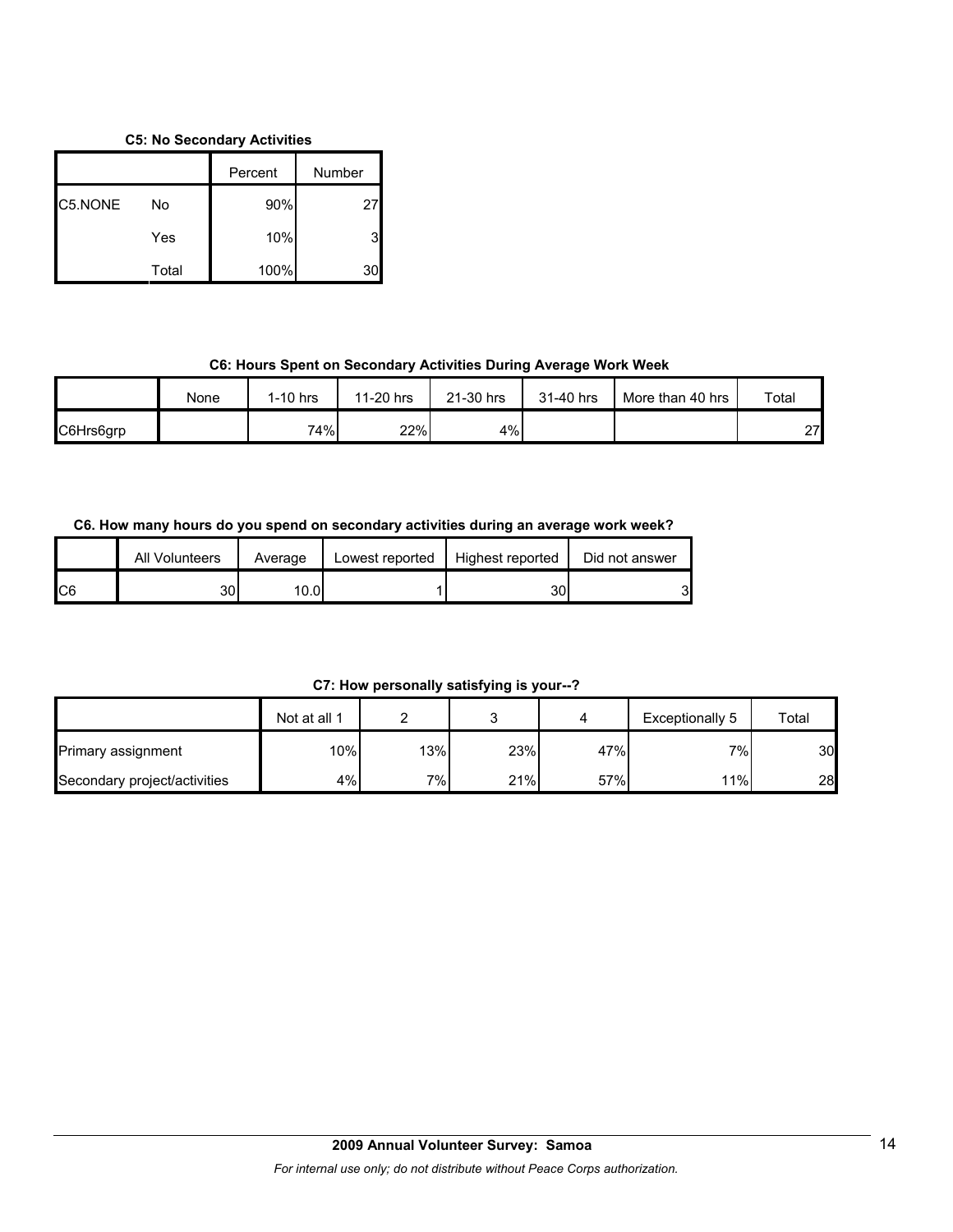# **D. Training for Peace Corps Assignment**

*This section reports Volunteers' assessments of the effectiveness of their Pre-Service Training and In-Service Training at post. In-Service Training (IST) includes: Reconnect; Technical IST; Mid-Service and Close of Service conferences; project management/leadership conferences; and other post-sponsored training sessions.* 

|                               | Not effective | Poor | Adequate | Effective | Very Effective | NA/No training | Total |
|-------------------------------|---------------|------|----------|-----------|----------------|----------------|-------|
| Manage cultural differences   |               |      | 25%      | 35%       | 40%            |                | 20    |
| Deal with adjustment issues   |               | 5%   | 25%      | 55%       | 15%            |                | 20    |
| Work with                     |               |      |          |           |                |                |       |
| counterparts/community        | 10%           | 25%  | 50%      | 15%       |                |                | 20    |
| partners                      |               |      |          |           |                |                |       |
| Use language needed in        |               | 5%   | 20%      | 30%       | 45%            |                | 20    |
| work and social interactions  |               |      |          |           |                |                |       |
| Perform technical aspects of  | 15%           | 45%  | 20%      | 15%       |                | 5%             | 20    |
| your work                     |               |      |          |           |                |                |       |
| Work on your project goals    | 5%            | 25%  | 55%      | 15%       |                |                | 20    |
| and objectives                |               |      |          |           |                |                |       |
| Conduct a participatory       |               |      |          |           |                |                |       |
| community needs               |               | 10%  | 45%      | 10%       |                | 35%            | 20    |
| assessment (e.g., PACA)       |               |      |          |           |                |                |       |
| Monitor your project goals    |               | 10%  | 65%      | 15%       |                | 10%            | 20    |
| and outcomes                  |               |      |          |           |                |                |       |
| Maintain your physical health |               |      | 10%      | 25%       | 65%            |                | 20    |
| Maintain your                 |               |      | 15%      | 50%       | 35%            |                | 20    |
| mental/emotional health       |               |      |          |           |                |                |       |
| Maintain your personal safety |               |      |          |           |                |                | 20    |
| and security                  |               | 5%   | 15%      | 55%       | 25%            |                |       |

**D1: (PCVs at post 18 months or less) How effective was your Pre-Service Training (PST) in preparing you to--**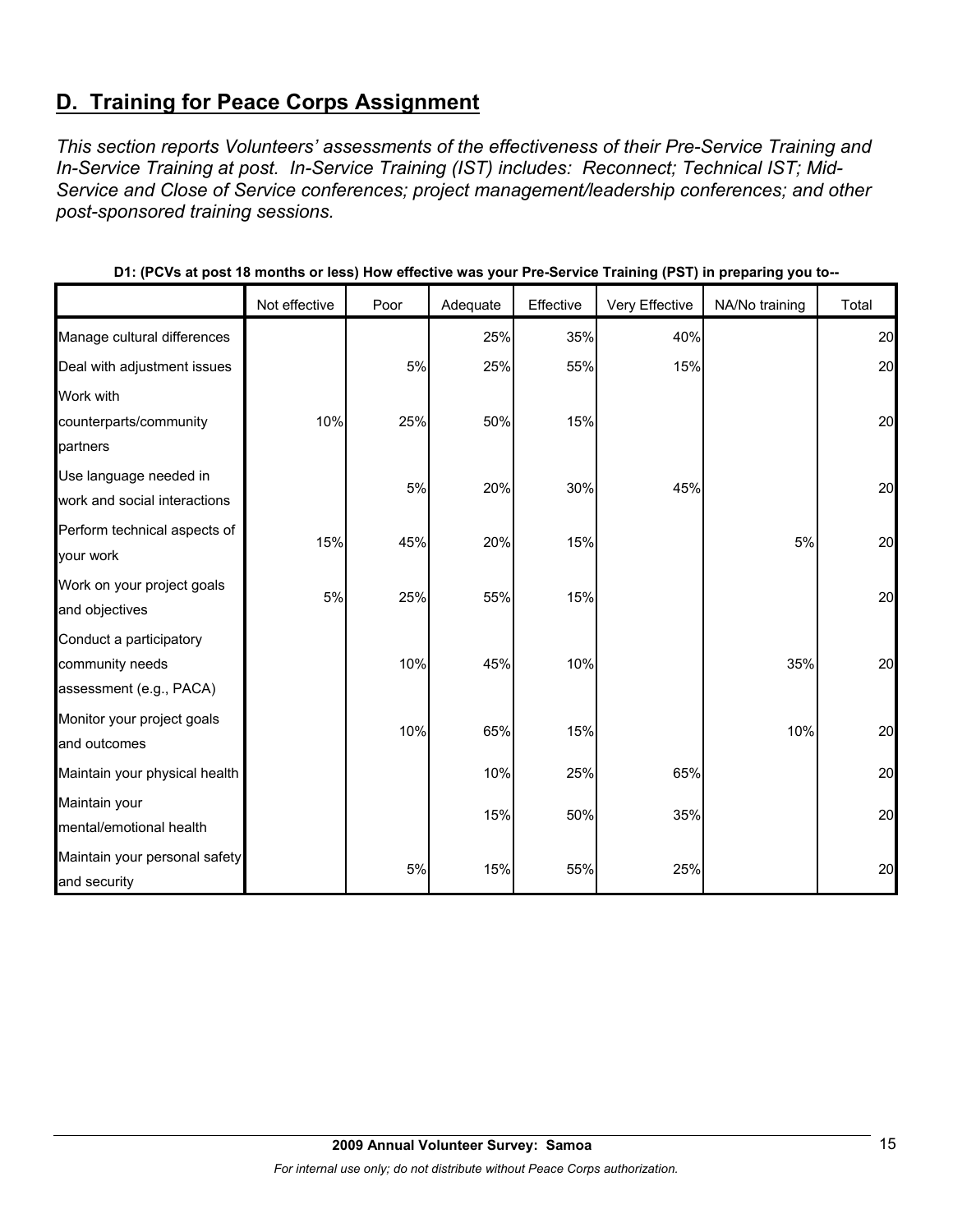|                                                                                          | Not effective | Poor | Adequate | Effective | $\frac{1}{2}$ is the mass from the control training (i.e. i) in properting from the<br>Very Effective | NA/No training | Total |
|------------------------------------------------------------------------------------------|---------------|------|----------|-----------|-------------------------------------------------------------------------------------------------------|----------------|-------|
| Manage cultural differences                                                              | 4%            |      | 19%      | 50%       | 15%                                                                                                   | 12%            | 26    |
| Deal with adjustment issues                                                              | 4%            | 4%   | 15%      | 62%       | $8\%$                                                                                                 | 8%             | 26    |
| Build and strengthen working<br>relationships with<br>counterparts/community<br>partners | 8%            | 4%   | 38%      | 42%       | 4%                                                                                                    | 4%             | 26    |
| Use language needed in<br>work and social interactions                                   | 8%            |      | 23%      | 27%       | 35%                                                                                                   | 8%             | 26    |
| Perform technical aspects of<br>your work                                                | 8%            | 19%  | 31%      | 19%       |                                                                                                       | 23%            | 26    |
| Work on your project goals<br>and objectives                                             |               | 12%  | 42%      | 31%       |                                                                                                       | 15%            | 26    |
| Conduct a participatory<br>community needs<br>assessment (e.g., PACA)                    | 8%            | 4%   | 23%      | 12%       |                                                                                                       | 54%            | 26    |
| Monitor project goals and<br>outcomes                                                    |               | 15%  | 42%      | 31%       |                                                                                                       | 12%            | 26    |
| Maintain your physical health                                                            |               |      | 23%      | 27%       | 46%                                                                                                   | 4%             | 26    |
| Maintain your<br>mental/emotional health                                                 |               |      | 19%      | 35%       | 38%                                                                                                   | 8%             | 26    |
| Maintain your personal safety<br>and security                                            |               | 8%   | 27%      | 42%       | 19%                                                                                                   | 4%             | 26    |

# **D5: How effective was your In-Service Training (IST) in preparing you to--**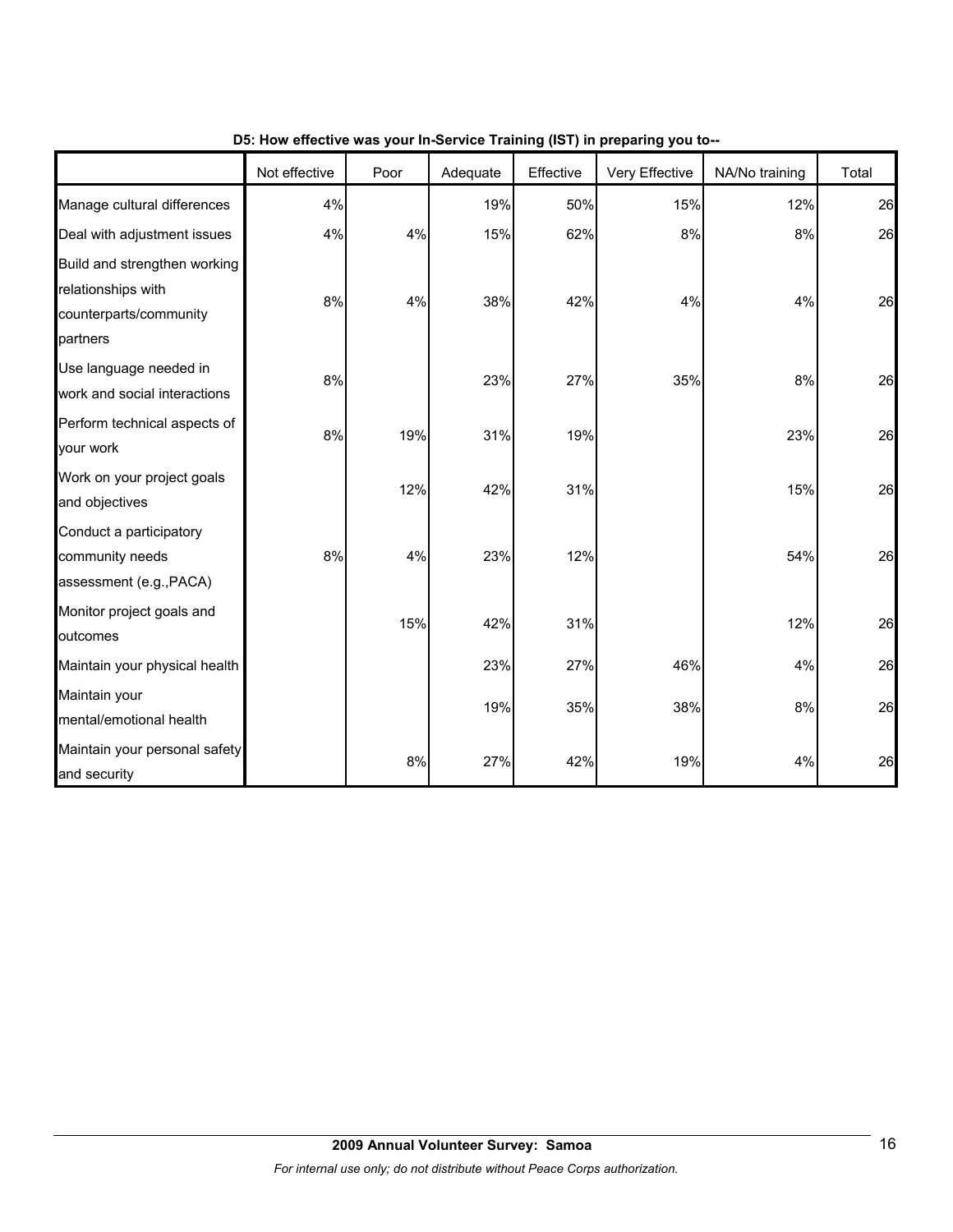|  |  |  | D8: Did you have this skill before joining the Peace Corps? |  |  |
|--|--|--|-------------------------------------------------------------|--|--|
|  |  |  |                                                             |  |  |

|                                                  | No/ No answer | Yes | Total |
|--------------------------------------------------|---------------|-----|-------|
| Skills specific to my assignment                 | 11            | 19  | 30    |
| Assessing community needs                        | 21            | 9   | 30    |
| Organizing/implementing<br>community activities  | 15            | 15  | 30    |
| Building capacity of local<br>organizations      | 21            | 9   | 30    |
| Monitoring, reporting, and<br>evaluating my work | 5             | 25  | 30    |
| Designing and implementing<br>training sessions  | 15            | 14  | 29    |

# **D8: Is the skill needed for your Peace Corps work?**

|                                                  | No/ No answer | Yes | Total |
|--------------------------------------------------|---------------|-----|-------|
| Skills specific to my assignment                 |               | 26  | 27    |
| Assessing community needs                        | 8             | 22  | 30    |
| Organizing/implementing<br>community activities  | 8             | 21  | 29    |
| Building capacity of local<br>organizations      | 8             | 21  | 29    |
| Monitoring, reporting, and<br>evaluating my work | 2             | 27  | 29    |
| Designing and implementing<br>training sessions  | 4             | 26  | 30    |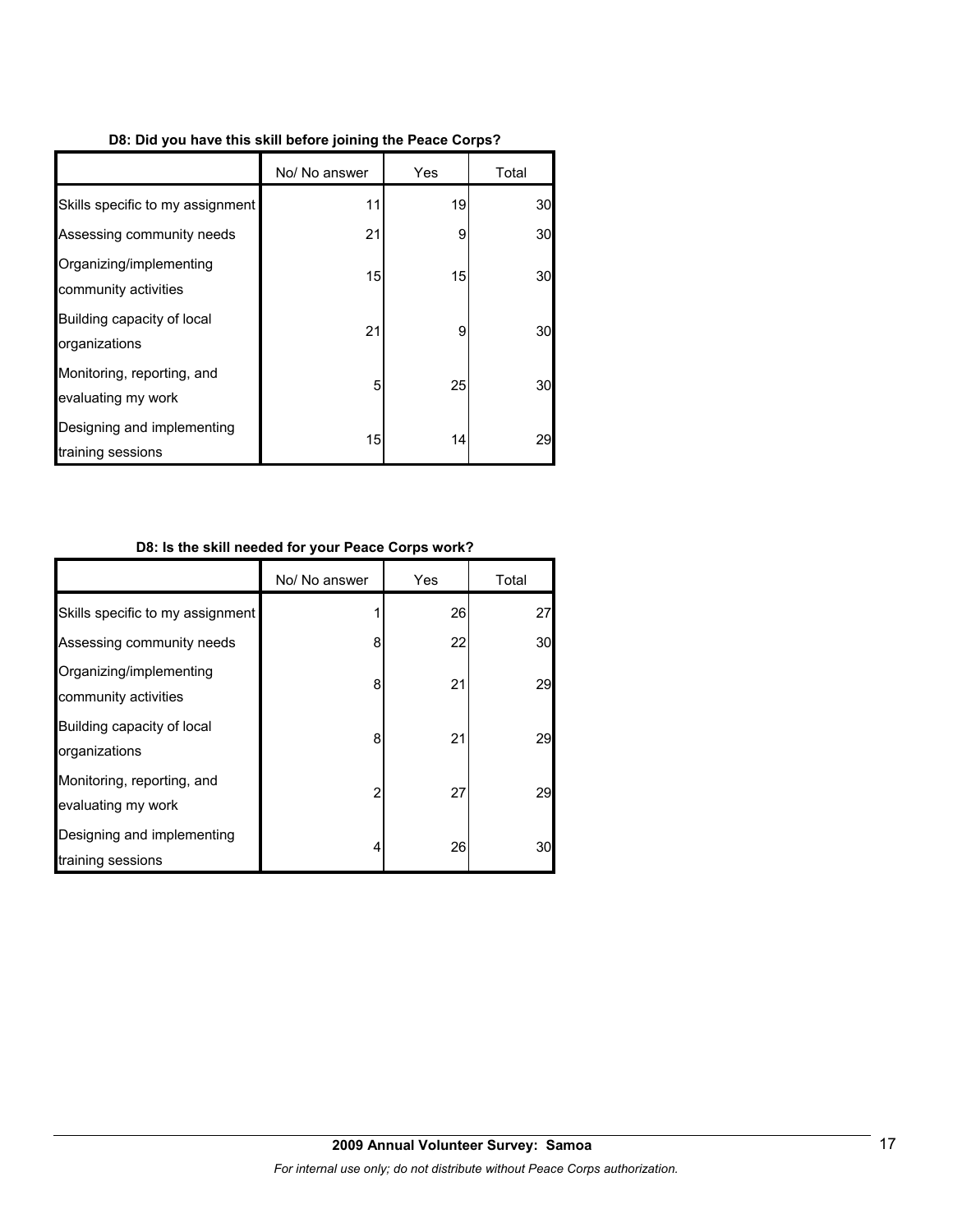# **D8: Have you had adequate Peace Corps training to acquire the skill?**

|                                                  | No/ No answer | Yes | Total |
|--------------------------------------------------|---------------|-----|-------|
| Skills specific to my assignment                 | 13            | 6   | 19    |
| Assessing community needs                        | 10            | 15  | 25    |
| Organizing/implementing<br>community activities  | 4             | 15  | 19    |
| Building capacity of local<br>organizations      | 10            | 9   | 19    |
| Monitoring, reporting, and<br>evaluating my work | 7             | 14  | 21    |
| Designing and implementing<br>training sessions  | 8             | 15  | 23    |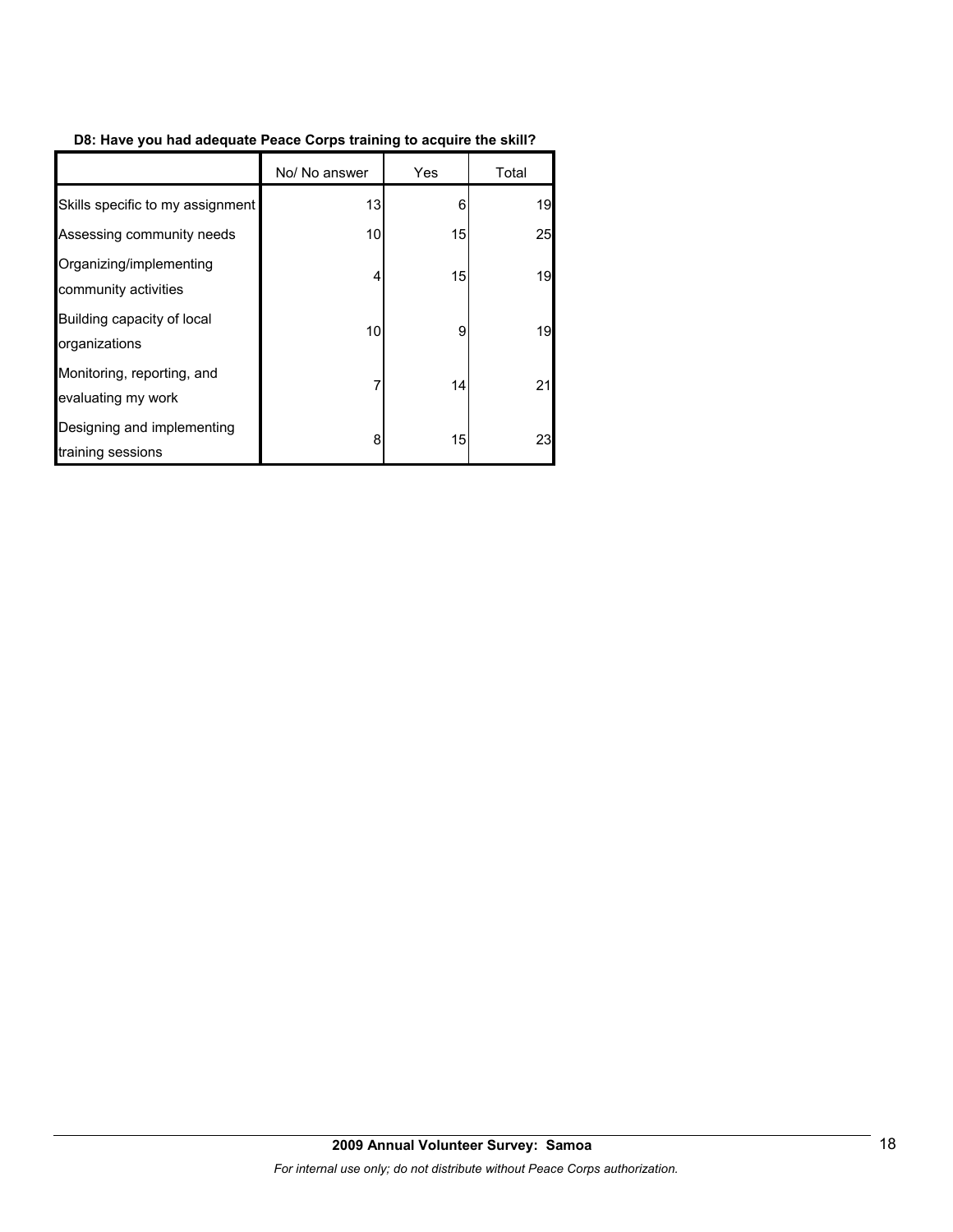# **E. Volunteer Assignment Goals and Impact**

*This section reports Volunteers' self-assessments of their impact on the individuals and organizations in the communities in which they serve. At the end of this section, Volunteers' third goal activities, participation in Coverdell World Wise School/Correspondence Match (CWWS/CM) and use of Peace Corps resources to support their work are reported in questions.* 

|                                                                                                       | Not at all 1 | 2   | 3   | 4   | <b>Exceptionally 5</b> | <b>NA</b> | Total |
|-------------------------------------------------------------------------------------------------------|--------------|-----|-----|-----|------------------------|-----------|-------|
| Meets the objectives of the<br>project plan                                                           | 3%           | 13% | 37% | 30% | 13%                    | 3%        | 30    |
| Builds local capacity for<br>sustainability                                                           | 20%          | 20% | 30% | 23% | 3%                     | 3%        | 30    |
| Involves local people in<br>planning and implementing<br>activities                                   | 23%          | 17% | 27% | 23% | 7%                     | 3%        | 30    |
| Complements other local<br>development activities                                                     | 23%          | 13% | 27% | 27% | 7%                     | 3%        | 30    |
| Transfers skills to host country<br>individuals and organizations                                     | 7%           | 27% | 23% | 30% | 10%                    | 3%        | 30    |
| Mobilizes host country<br>nationals (HCNs) to volunteer                                               | 45%          | 28% | 14% | 7%  |                        | 7%        | 29    |
| Helps promote a better<br>understanding of Americans<br>on the part of the peoples<br>served (goal 2) | 10%          | 17% | 23% | 33% | 13%                    | 3%        | 30    |
| Helps promote a better<br>understanding of other<br>peoples on the part of<br>Americans (goal 3)      | 13%          | 3%  | 20% | 47% | 13%                    | 3%        | 30    |

# **E1: To what extent does your Volunteer work assignment address the following?**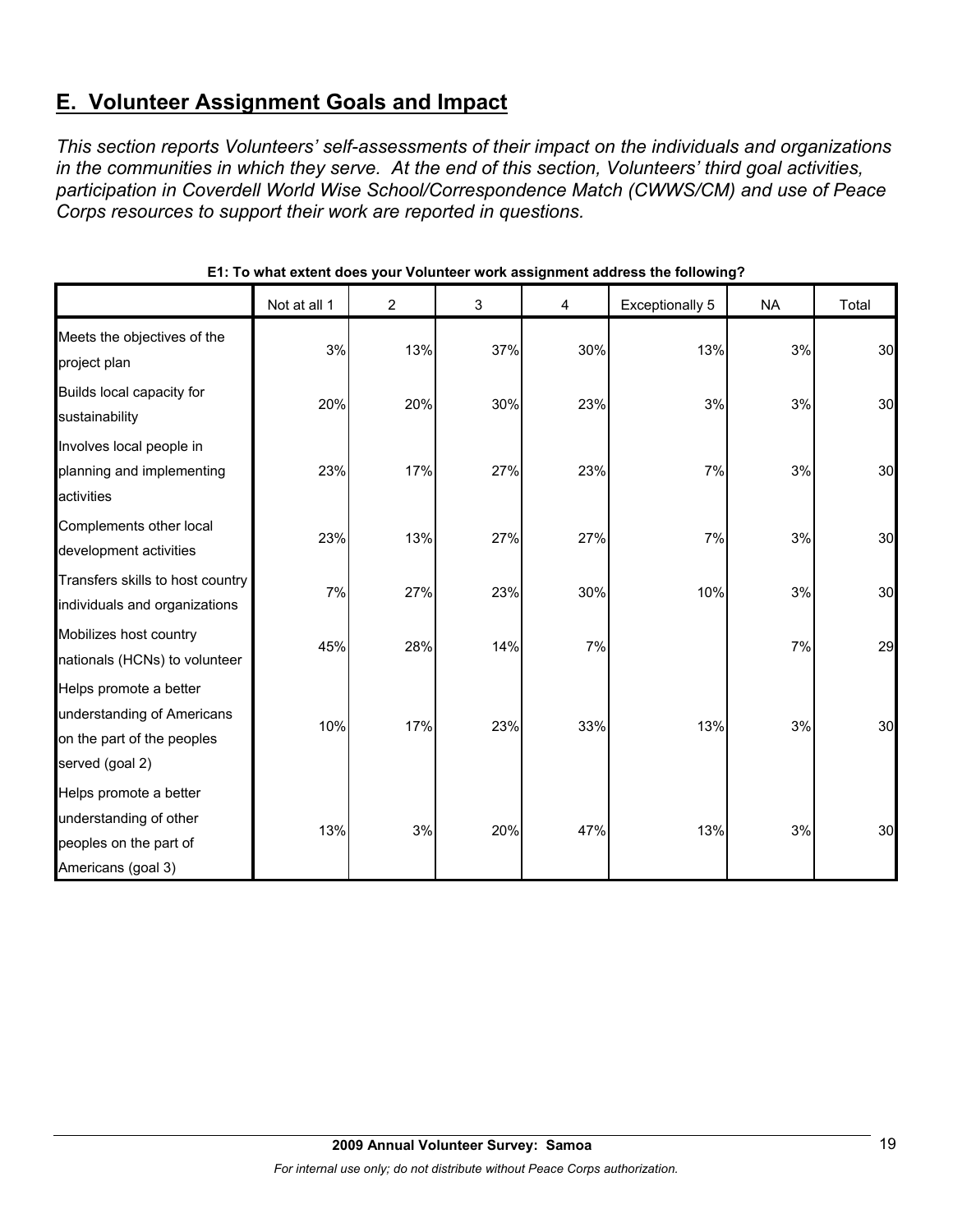|                                          | Not at all 1 | ົ   | ິ<br>د | 4   | Exceptionally 5 | NA. | Total |
|------------------------------------------|--------------|-----|--------|-----|-----------------|-----|-------|
| Need the assistance that you<br>provided | 10%          | 10% | 30%    | 20% | 20%             | 10% | 10    |
| Want the assistance that you<br>provided |              | 10% | 10%    | 40% | 30%             | 10% | 10    |

**E2: To what extent does your host community--?**

# **E3: How much impact does your assignment have on the capacities of your host counterparts/community partners?**

|                                                                  | None 1 | $\overline{2}$ | 3   | 4   | Exceptional 5 | <b>NA</b> | Total |
|------------------------------------------------------------------|--------|----------------|-----|-----|---------------|-----------|-------|
| Ability to access information<br>(e.g., library, Internet, etc.) | 27%    | 10%            | 30% | 23% | 3%            | 7%        | 30    |
| Leadership skills                                                | 23%    | 20%            | 33% | 17% |               | 7%        | 30    |
| Planning and management                                          | 20%    | 7%             | 47% | 20% | 3%            | 3%        | 30    |
| Problem solving/critical thinking                                | 23%    | 13%            | 27% | 30% | 3%            | 3%        | 30    |
| Self-esteem                                                      | 30%    | 17%            | 20% | 10% | 10%           | 13%       | 30    |
| <b>Technical skills</b>                                          | 10%    | 21%            | 28% | 24% | 10%           | 7%        | 29    |
| Use of local resources                                           | 27%    | 17%            | 27% | 23% | 3%            | 3%        | 30    |
| Use of external resources (e.g.,<br>grants, international NGOs)  | 33%    | 10%            | 17% | 17% | 17%           | 7%        | 30    |
| Better understanding of<br>Americans                             | 3%     | 17%            | 23% | 40% | 10%           | 7%        | 30    |
| Other: Please specify below                                      |        |                |     | 7%  |               | 93%       | 15    |

#### **E3: How much impact does your assignment have on the capacities**

**of your host counterparts/community partners? Other (specify)**

|          | Column N % | Count | Row N % |
|----------|------------|-------|---------|
| E3 OTHER | 100%       | 30    |         |
| Total    |            | 30    | 100%    |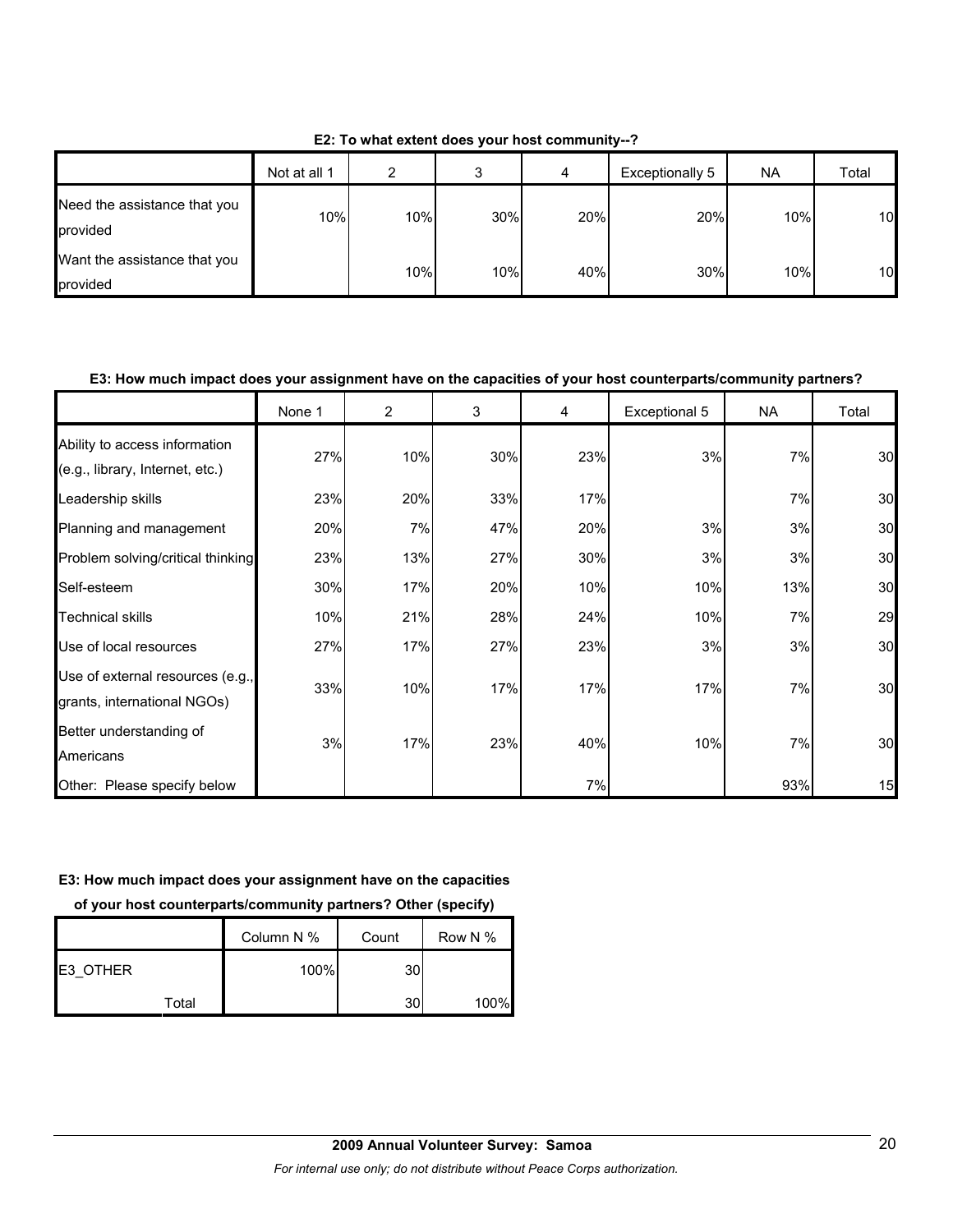|                                                                  | None 1 | $\overline{2}$ | 3   | 4   | Exceptional 5 | <b>NA</b> | Total |
|------------------------------------------------------------------|--------|----------------|-----|-----|---------------|-----------|-------|
| Ability to access information<br>(e.g., library, Internet, etc.) | 7%     | 24%            | 21% | 24% | 21%           | 3%        | 29    |
| Leadership skills                                                | 13%    | 30%            | 30% | 17% | 7%            | 3%        | 30    |
| Planning and management                                          | 13%    | 23%            | 47% | 13% |               | 3%        | 30    |
| Problem solving/critical thinking                                | 7%     | 23%            | 27% | 27% | 13%           | 3%        | 30    |
| Self-esteem                                                      | 13%    | 10%            | 30% | 20% | 20%           | 7%        | 30    |
| <b>Technical skills</b>                                          | 7%     | 7%             | 28% | 38% | 17%           | 3%        | 29    |
| Use of local resources                                           | 13%    | 20%            | 33% | 23% | 7%            | 3%        | 30    |
| Use of external resources (e.g.,<br>grants, international NGOs)  | 30%    | 10%            | 30% | 3%  | 13%           | 13%       | 30    |
| Better understanding of<br>Americans                             |        | 10%            | 23% | 43% | 20%           | 3%        | 30    |
| Other: Please specify below                                      |        |                | 7%  |     |               | 93%       | 15    |

### **E4: How much impact does your assignment have on the capacities of your host individuals with whom you work?**

# **E4: How much impact does your assignment have on the capacities**

**of your host individuals with whom you work? Other (specify)**

|          | Column N % | Count | Row N % |
|----------|------------|-------|---------|
| E4 OTHER | 100%       | 30    |         |
| Total    |            | 30    | 100%    |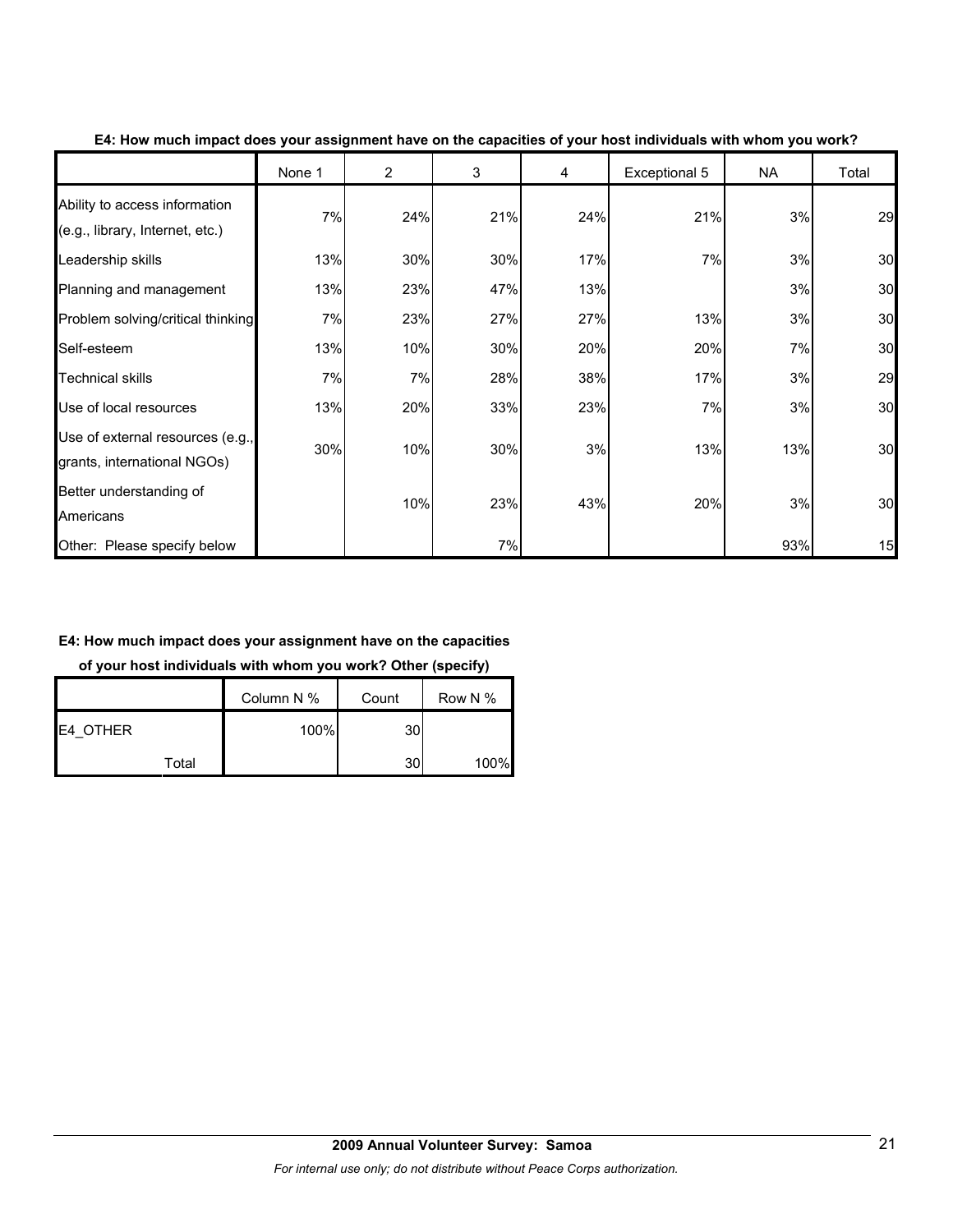|                                                              | None 1 | $\overline{2}$ | 3   | 4   | Exceptional 5 | <b>NA</b> | Total |
|--------------------------------------------------------------|--------|----------------|-----|-----|---------------|-----------|-------|
| Identifying and prioritizing<br>organizational needs         | 23%    | 30%            | 10% | 33% |               | 3%        | 30    |
| Leadership                                                   | 30%    | 13%            | 27% | 20% |               | 10%       | 30    |
| Management                                                   | 30%    | 17%            | 17% | 30% |               | 7%        | 30    |
| Monitoring and evaluation                                    | 30%    | 23%            | 20% | 20% |               | 7%        | 30    |
| Planning and implementing<br>organizational activities       | 20%    | 27%            | 23% | 23% |               | 7%        | 30    |
| Teamwork/participatory<br>decision-making                    | 30%    | 20%            | 17% | 20% | 3%            | 10%       | 30    |
| Use of local resources                                       | 27%    | 27%            | 23% | 17% |               | 7%        | 30    |
| Ability to mobilize, manage,<br>and sustain local volunteers | 40%    | 17%            | 37% |     |               | 7%        | 30    |
| Other: Please specify below                                  |        |                |     |     |               | 100%      | 10    |

#### **E5: To what extent does your assignment enhance the capacities of organizations with whom you work?**

# **E5: To what extent does your assignment enhance the capacities of**

**organizations with whom you work? Other (specify)**

|          |       | Column N % | Count | Row N % |
|----------|-------|------------|-------|---------|
| E5 OTHER |       | 100%       | 30    |         |
|          | Total |            | 30    | 100%    |

#### **E6: How effective have you been in transferring knowledge and skills to help the following personsor groups build their**

**capacities?**

|                                       | Not at all 1 | 2   | 3   | 4   | <b>Exceptionally 5</b> | <b>NA</b> | Total |
|---------------------------------------|--------------|-----|-----|-----|------------------------|-----------|-------|
| Your counterpart/community<br>partner | 21%          | 21% | 34% | 21% |                        | 3%        | 29    |
| Another institution/organization      | 20%          | 17% | 17% | 33% |                        | 13%       | 30    |
| Members of your host<br>community     | 3%           | 17% | 40% | 23% | 3%                     | 13%       | 30    |
| Other: Please specify below           |              |     |     |     | 8%                     | 92%       | 12    |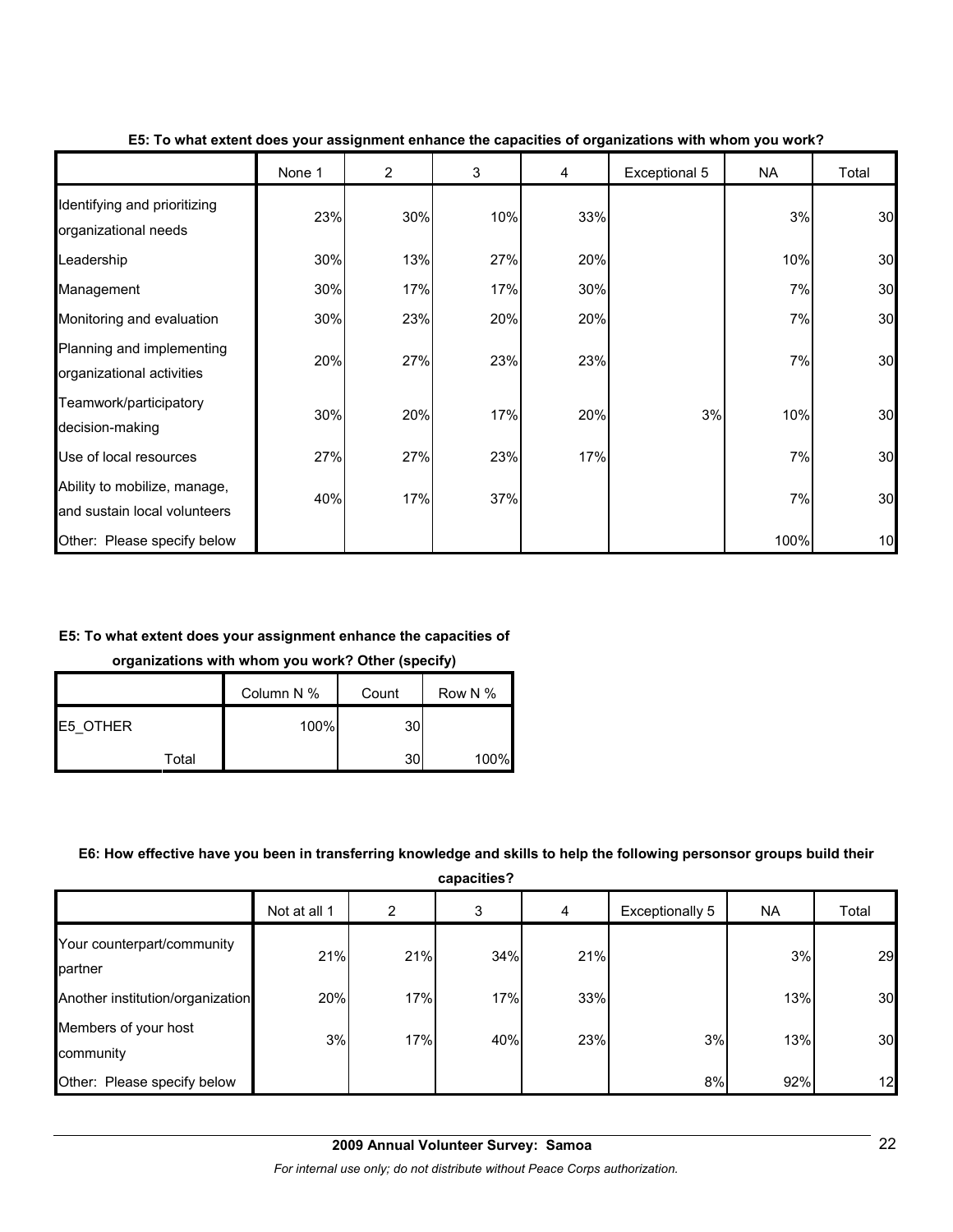|                | Not at all | Minimally | Moderately | Considerabl∨ | Exceptionally | Too early to tell | Total |
|----------------|------------|-----------|------------|--------------|---------------|-------------------|-------|
| <b>E7</b><br>┕ | 0%l        | 7%        | 43%        | 37%          | 0%            | 3%                | 30    |

#### **E7: To what extent have HC individuals gained a better understanding of Americans? Includes "Too early to tell."**

# **E7: To what extent have HC individuals gained a better understanding of Americans? Excludes**

**"Too early to tell."**

|     | Not at all | Minimally | Moderately | Considerably | Exceptionally | $\tau$ otal |
|-----|------------|-----------|------------|--------------|---------------|-------------|
| IE7 |            | 7%        | 45%        | 38%          |               | 29.         |

### **E9. In which of the following third goal activities have you participated during your PC service?**

|               |                                                              | PCV Responses | % Doing This | <b>Total PCVs</b><br>Responding |
|---------------|--------------------------------------------------------------|---------------|--------------|---------------------------------|
| \$E9Goal3Acts | Electronic updates                                           | 27            | 90%          |                                 |
|               | Hosting American visitors                                    | 17            | 57%          |                                 |
|               | Personal website or blog                                     | 16            | 53%          |                                 |
|               | Enrollment in the CWWS/CMS<br>program                        | 13            | 43%          |                                 |
|               | Hard copy/paper update                                       | 11            | 37%          |                                 |
|               | Pen pal program/letter<br>exchange                           | 5             | 17%          |                                 |
|               | Peace Corps Week activities                                  |               | 3%           |                                 |
|               | Podcasted/created a slide show<br>or video posted online     |               | 3%           |                                 |
|               | While on home leave, spoke at<br>a school or community group |               | 3%           |                                 |
|               | Other please specify                                         |               | 3%           |                                 |
|               | Total                                                        |               |              | 30                              |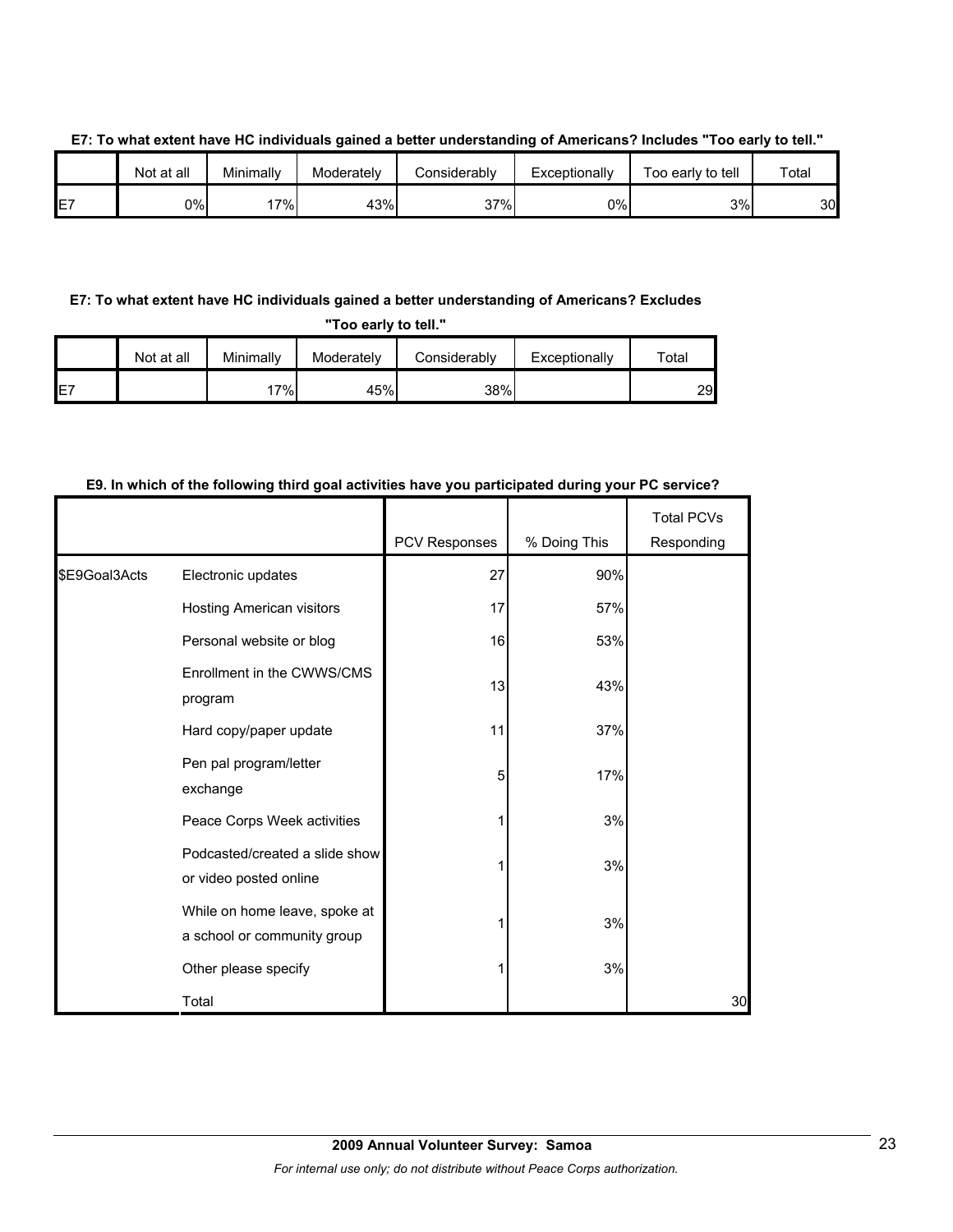#### **E9: When asked about third goal activities, Volunteer answered "No**

#### **involvement in third goal activities."**

|                                                                                                                                                                                                                                                                                       | Have done third<br>goal activities | No third goal<br>activities | Total |
|---------------------------------------------------------------------------------------------------------------------------------------------------------------------------------------------------------------------------------------------------------------------------------------|------------------------------------|-----------------------------|-------|
| Peace Corps' third goal is to<br>"help promote a better<br>understanding of other peoples<br>on the part of Americans." In<br>which of the following third goal<br>activities, including your contact<br>with family and friends, have<br>you participated during your<br>Peace Corps | 100%                               |                             | 30    |

### **E10: Would you recommend participation in the CWWS CMS to other Volunteers?**

|                 |                          | I have participated in | I have participated in |       |
|-----------------|--------------------------|------------------------|------------------------|-------|
|                 | have not participated in | CWWS/CM & would        | CWWS/CM and would      |       |
|                 | CWWS/CM.                 | recommend it           | NOT recommend it       | Total |
| E <sub>10</sub> | 48%                      | 41%                    | 10%                    | 29    |

#### **E11: To what extent have Americans gained a better understanding of HCNs? Includes "Too early to tell."**

|     | Not at all | Minimally | Moderately       | Considerablv | Exceptionallv | Too early to tell | Total |
|-----|------------|-----------|------------------|--------------|---------------|-------------------|-------|
| E1' | 0%l        | $7\%$     | 27%<br><u> 4</u> | 50%          | 13%           | 3%l               | 30    |

#### **E11: To what extent have Americans gained a better understanding of HCNs? Excludes "Too early**

|     | Not at all | Minimally | Moderately | Considerably | Exceptionally | $\tau$ otal |
|-----|------------|-----------|------------|--------------|---------------|-------------|
| E11 |            | $7\%$     | 28%        | 52%          | 14%           | 29          |

#### **E12: Which of the following resources have been useful to you in your third goal activities?**

Yes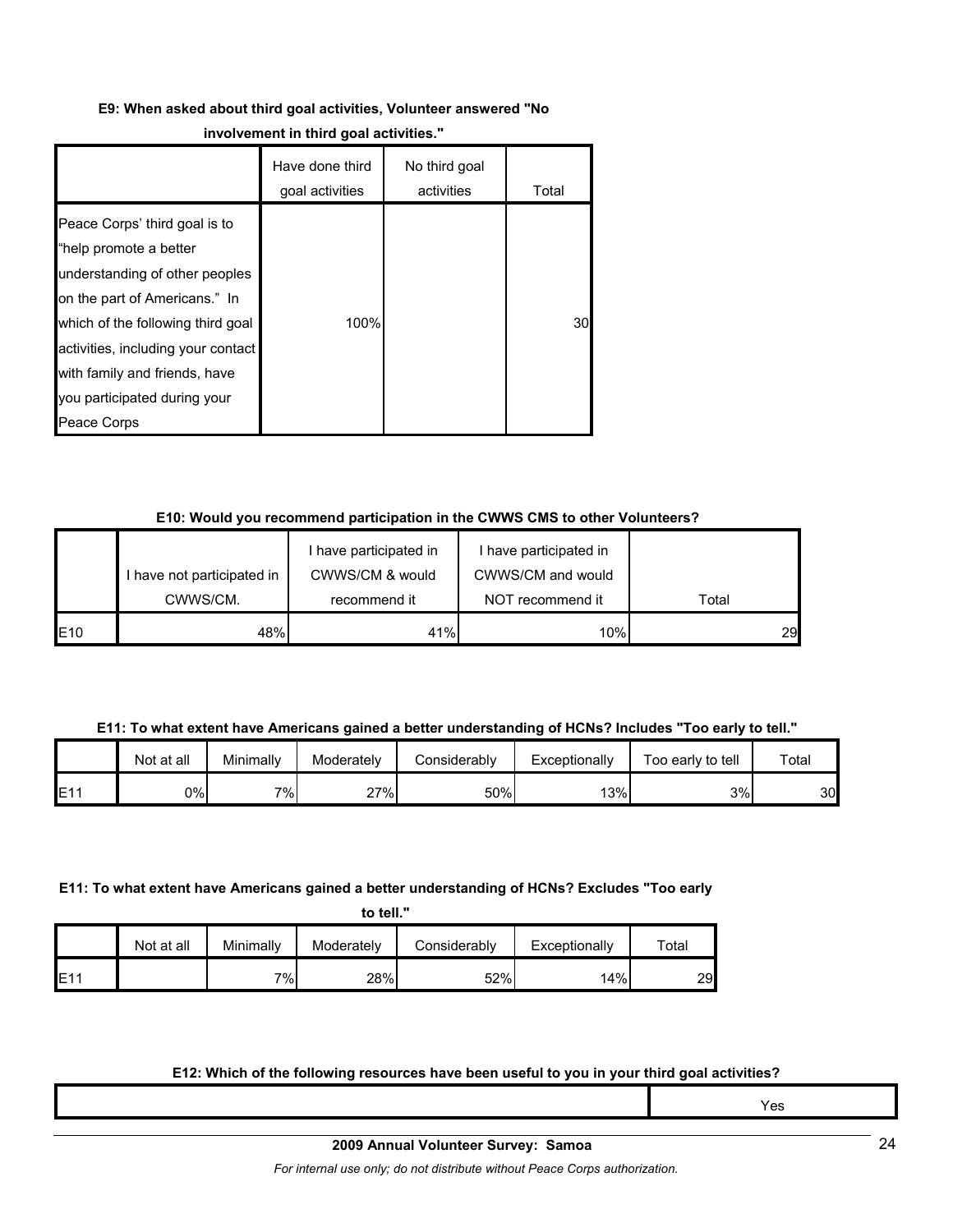| Coverdell World Wise Schools staff (Useful)                                    |    |
|--------------------------------------------------------------------------------|----|
| Contact with other Peace Corps staff in Washington, D.C. (Useful)              |    |
| Information at staging (Useful)                                                | 8  |
| Information from your post sent to you before departure (Useful)               | 15 |
| Internet (Useful)                                                              | 27 |
| Invitation kits (Useful)                                                       | 12 |
| Material in staging packet (Useful)                                            | 12 |
| Peace Corps staff at post (e.g., World Wise School contact) (Useful)           | 7  |
| Recruiting (Useful)                                                            | 5  |
| Resources available from Coverdell World Wise Schools (Useful)                 | 2  |
| Resources available on Peace Corps website (e.g., third goal section) (Useful) | 8  |
| Training on third goal (Useful)                                                |    |

| E12: Which of the following resources would/will be helpful to you in your third goal activities? |     |  |  |  |
|---------------------------------------------------------------------------------------------------|-----|--|--|--|
|                                                                                                   | Yes |  |  |  |
| Coverdell World Wise Schools staff (Would be helpful)                                             |     |  |  |  |
| Contact with other Peace Corps staff in Washington, D.C. (Would be helpful)                       | 6   |  |  |  |
| Information at staging (Would be helpful)                                                         | 3   |  |  |  |
| Information from your post sent to you before departure (Would be helpful)                        |     |  |  |  |
| Internet (Would be helpful)                                                                       | 3   |  |  |  |
| Invitation kits (Would be helpful)                                                                | 5   |  |  |  |
| Material in staging packet (Would be helpful)                                                     |     |  |  |  |
| Peace Corps staff at post (e.g., World Wise School contact) (Would be helpful)                    | 2   |  |  |  |
| Recruiting (Would be helpful)                                                                     |     |  |  |  |
| Resources available from Coverdell World Wise Schools (Would be helpful)                          | 5   |  |  |  |
| Resources available on Peace Corps website (e.g., third goal section) (Would be helpful)          | 6   |  |  |  |
| Training on third goal (Would be helpful)                                                         | 8   |  |  |  |

#### **E12: Which of the following resources would/will be helpful to you in your third goal activities?**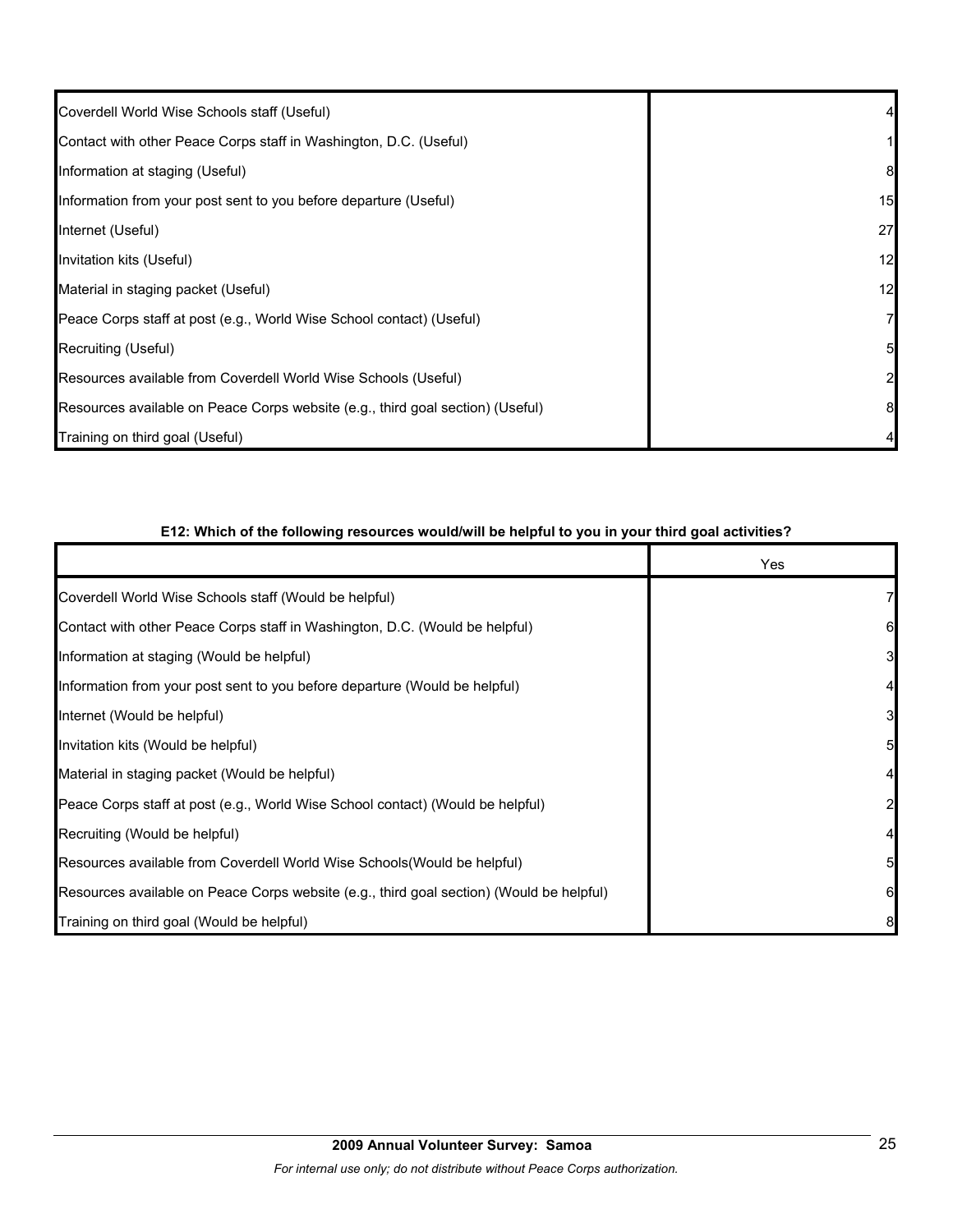# **E12: Other useful/helpful resources? Other (specify)**

|           | Column N % | Count | Row N % |
|-----------|------------|-------|---------|
| E12 OTHER | 100%       | 30    |         |
| Total     |            | 30    | 100%    |

# **E13: Do you know about the Peace Corps Partnership Program (PCPP)?**

|     | No  | Yes, but I haven't used it. | Yes, I have used it. | Total |
|-----|-----|-----------------------------|----------------------|-------|
| E13 | 60% | 40%                         |                      | 30    |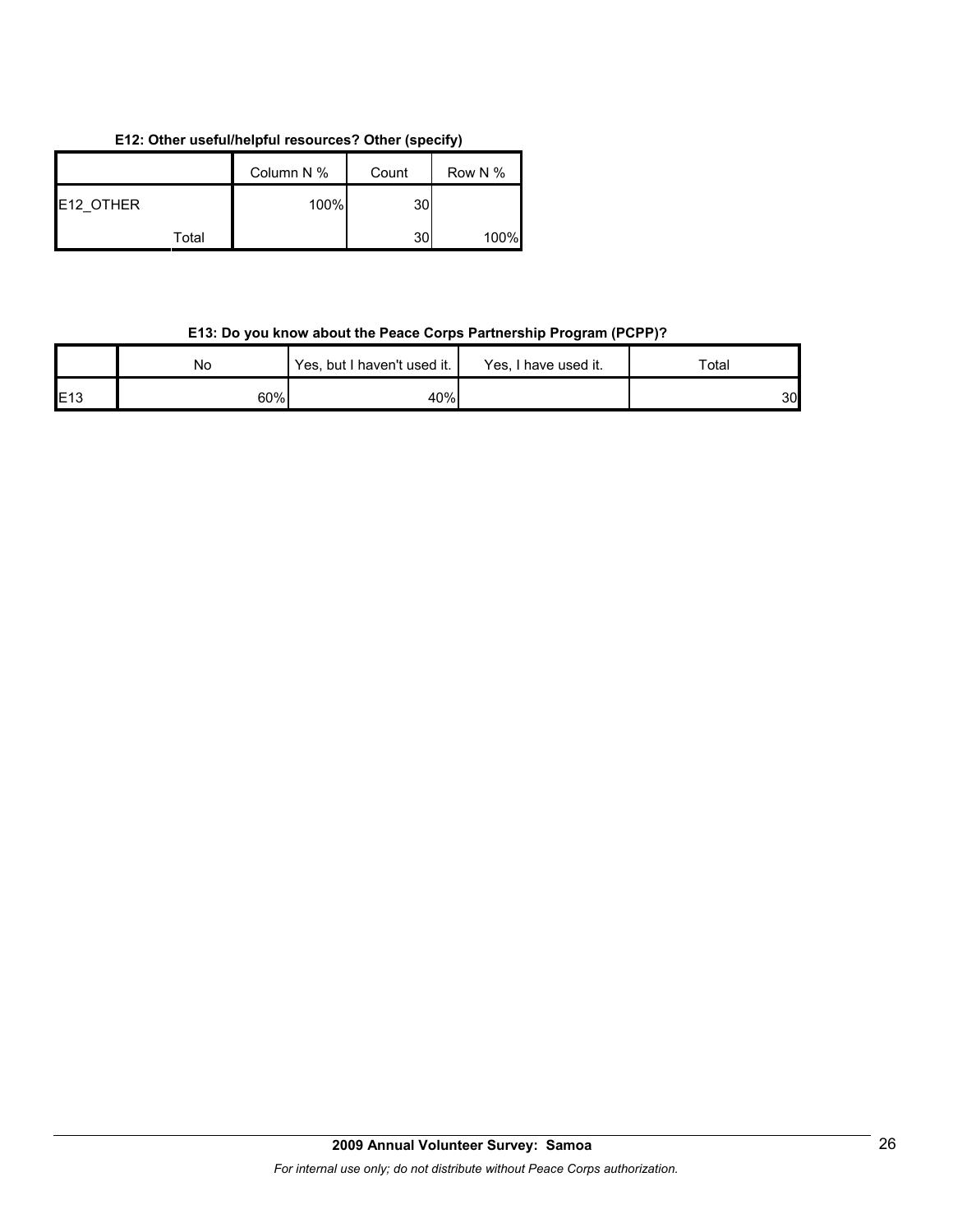# **F. Peace Corps Support**

*This section reports Volunteers' assessments of in-country Peace Corps.* 

|                | Not at all | Poorly | Adequately | Well | Very well | Total |
|----------------|------------|--------|------------|------|-----------|-------|
| F <sub>1</sub> | 33%        | 33%    | 33%        |      |           | ົ     |



**F1 (PCVs at post 9+ months): How prepared for your arrival were the host people with whom you work?**

F1: When you arrived at your community, how prepared for your arrival were the host people with whom you work?

| F2: How satisfied are you with the health care you received from your PCMO(s)? |
|--------------------------------------------------------------------------------|
|--------------------------------------------------------------------------------|

|    | Not at all | Minimally | Adequately | ا onsiderably | Exceptionally | Not Used | Total |
|----|------------|-----------|------------|---------------|---------------|----------|-------|
| 口つ |            |           | 7% i       | 10%           | 83%           |          | 29    |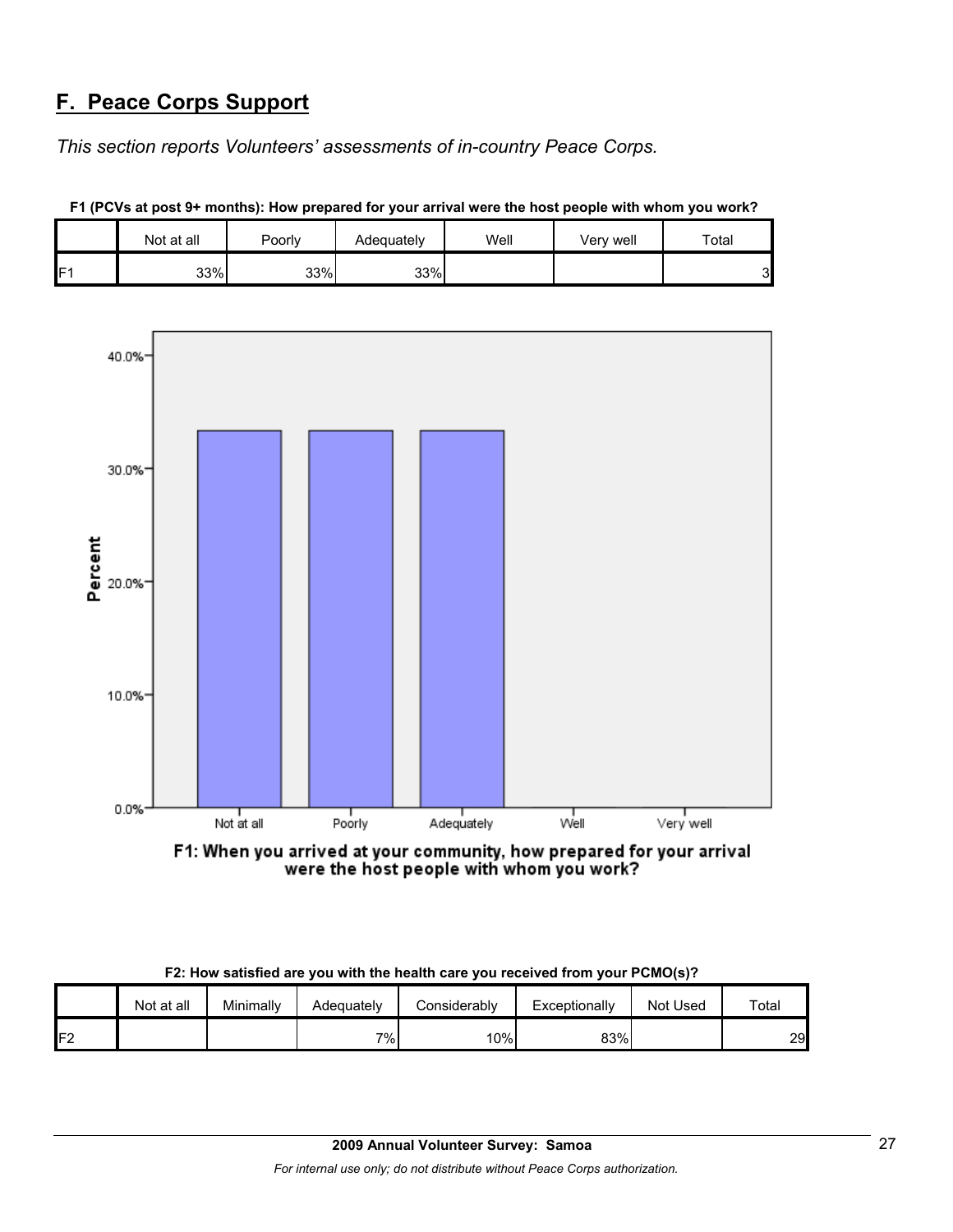|                             | Not at all 1 | 2   | 3   | 4   | Completely 5 | <b>NA</b> | Total |
|-----------------------------|--------------|-----|-----|-----|--------------|-----------|-------|
| Administrative/logistical   |              | 3%  | 37% | 50% | 10%          |           | 30    |
| Cross-cultural              |              | 3%  | 27% | 50% | 17%          | 3%        | 30    |
| Emotional                   | 3%           | 3%  | 27% | 37% | 20%          | 10%       | 30    |
| Feedback on my work reports | 7%           | 10% | 20% | 40% | 13%          | 10%       | 30    |
| Job assignment              | 20%          | 20% | 30% | 20% | 10%          |           | 30    |
| Language learning           | 3%           |     | 20% | 50% | 23%          | 3%        | 30    |
| Medical                     |              |     | 3%  | 17% | 80%          |           | 30    |
| Safety and security         | 3%           | 21% | 21% | 28% | 28%          |           | 29    |
| Site selection/preparation  | 23%          | 20% | 23% | 20% | 13%          |           | 30    |
| <b>Technical skills</b>     | 13%          | 30% | 33% | 7%  | 3%           | 13%       | 30    |

# **F3: How satisfied are you with the following support provided by in-country PC staff?**

### **F4: How satisfied are you with the PC time and resources allocated to mental health/adjustment**

| . .<br>-<br>l |  |
|---------------|--|
|---------------|--|

|     | Not at all satisfied |     |     |     | Completely  |       |
|-----|----------------------|-----|-----|-----|-------------|-------|
|     |                      |     | ື   |     | satisfied 5 | Total |
| IF4 |                      | 17% | 33% | 30% | 20%         | 30    |

# **F5: What level of PC support have you received to help cope with stress from issues such as HIV/AIDS, food insecurity, etc. in your community? (Including PCVs w/no need for support)**

|                |            |                 |                  | Considerable | Exceptional | NA/I have no     |       |
|----------------|------------|-----------------|------------------|--------------|-------------|------------------|-------|
|                | No support | Minimal support | Adequate support | support      | support     | need for support | Total |
| F <sub>5</sub> |            | 13%             | 23%              | 17%          | י%⊺         | 40%              | 30    |

# **F5: What level of PC support have you received to help cope with stress from issues such as HIV/AIDS, food insecurity, etc. in your community? (Excluding PCVs w/no need for support)**

|     |            |                 |                  | Considerable | Exceptional |       |
|-----|------------|-----------------|------------------|--------------|-------------|-------|
|     | No support | Minimal support | Adequate support | support      | support     | Total |
| IF5 | 0%I        | 22%             | 39%              | 28%          | 11%         | 18    |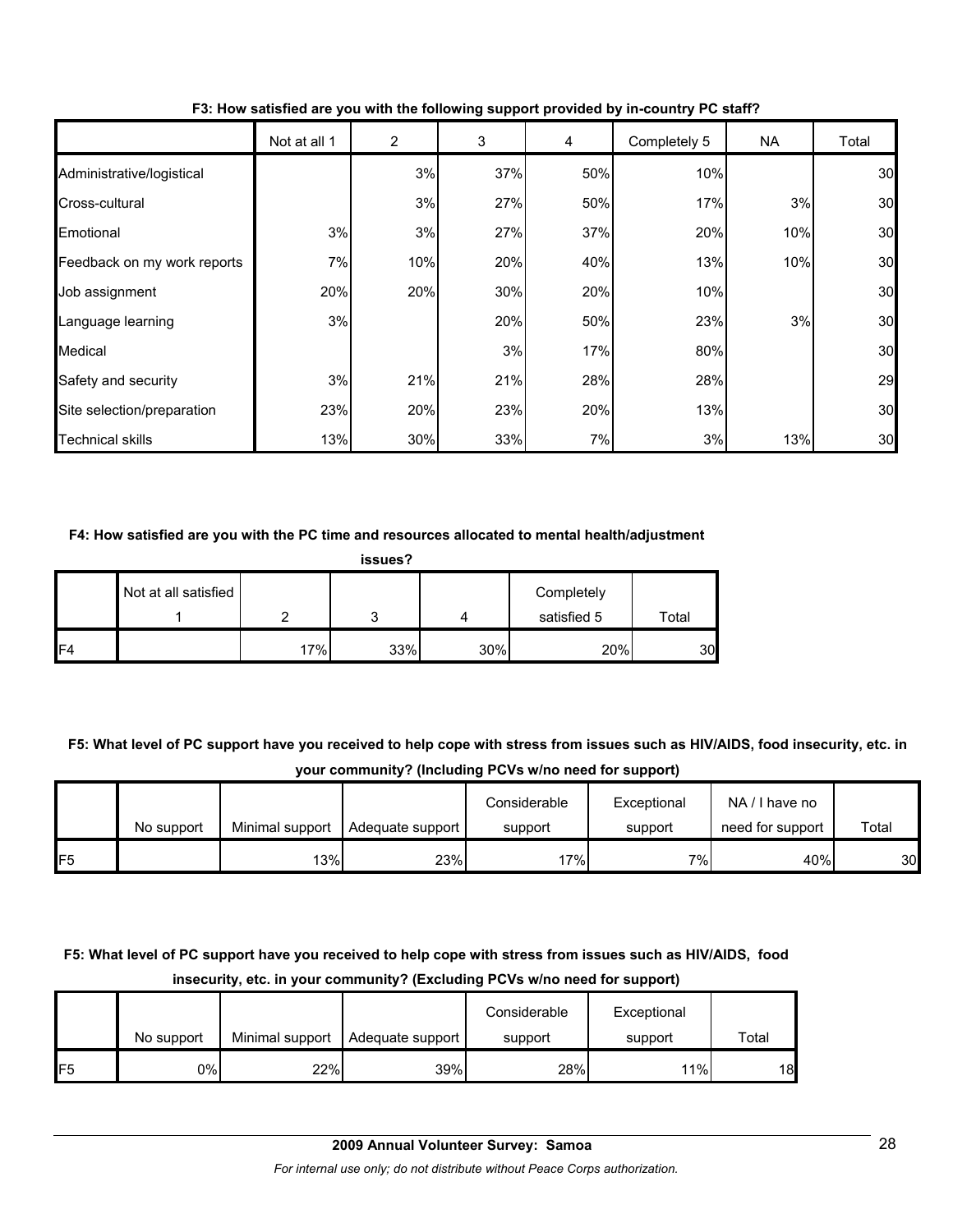# **F6: How would you rate your interaction with the Country Director in**

|                                       | Not adequate | Adequate | Total |  |  |
|---------------------------------------|--------------|----------|-------|--|--|
| Responsiveness to my issues           | 0%           | 100%     | 30    |  |  |
| Informative content                   | 0%           | 100%     | 29    |  |  |
| My comfort level discussing<br>issues | 3%           | 97%      | 29    |  |  |
| Adequacy of visits                    | 14%          | 86%      | 28    |  |  |

#### **terms of the following?**

### **F6: How would you rate your interaction with the PTO/SRPTC in terms of**

|                                       | Not adequate | Adequate | Total |  |  |
|---------------------------------------|--------------|----------|-------|--|--|
| Responsiveness to my issues           | 4%           | 96%      | 26    |  |  |
| Informative content                   | 0%           | 100%     | 25    |  |  |
| My comfort level discussing<br>issues | 4%           | 96%      | 24    |  |  |
| Adequacy of visits                    | 12%          | 88%      | 24    |  |  |

# **the following?**

# **F6: How would you rate your interaction with the APCD/Program Manager in terms of the following?**

|                                       | Not adequate | Adequate | Total |
|---------------------------------------|--------------|----------|-------|
| Responsiveness to my issues           | 7%           | 93%      | 28    |
| Informative content                   | 27%          | 73%      | 26    |
| My comfort level discussing<br>issues | 19%          | 81%      | 26    |
| Adequacy of visits                    | 26%          | 74%      | 27    |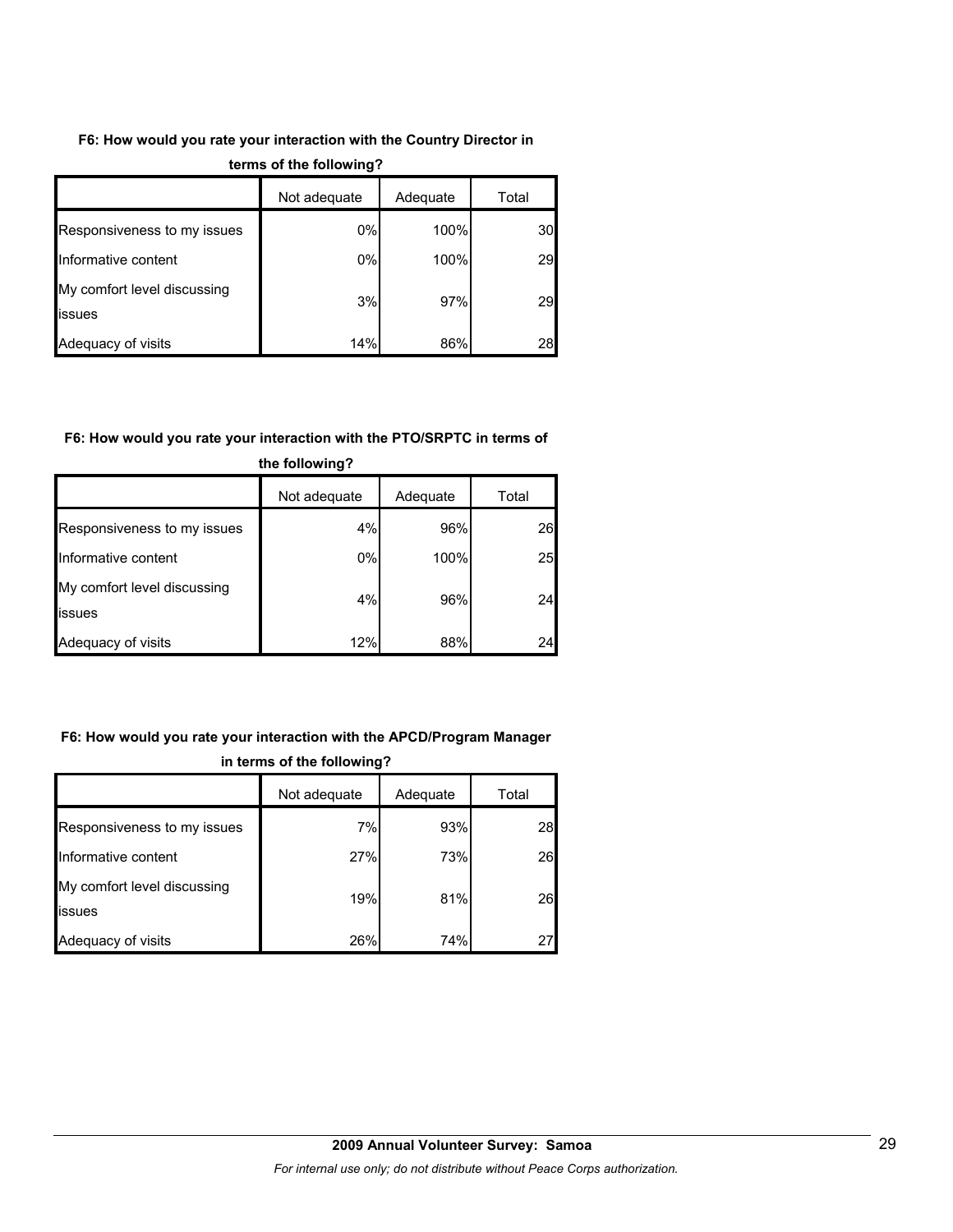# **F6: How would you rate your interaction with the PCMO in terms of the**

| following?                            |              |          |       |  |  |  |
|---------------------------------------|--------------|----------|-------|--|--|--|
|                                       | Not adequate | Adequate | Total |  |  |  |
| Responsiveness to my issues           | $0\%$        | 100%     | 29    |  |  |  |
| Informative content                   | $0\%$        | 100%     | 28    |  |  |  |
| My comfort level discussing<br>issues | $0\%$        | 100%     | 27    |  |  |  |
| Adequacy of visits                    | 4%           | 96%      | 26    |  |  |  |

# **F6: How would you rate your interaction with the Safety and Security**

|                                       | Not adequate | Adequate | Total |
|---------------------------------------|--------------|----------|-------|
| Responsiveness to my issues           | 10%          | 90%      | 29    |
| Informative content                   | 14%          | 86%      | 28    |
| My comfort level discussing<br>issues | 19%          | 81%      | 27    |
| Adequacy of visits                    | 27%          | 73%      | 26    |

# **Coordinator in terms of the following?**

# **F6: How would you rate your interaction with the Training Manager in**

|                                               | Not adequate | Adequate | Total |  |  |
|-----------------------------------------------|--------------|----------|-------|--|--|
| Responsiveness to my issues                   | 0%           | 100%     | 29    |  |  |
| Informative content                           | 0%           | 100%     | 28    |  |  |
| My comfort level discussing<br><b>lissues</b> | 0%           | 100%     | 27    |  |  |
| Adequacy of visits                            | 4%           | 96%      | 27    |  |  |

# **terms of the following?**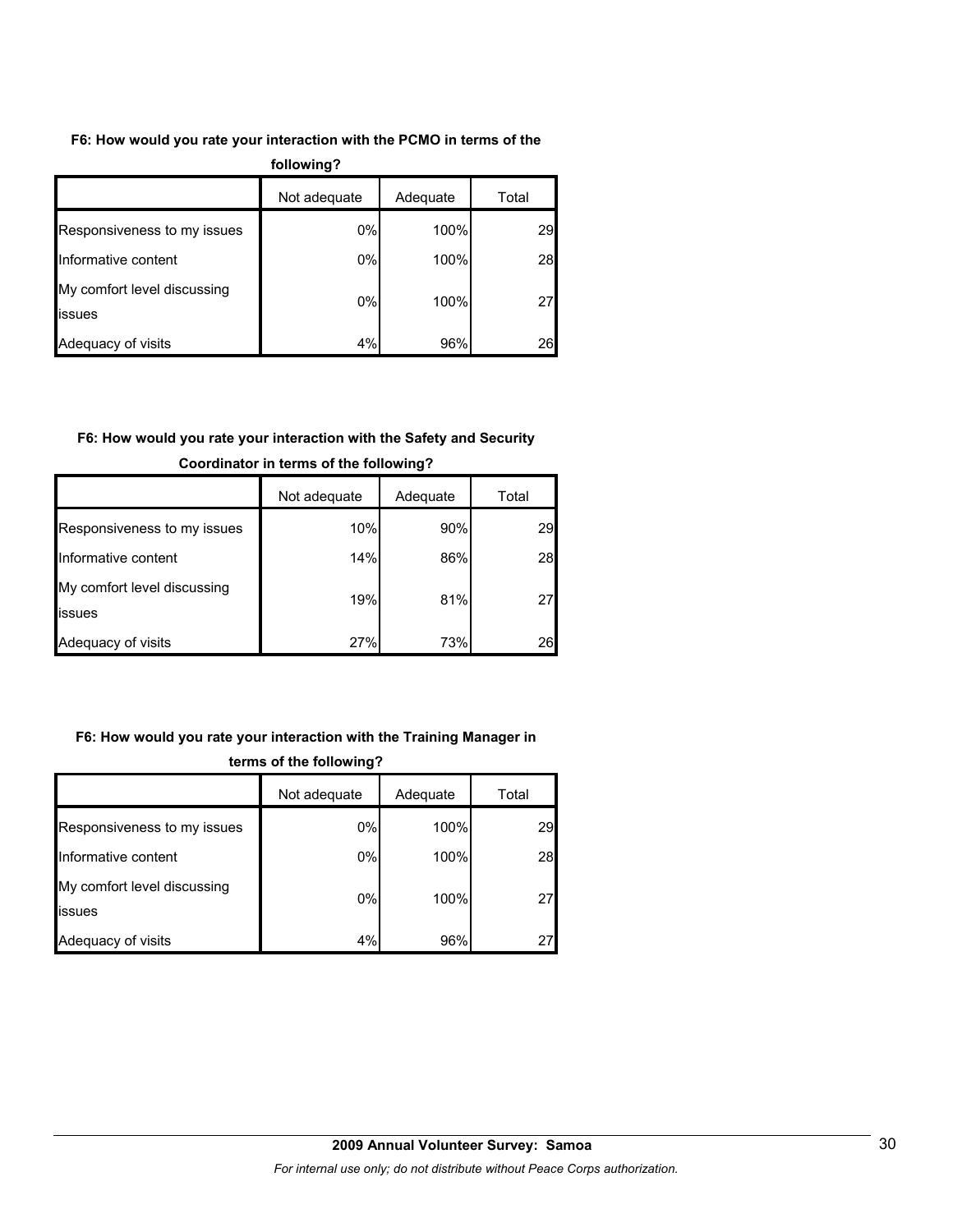### **F6: How would you rate your interaction with administrative staff in terms**

|                                               | $\sim$       |          |       |
|-----------------------------------------------|--------------|----------|-------|
|                                               | Not adequate | Adequate | Total |
| Responsiveness to my issues                   | 3%           | 97%      | 29    |
| Informative content                           | 4%           | 96%      | 27    |
| My comfort level discussing<br><b>lissues</b> | 4%           | 96%      | 27    |
| Adequacy of visits                            | 4%           | 96%      | 25    |

#### **of the following?**

# **F6: How would you rate your interaction with other post staff (please**

|                                       | Not adequate | Adequate | Total          |
|---------------------------------------|--------------|----------|----------------|
| Responsiveness to my issues           | $0\%$        | 100%     | 3              |
| Informative content                   | $0\%$        | 100%     | 3              |
| My comfort level discussing<br>issues | $0\%$        | 100%     | $\overline{2}$ |
| Adequacy of visits                    | 0%           | 100%     | 2              |

#### **specify) in terms of the following?**

#### **F7: To what extent is your CD aware of Volunteer issues and concerns through interactions with**

#### **Volunteers?**

|            | Not at all | Minimally | Adequatelv | Considerably | Completelv | Total |
|------------|------------|-----------|------------|--------------|------------|-------|
| $F^{\tau}$ |            |           | 31%        | 45%          | 24%        | 29.   |

# **F8: What is the most effective way you use to communicate with PC staff?**

| Most effective | Cellphone (voice) | 31% | 9 |
|----------------|-------------------|-----|---|
|                | In-person visits  | 28% | 8 |
|                | Text messaging    | 17% | 5 |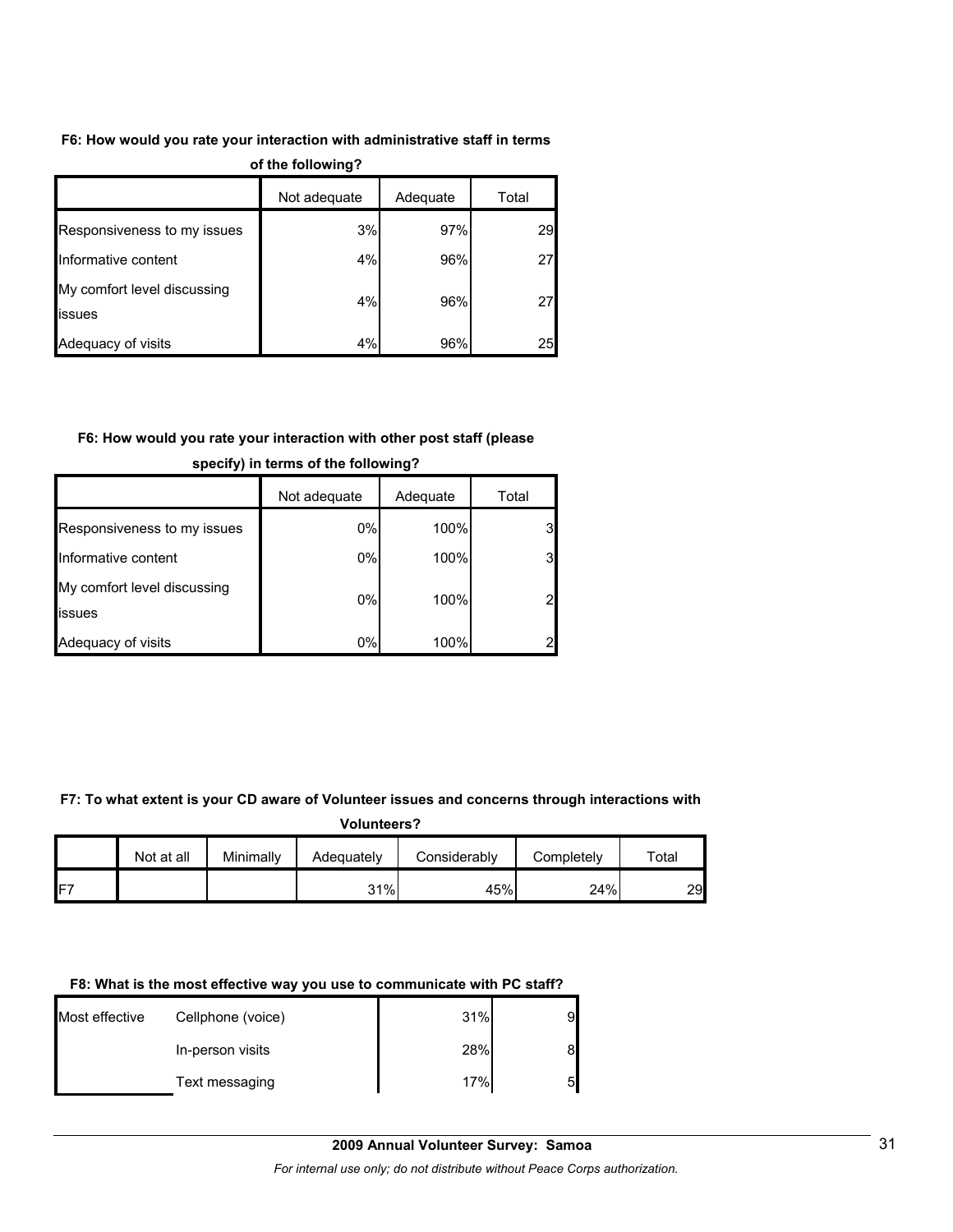| Email/ Internet                       | 14%  |    |
|---------------------------------------|------|----|
| Telephone at residence or work        | 10%  | 3  |
| Other. Please specify                 |      |    |
| Telephone not at residence or<br>work |      |    |
| Letters                               |      |    |
| CB radio                              |      |    |
| Total                                 | 100% | 29 |

### **F8: What is the second most effective way you use to communicate with PC staff?**

| Second most effective | Email/ Internet                       | 31%  | 9  |
|-----------------------|---------------------------------------|------|----|
|                       | Text messaging                        | 21%  | 6  |
|                       | Cellphone (voice)                     | 21%  | 6  |
|                       | In-person visits                      | 17%  | 5  |
|                       | Telephone at residence or work        | 10%  | 3  |
|                       | Other. Please specify                 |      |    |
|                       | Telephone not at residence or<br>work |      |    |
|                       | Letters                               |      |    |
|                       | CB radio                              |      |    |
|                       | Total                                 | 100% | 29 |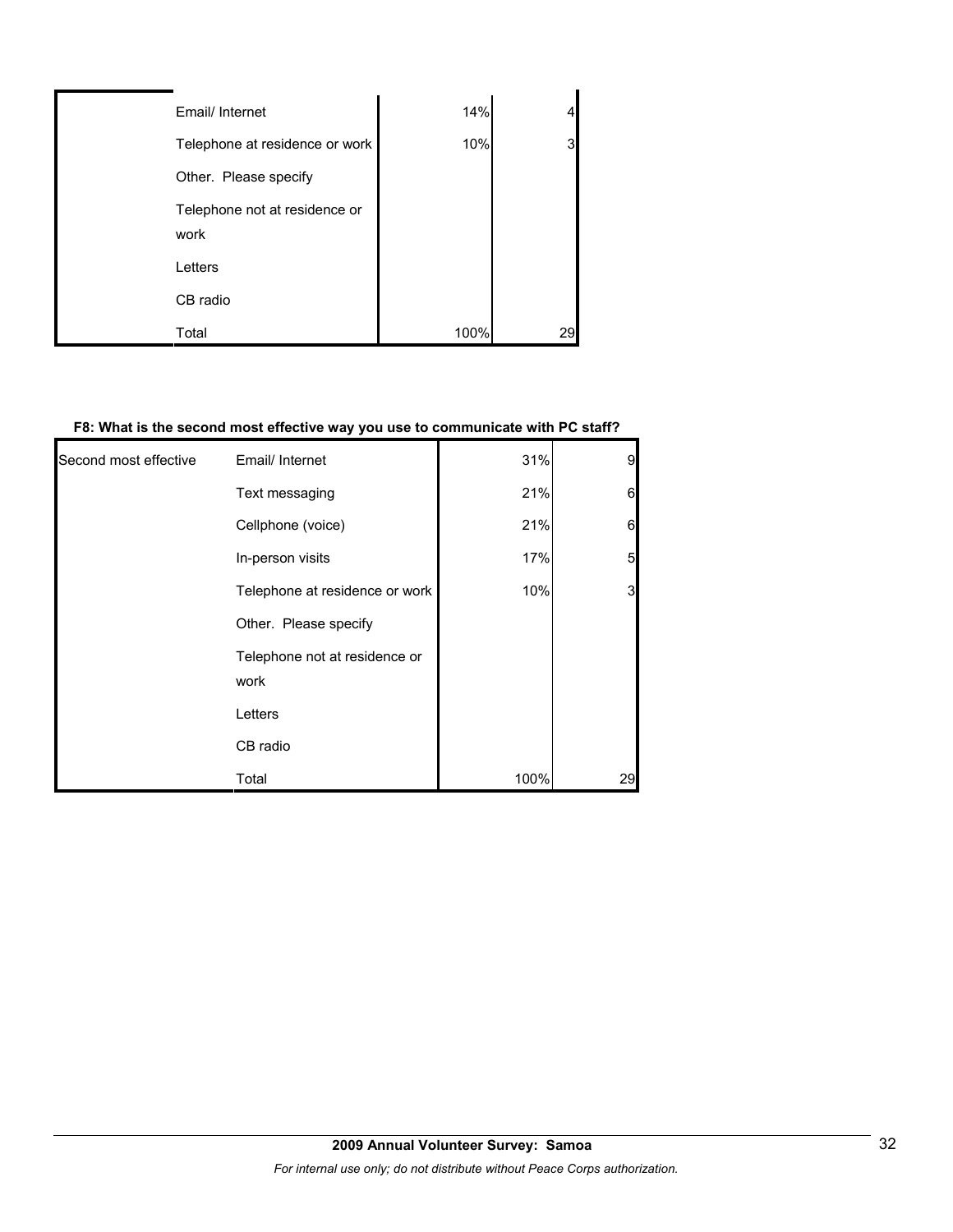| (C11_THREE) Third most | Email/ Internet                       | 38%  | 11 |
|------------------------|---------------------------------------|------|----|
| effective              | Text messaging                        | 21%  | 6  |
|                        | In-person visits                      | 17%  | 5  |
|                        | Cellphone (voice)                     | 14%  |    |
|                        | Telephone at residence or work        | 7%   |    |
|                        | Telephone not at residence or<br>work | 3%   |    |
|                        | Other. Please specify                 |      |    |
|                        | Letters                               |      |    |
|                        | CB radio                              |      |    |
|                        | Total                                 | 100% | 29 |

#### **F8: What is the third most effective way you use to communicate with PC staff?**

# **F9: How do you rate the effectiveness of your communication resources for contacting in-country PC staff?**

|     | Very poor | Poor | Adequate | Good | Excellent | $\tau$ otal |
|-----|-----------|------|----------|------|-----------|-------------|
| IF9 |           | 7%   | 13%      | 37%  | 43%       | 30          |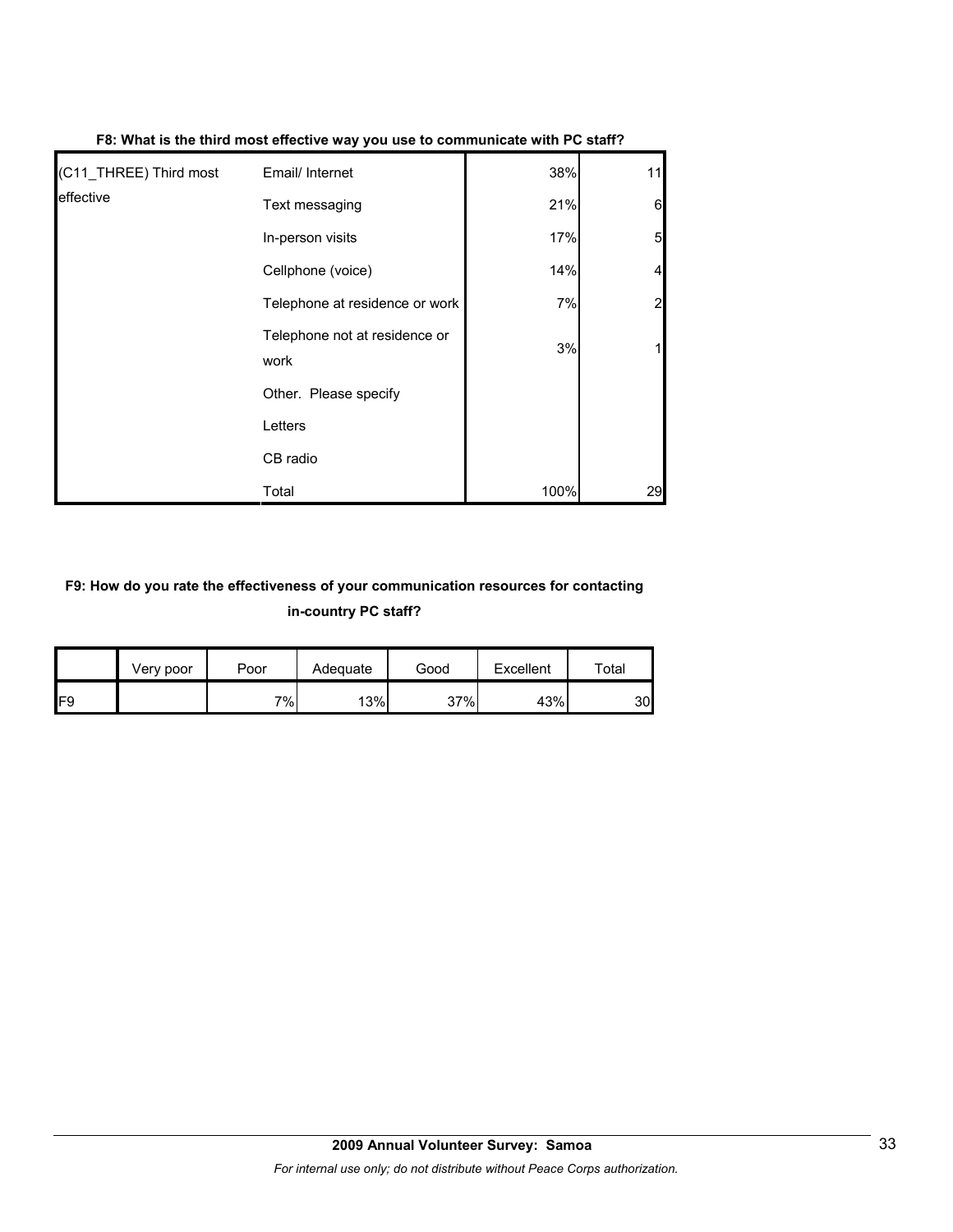# **G. Your Safety and Security**

*This section reports on how safe and informed about their safety Volunteers feel. Their experiences with reported and unreported crimes are summarized.* 

|                                                  |                 |            | Adequately |              |           |       |
|--------------------------------------------------|-----------------|------------|------------|--------------|-----------|-------|
|                                                  | Not at All Safe | Often Safe | Safe       | Usually Safe | Very Safe | Total |
| Where you live                                   |                 | 7%         | 10%        | 27%          | 57%       | 30    |
| Where you work                                   |                 | 7%         | 7%         | 17%          | 70%       | 30    |
| When you travel in-country                       |                 | 7%         | 20%        | 30%          | 43%       | 30    |
| City where main Peace Corps<br>office is located |                 | 13%        | 13%        | 40%          | 33%       | 30    |

### **G1: How safe do you feel...?**

### **G2: Please indicate the number of times you experienced the following types of discrimination/harassment.**

|                    | Never  | Once  | 2-5 times | 6-10 times | 11-25 times | $26+$ times | Total |
|--------------------|--------|-------|-----------|------------|-------------|-------------|-------|
| Age                | 87.5%  |       | 8.3%      |            | 4.2%        |             | 24    |
| Anti-American      | 66.7%  | 8.3%  | 25.0%     |            |             |             | 24    |
| <b>Disability</b>  | 100.0% |       |           |            |             |             | 23    |
| Gender             | 87.5%  | 4.2%  |           | 4.2%       |             | 4.2%        | 24    |
| Racial/color       | 76.9%  |       | 7.7%      | 3.8%       | 7.7%        | 3.8%        | 26    |
| Religious          | 79.2%  | 8.3%  | 4.2%      |            | 4.2%        | 4.2%        | 24    |
| Sexual (verbal)    | 61.9%  | 4.8%  | 14.3%     |            | 4.8%        | 14.3%       | 21    |
| Sexual (physical)  | 73.9%  | 13.0% | 13.0%     |            |             |             | 23    |
| Sexual orientation | 100.0% |       |           |            |             |             | 23    |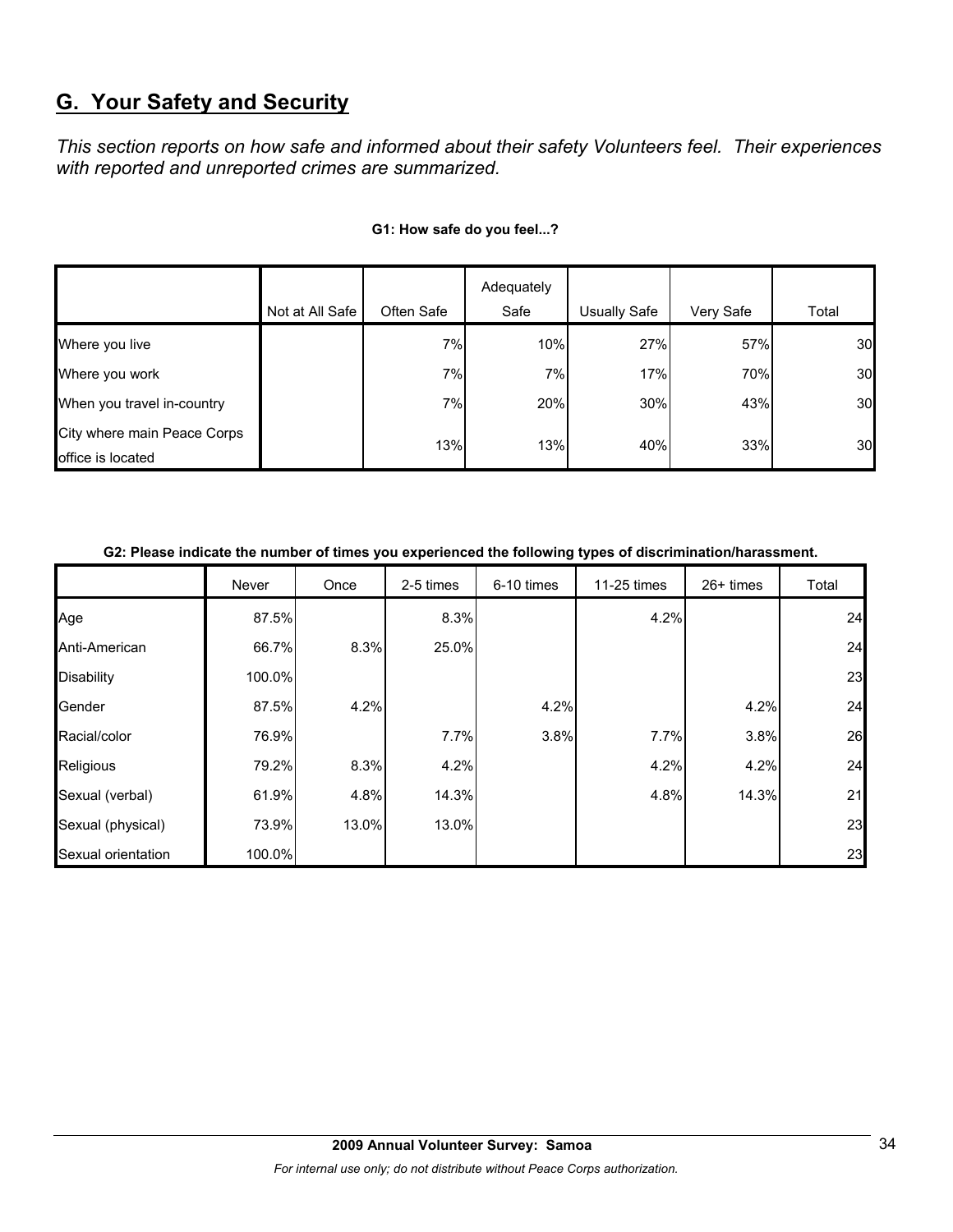|                   | Never  | Once  | 2-5 times | 6-10 times | 11-25 times | 26+ times | Total            |
|-------------------|--------|-------|-----------|------------|-------------|-----------|------------------|
| Age               | 100.0% |       |           |            |             |           | 3 <sub>l</sub>   |
| Anti-American     | 100.0% |       |           |            |             |           | $\mathbf{z}$     |
| Gender            | 100.0% |       |           |            |             |           | $\overline{2}$   |
| Racial/color      | 100.0% |       |           |            |             |           | 5 <sub>5</sub>   |
| Religious         | 100.0% |       |           |            |             |           | 3                |
| Sexual (verbal)   | 87.5%  |       | 12.5%     |            |             |           | $\boldsymbol{8}$ |
| Sexual (physical) | 33.3%  | 66.7% |           |            |             |           | 6                |

**G2: Please indicate the number of times you reported discrimination/harassment events to PC.**

**G3: Please indicate the number of times you experienced the following types of crimes.**

|                    | Never  | Once  | 2-5 times | 6-10 times | 11-25 times | $26+$ times | Total |
|--------------------|--------|-------|-----------|------------|-------------|-------------|-------|
| <b>Burglary</b>    | 76.9%  | 19.2% |           | 3.8%       |             |             | 26    |
| Theft              | 58.3%  | 20.8% | 16.7%     | 4.2%       |             |             | 24    |
| Robbery            | 100.0% |       |           |            |             |             | 23    |
| Physical assault   | 95.7%  |       | 4.3%      |            |             |             | 23    |
| Aggravated assault | 95.7%  |       | 4.3%      |            |             |             | 23    |
| Sexual assault     | 78.3%  | 21.7% |           |            |             |             | 23    |
| Rape               | 100.0% |       |           |            |             |             | 23    |

# **G3: Please indicate the number of times you reported the following crimes to Peace Corps.**

|                    | Never  | Once   | 2-5 times | 6-10 times | 11-25 times | 26+ times | Total        |
|--------------------|--------|--------|-----------|------------|-------------|-----------|--------------|
| <b>Burglary</b>    |        | 83.3%  | 16.7%     |            |             |           | 6            |
| <b>Theft</b>       | 40.0%  | 40.0%  | 20.0%     |            |             |           | 10           |
| Physical assault   |        | 100.0% |           |            |             |           | $\mathbf{1}$ |
| Aggravated assault | 100.0% |        |           |            |             |           | 1            |
| Sexual assault     | 20.0%  | 80.0%  |           |            |             |           | 5            |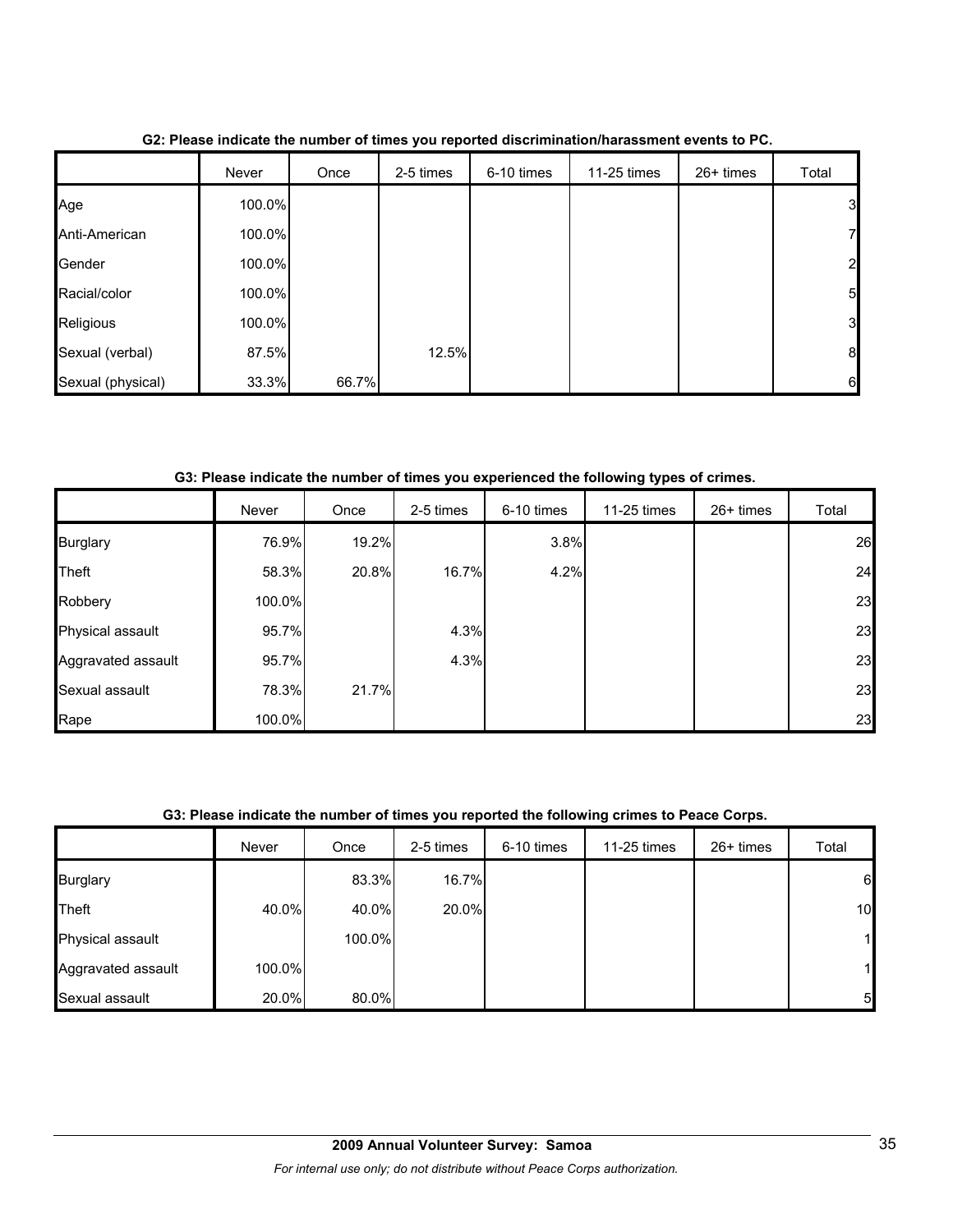|            |                                                             | PCV Responses | % Reason Not<br>Rptd | <b>Total PCVs</b><br>Responding |
|------------|-------------------------------------------------------------|---------------|----------------------|---------------------------------|
| \$NoRpBurg | I did not think the PC could help                           |               | 100%                 |                                 |
|            | I felt it was too minor or<br>common to report              |               | 100%                 |                                 |
|            | I believed it could result in<br>changing sites             |               |                      |                                 |
|            | Concerns of a possible breach<br>in confidentiality         |               |                      |                                 |
|            | Reporting might result in<br>disciplinary action against me |               |                      |                                 |
|            | It might hurt my relationship<br>with the community         |               |                      |                                 |
|            | Other                                                       |               |                      |                                 |
|            | Total                                                       |               |                      |                                 |

# **G4: If you did not report your experience with burglary, please your reason(s) for not reporting.**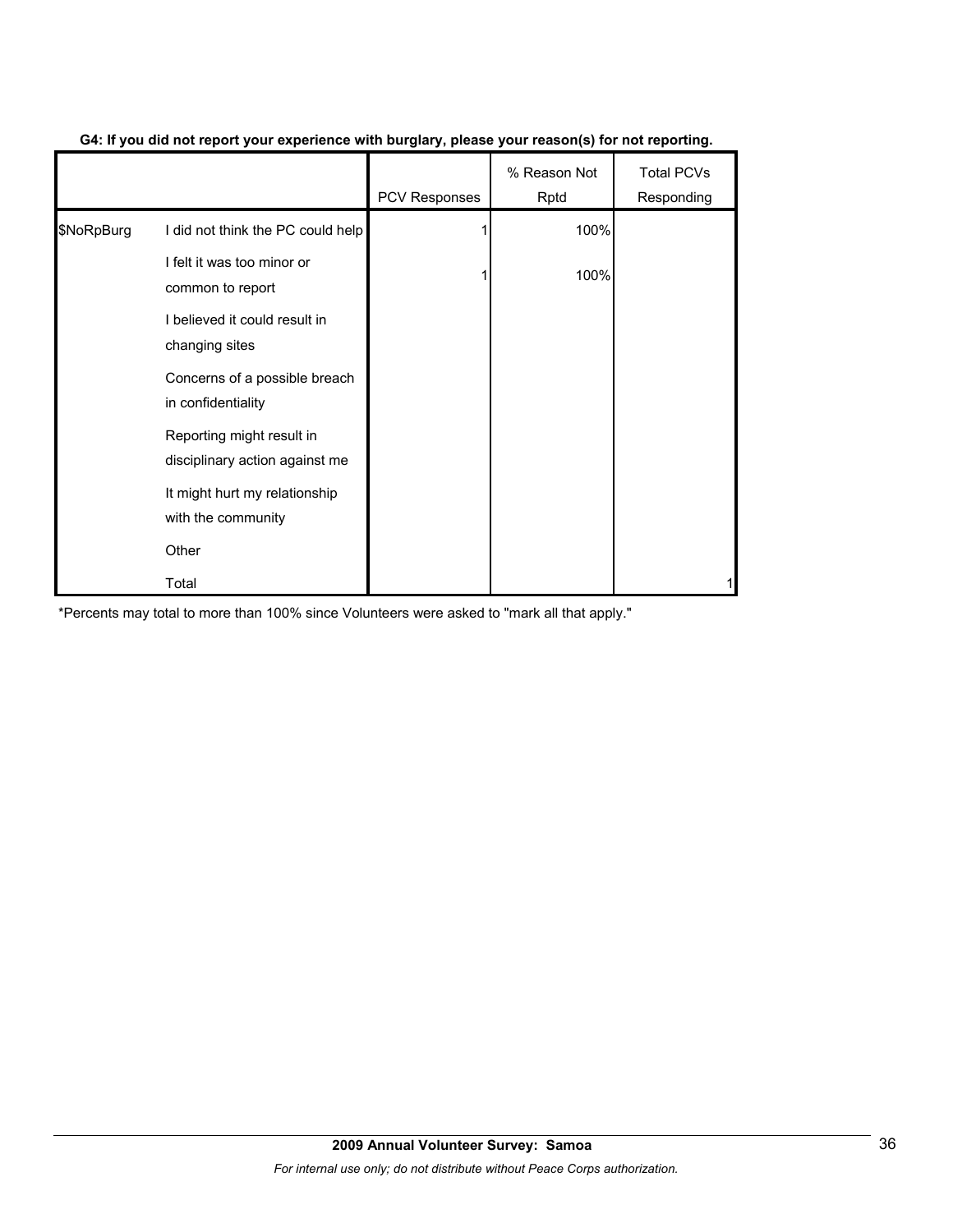|             |                                                             | PCV Responses | % Reason Not<br>Rptd | <b>Total PCVs</b><br>Responding |
|-------------|-------------------------------------------------------------|---------------|----------------------|---------------------------------|
| \$NoRpTheft | I did not think the PC could help                           | 2             | 67%                  |                                 |
|             | I felt it was too minor or<br>common to report              | 2             | 67%                  |                                 |
|             | It might hurt my relationship<br>with the community         |               | 33%                  |                                 |
|             | I believed it could result in<br>changing sites             |               |                      |                                 |
|             | Concerns of a possible breach<br>in confidentiality         |               |                      |                                 |
|             | Reporting might result in<br>disciplinary action against me |               |                      |                                 |
|             | Other                                                       |               |                      |                                 |
|             | Total                                                       |               |                      | 3                               |

# **G4: If you did not report your experience with theft, please your reason(s) for not reporting.**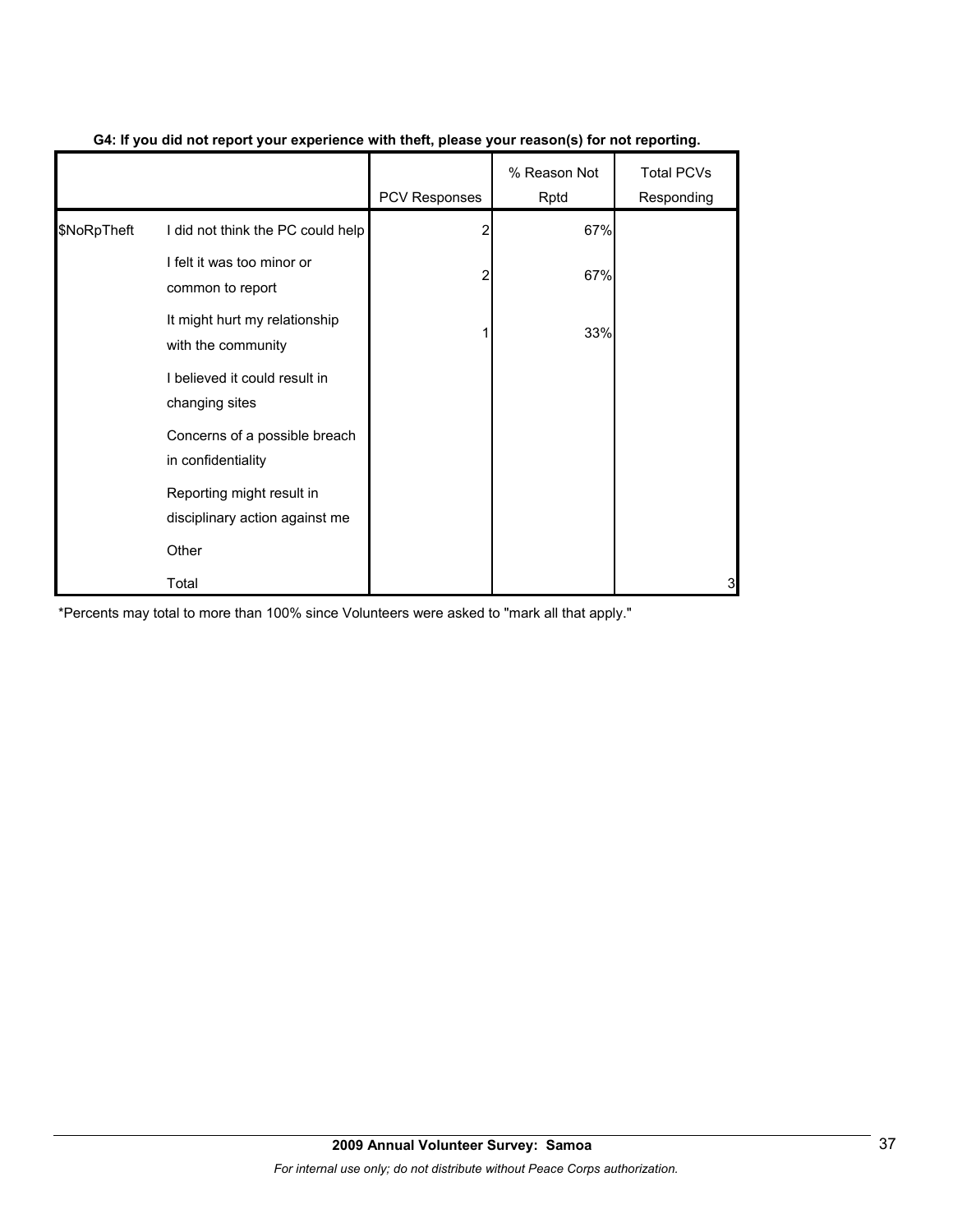|            |                                                             | PCV Responses | % Reason Not<br>Rptd | <b>Total PCVs</b><br>Responding |
|------------|-------------------------------------------------------------|---------------|----------------------|---------------------------------|
| \$NoRpRobb | I did not think the PC could help                           |               |                      |                                 |
|            | I believed it could result in<br>changing sites             |               |                      |                                 |
|            | I felt it was too minor or<br>common to report              |               |                      |                                 |
|            | Concerns of a possible breach<br>in confidentiality         |               |                      |                                 |
|            | Reporting might result in<br>disciplinary action against me |               |                      |                                 |
|            | It might hurt my relationship<br>with the community         |               |                      |                                 |
|            | Other                                                       |               |                      |                                 |
|            | Total                                                       |               |                      |                                 |

# **G4: If you did not report your experience with robbery, please your reason(s) for not reporting.**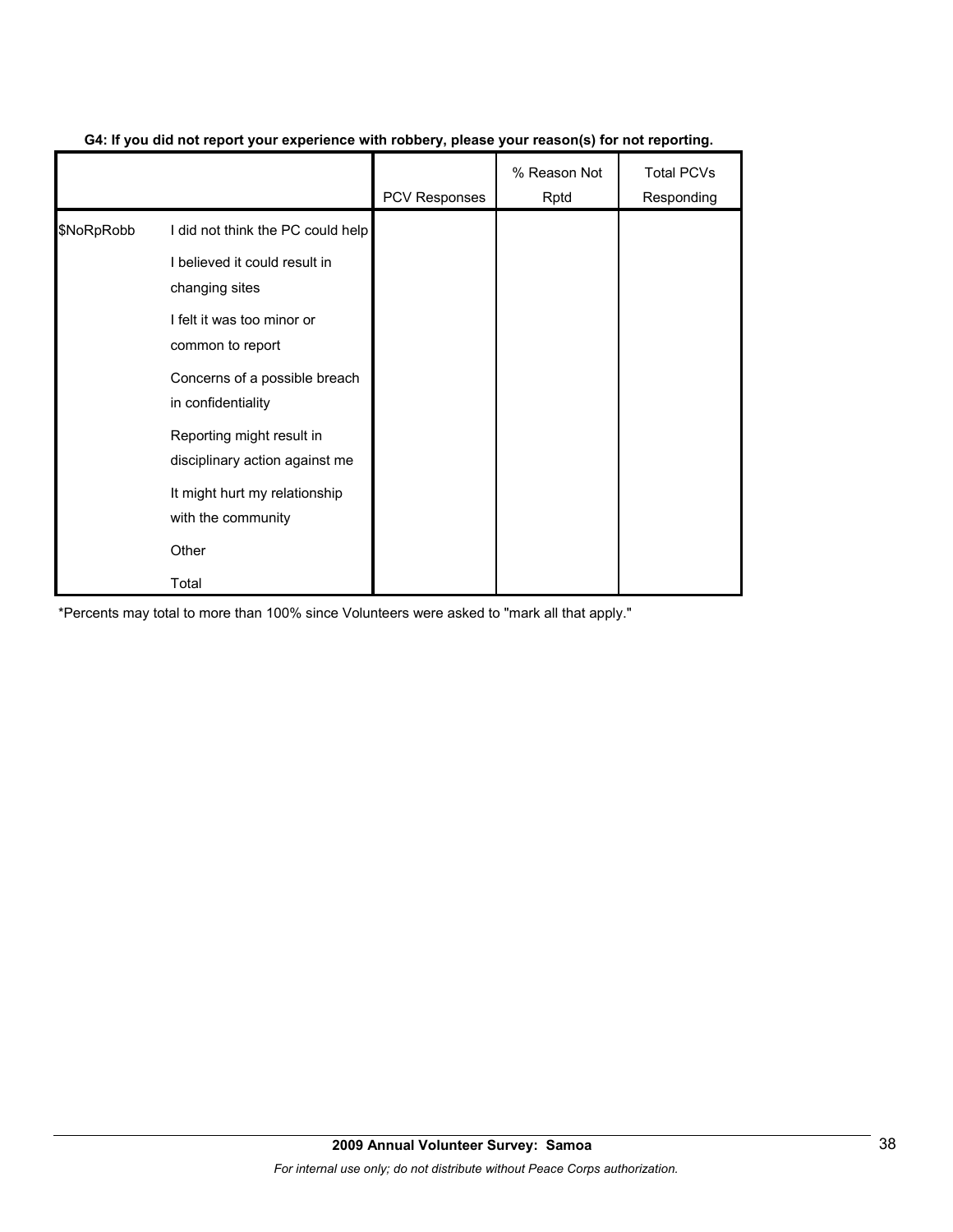|            |                                                             | PCV Responses | % Reason Not<br>Rptd | <b>Total PCVs</b><br>Responding |
|------------|-------------------------------------------------------------|---------------|----------------------|---------------------------------|
| \$NoRpPhAs | I did not think the PC could help                           |               | 100%                 |                                 |
|            | Reporting might result in<br>disciplinary action against me |               | 100%                 |                                 |
|            | It might hurt my relationship<br>with the community         |               | 100%                 |                                 |
|            | Other                                                       |               | 100%                 |                                 |
|            | I believed it could result in<br>changing sites             |               |                      |                                 |
|            | I felt it was too minor or<br>common to report              |               |                      |                                 |
|            | Concerns of a possible breach<br>in confidentiality         |               |                      |                                 |
|            | Total                                                       |               |                      |                                 |

# **G4: If you did not report your experience with physical assault, please your reason(s) for not reporting.**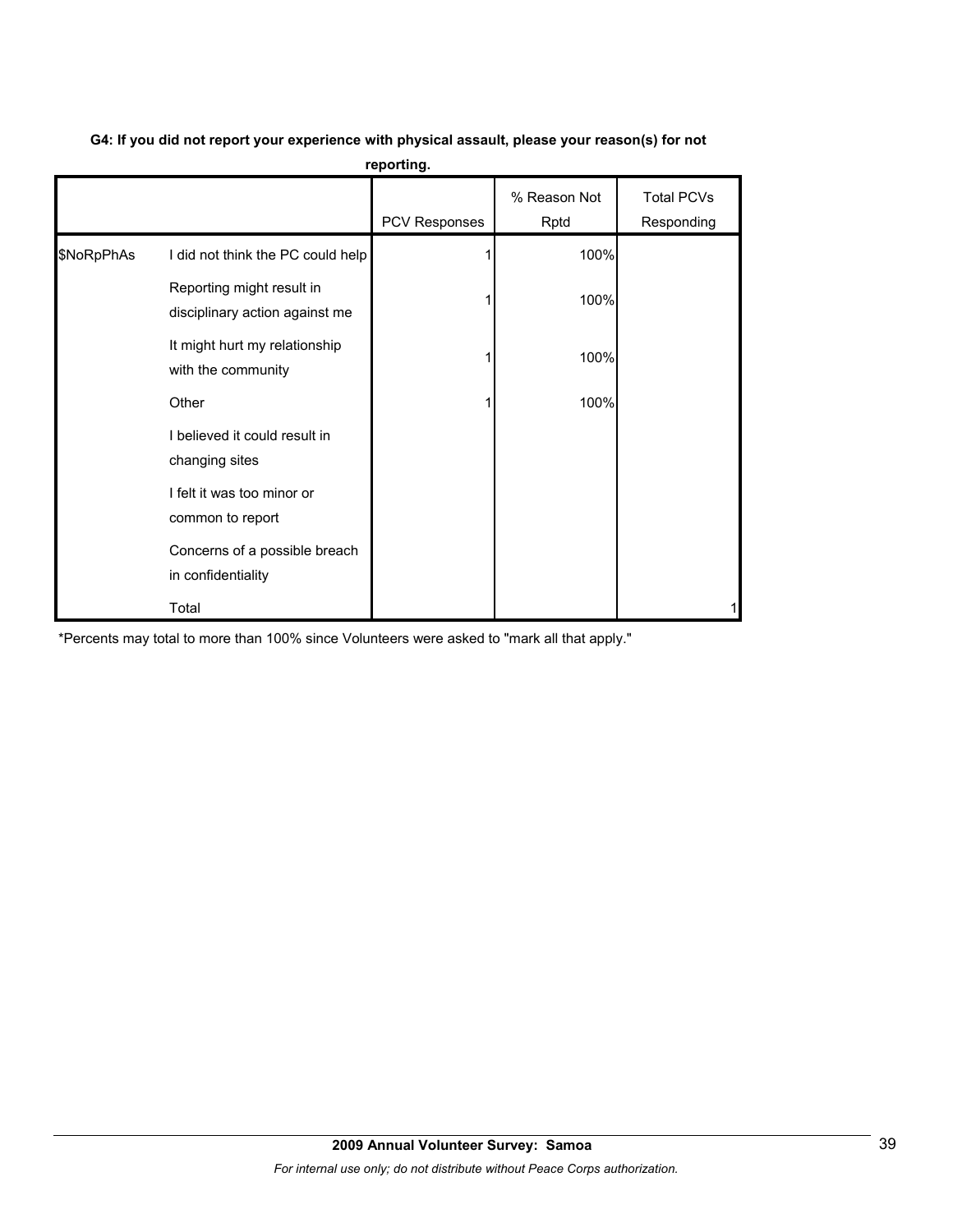# **G4: If you did not report your experience with aggravated assault, please your reason(s) for not**

**reporting.**

|            |                                                                                                                                                                                                                                                                                                                              | PCV Responses | % Reason Not<br>Rptd | <b>Total PCVs</b><br>Responding |
|------------|------------------------------------------------------------------------------------------------------------------------------------------------------------------------------------------------------------------------------------------------------------------------------------------------------------------------------|---------------|----------------------|---------------------------------|
| \$NoRpAgAs | I did not think the PC could help<br>I believed it could result in<br>changing sites<br>I felt it was too minor or<br>common to report<br>Concerns of a possible breach<br>in confidentiality<br>Reporting might result in<br>disciplinary action against me<br>It might hurt my relationship<br>with the community<br>Other |               |                      |                                 |
|            | Total                                                                                                                                                                                                                                                                                                                        |               |                      |                                 |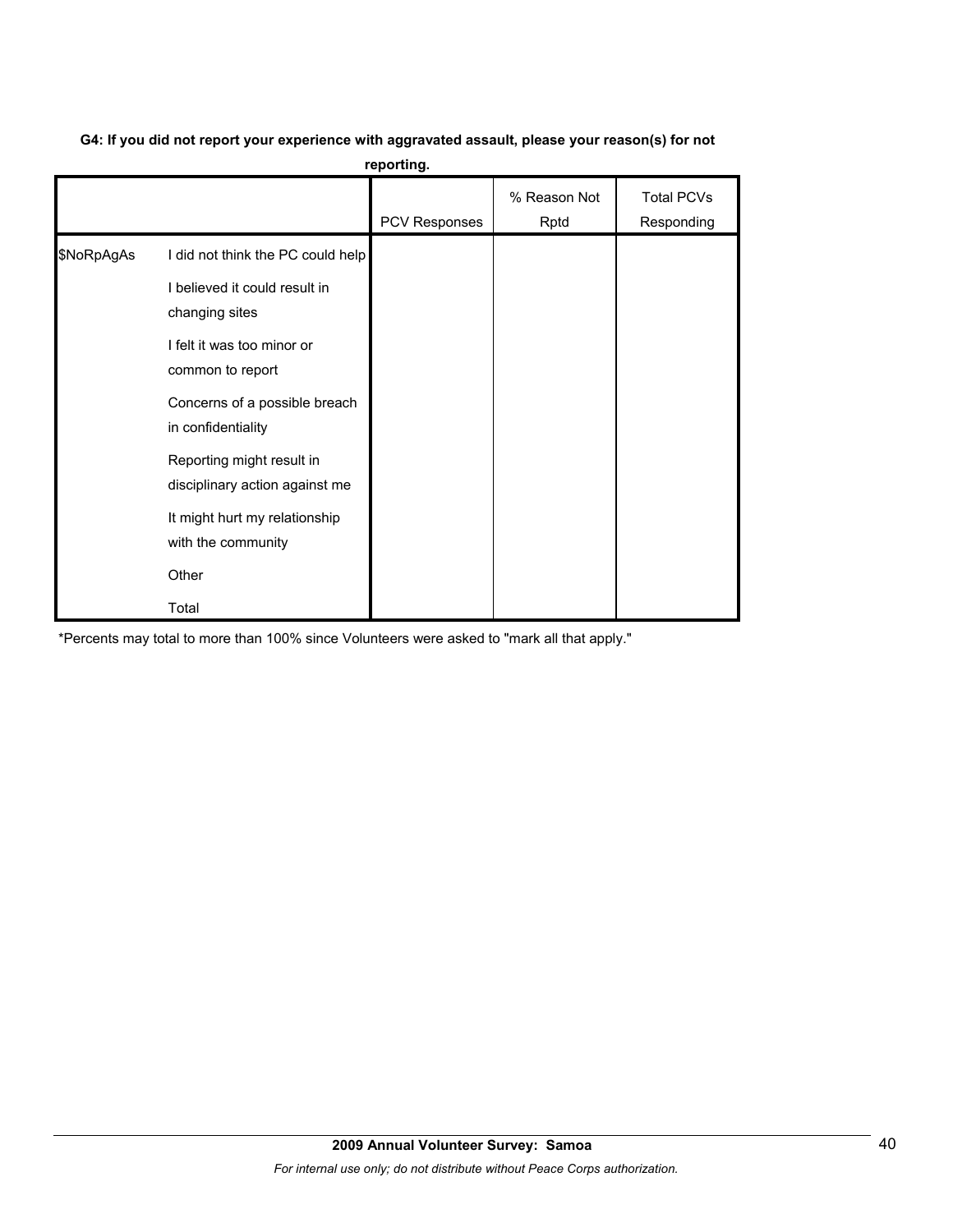|            |                                                             | <b>PCV Responses</b> | % Reason Not<br>Rptd | <b>Total PCVs</b><br>Responding |
|------------|-------------------------------------------------------------|----------------------|----------------------|---------------------------------|
| \$NoRpSxAs | I did not think the PC could help                           |                      | 50%                  |                                 |
|            | I felt it was too minor or<br>common to report              |                      | 50%                  |                                 |
|            | It might hurt my relationship<br>with the community         |                      | 50%                  |                                 |
|            | I believed it could result in<br>changing sites             |                      |                      |                                 |
|            | Concerns of a possible breach<br>in confidentiality         |                      |                      |                                 |
|            | Reporting might result in<br>disciplinary action against me |                      |                      |                                 |
|            | Other                                                       |                      |                      |                                 |
|            | Total                                                       |                      |                      | 2                               |

# **G4: If you did not report your experience with sexual assault, please your reason(s) for not reporting.**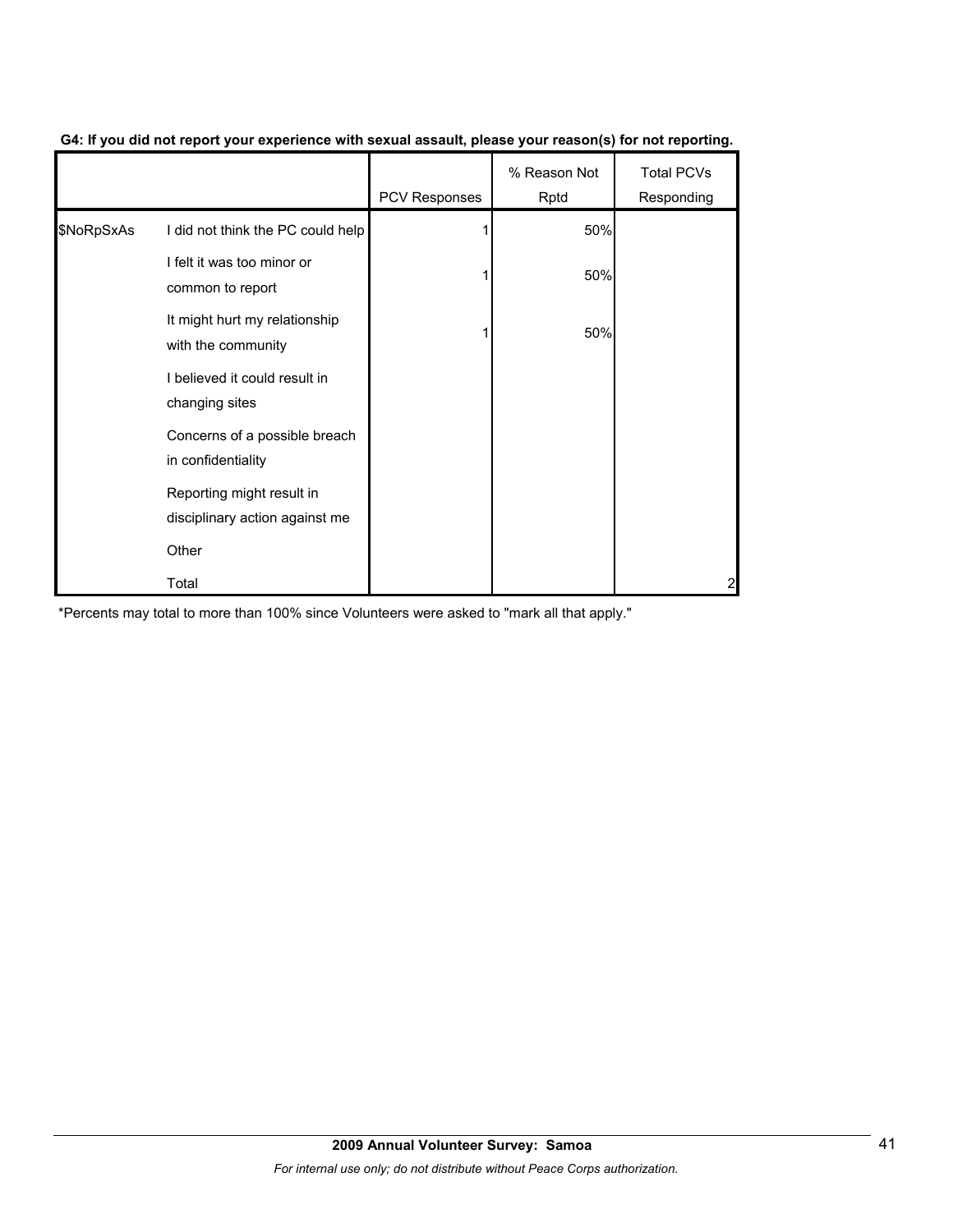|            |                                                             | <b>PCV Responses</b> | % Reason Not<br>Rptd | <b>Total PCVs</b><br>Responding |
|------------|-------------------------------------------------------------|----------------------|----------------------|---------------------------------|
| \$NoRpRape | I did not think the PC could help                           |                      |                      |                                 |
|            | I believed it could result in<br>changing sites             |                      |                      |                                 |
|            | I felt it was too minor or<br>common to report              |                      |                      |                                 |
|            | Concerns of a possible breach<br>in confidentiality         |                      |                      |                                 |
|            | Reporting might result in<br>disciplinary action against me |                      |                      |                                 |
|            | It might hurt my relationship<br>with the community         |                      |                      |                                 |
|            | Other                                                       |                      |                      |                                 |
|            | Total                                                       |                      |                      |                                 |

# **G4: If you did not report your experience with rape, please your reason(s) for not reporting.**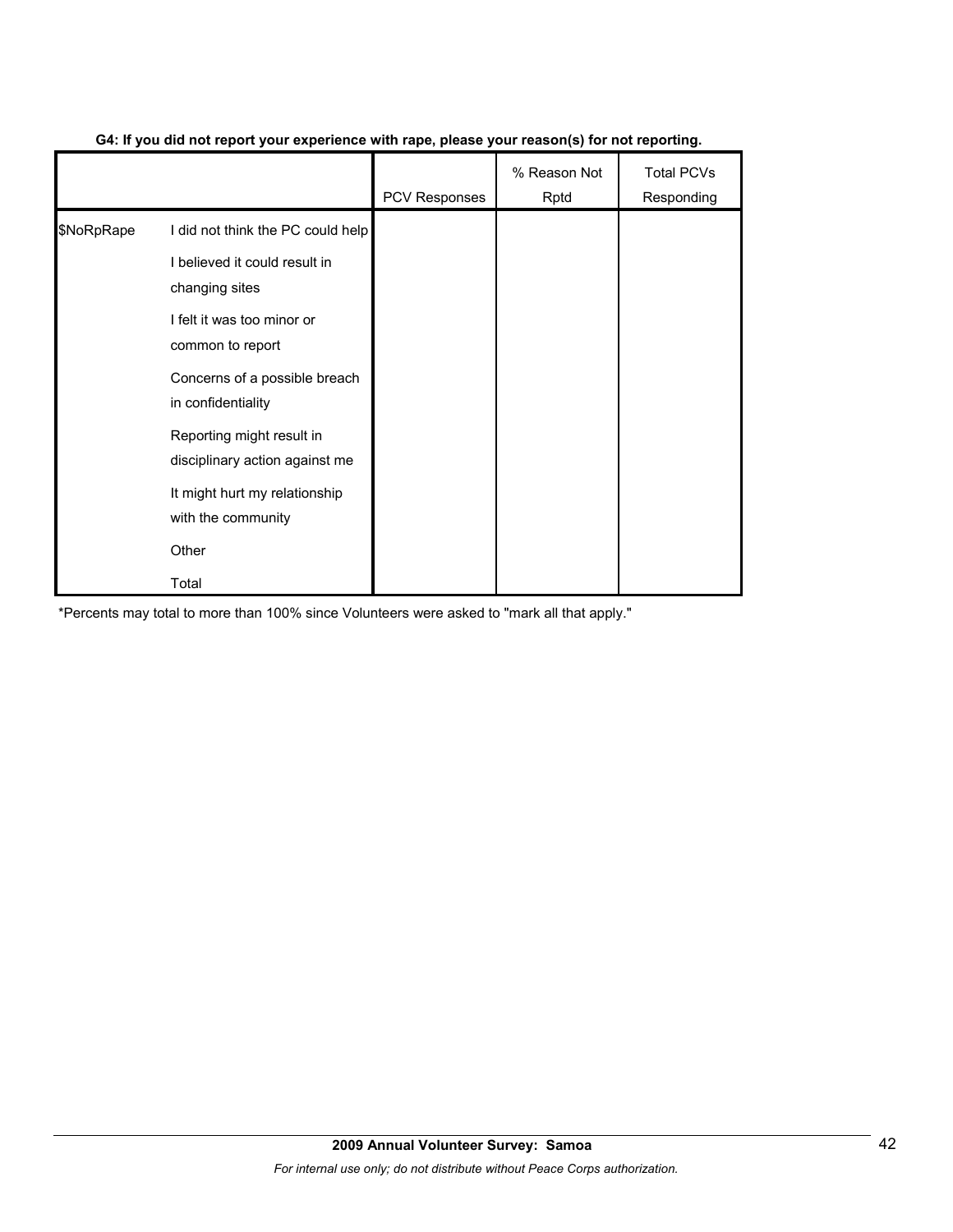# **H. Volunteers working in HIV/AIDS**

*This section reports Volunteers' involvement in HIV/AIDS and their perceived effectiveness of their HIV/AIDS related activities.* 

|                 |                  | HIV/AIDS work is | Involved in<br>HIV/AIDS efforts, |                    |       |
|-----------------|------------------|------------------|----------------------------------|--------------------|-------|
|                 | HIV/AIDS work is | part of my       | not                              | Not involved in    |       |
|                 | my primary       | secondary        | primary/secondary                | any HIV/AIDS       |       |
|                 | assignment.      | activities.      | work                             | related activities | Total |
| IH <sub>1</sub> |                  |                  | 4%                               | 96%                | 28    |

# **H1: Which of the following best describes your involvement in HIV/AIDS activities?**

# **H2: How well has PC training prepared you to undertake your HIV/AIDS activities?**

|                | Not at all | Poorly | Adequately | Well | Verv well | <b>NA</b> | Total |
|----------------|------------|--------|------------|------|-----------|-----------|-------|
| H <sub>2</sub> | 100%       |        |            |      |           |           |       |

# **H3: In working with HC individuals or groups, how would you rate the effectiveness of your specific HIV/AIDS activities? (Including the "Don't Know" responses)**

|                 |                  | Sometimes |                 | Almost always |            |       |
|-----------------|------------------|-----------|-----------------|---------------|------------|-------|
|                 | Seldom effective | effective | Often effective | effective     | Don't know | Total |
| IH <sub>3</sub> |                  |           |                 |               | 100%       |       |

# **I1: Have you lived with a host country individual or family?**

|    | No. I have never<br>lived with a host | Yes, I lived with a<br>host country<br>country individual lindividual or family | Yes, in my<br>community (not | Yes, both during<br>PST and later in |       |
|----|---------------------------------------|---------------------------------------------------------------------------------|------------------------------|--------------------------------------|-------|
|    | or f                                  | only                                                                            | during PST).                 | my community.                        | Total |
| 11 | 7%I                                   | 47%                                                                             |                              | 47%                                  | 30    |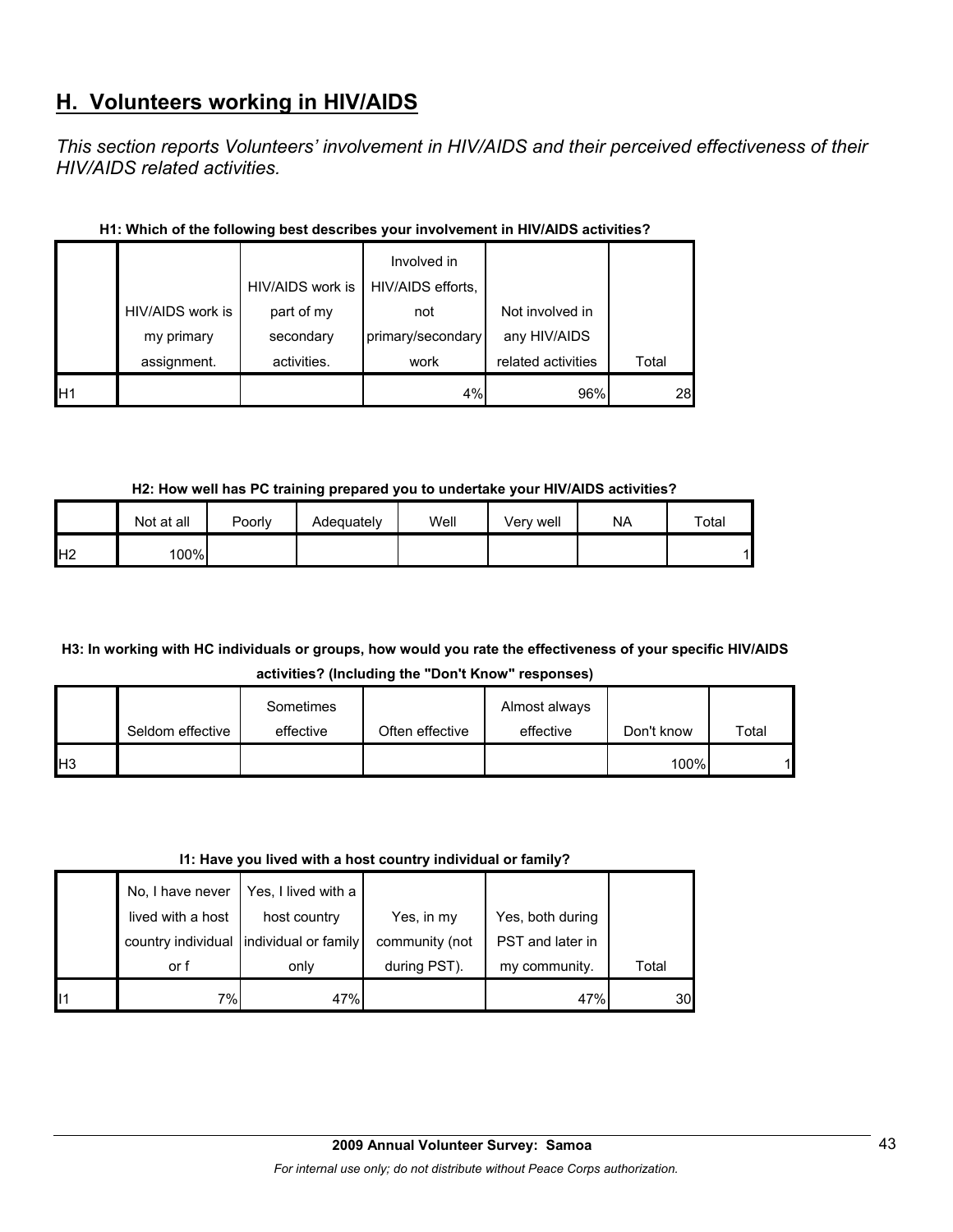# **I. Your Life in the Peace Corps**

*This section reports on Volunteers' descriptions of and adjustments to their living conditions, including stress factors and how Volunteers cope with stress.* 

|    |       | Several times a |        | Several times a |         | Less than once a |       |
|----|-------|-----------------|--------|-----------------|---------|------------------|-------|
|    | Daily | week            | Weekly | month           | Monthly | month            | Total |
| 12 | 47%   | 13%             | 17%    |                 | 17%     | 7%               | 30    |

# **I2: How often do you interact with HCNs in community/family social events?**

### **I3: How well can you communicate in the language used by most people in your**

**community?**

|    | Not at all | Poorly | Adequately | Well | Verv well | $\mathsf{^{r}$ otal |
|----|------------|--------|------------|------|-----------|---------------------|
| 13 | $7\%$      | 13%    | 40%        | 27%  | 13%       | 30                  |

### **I4: Do you have the following at your worksite?**

|               | Never | Sometimes or<br>more often | Total |
|---------------|-------|----------------------------|-------|
| Electricity   |       | 100%                       | 30    |
| Running water | 7%    | 93%                        |       |

#### **I4: Do you have the following at your residence?**

|               |       | Sometimes or |       |
|---------------|-------|--------------|-------|
|               | Never | more often   | Total |
| Electricity   |       | 100%         | 30    |
| Running water | 10%   | 90%          | 30    |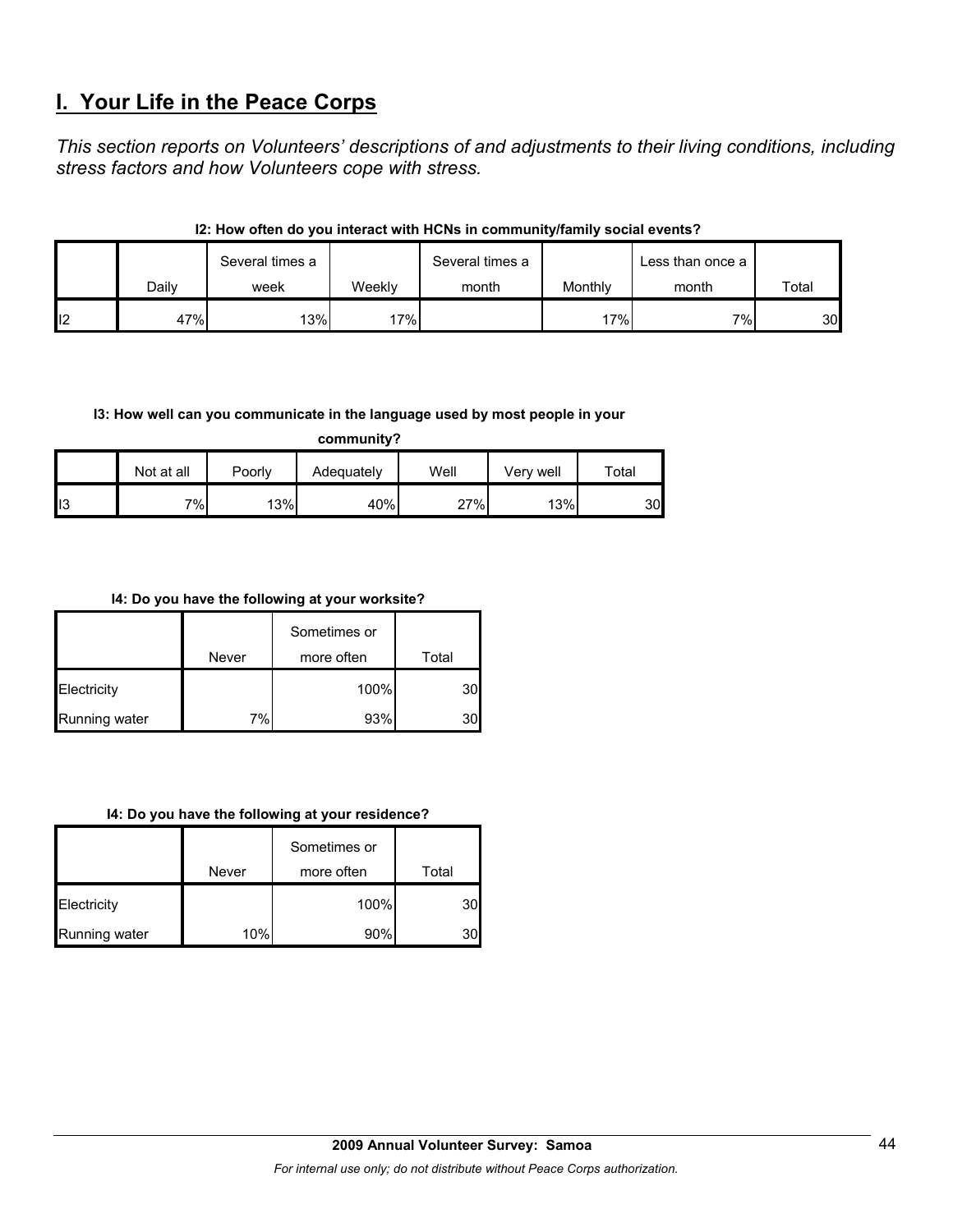# **I5: How well do your PC experiences match the expectations you had before you became a Volunteer?**

|                | Not at all | Minimally | Moderately | Considerably | Exceptionally | $\tau$ otal |
|----------------|------------|-----------|------------|--------------|---------------|-------------|
| $\mathsf{II}5$ |            | 7%        | 50%        | 23%          | 10%           | 30          |

#### **I7: To what extent do the following create stress and/or emotional health issues for you?**

|                                                         | Not at all<br>stressful 1 | $\overline{2}$ | $\mathbf{3}$ | 4   | Exceptionally<br>stressful 5 | <b>NA</b> | Total          |
|---------------------------------------------------------|---------------------------|----------------|--------------|-----|------------------------------|-----------|----------------|
| <b>Cultural issues</b>                                  | 10%                       | 10%            | 33%          | 37% | 10%                          |           | 30             |
| Dealing with violence in                                |                           |                |              |     |                              |           |                |
| country (e.g., civil unrest,                            | 23%                       | 23%            | 27%          | 13% | 7%                           | 7%        | 30             |
| domestic violence, corporal<br>punishment)              |                           |                |              |     |                              |           |                |
| Health/medical problems                                 | 27%                       | 40%            | 13%          | 17% | 3%                           |           | 30             |
| Issues including family,<br>friends, loved ones in U.S. | 27%                       | 33%            | 30%          | 10% |                              |           | 30             |
| Isolation/Ioneliness                                    | 33%                       | 20%            | 20%          | 20% | 7%                           |           | 30             |
| Local language                                          | 20%                       | 33%            | 33%          | 10% | 3%                           |           | 30             |
| Primary assignment                                      | 13%                       | 30%            | 23%          | 17% | 17%                          |           | 30             |
| Romantic relationships in-<br>country                   | 27%                       | 23%            | 20%          | 3%  | 13%                          | 13%       | 30             |
| Interactions with other<br>Volunteers                   | 43%                       | 40%            | 7%           | 7%  | 3%                           |           | 30             |
| Interactions with PC Staff                              | 60%                       | 27%            | 10%          |     | 3%                           |           | 30             |
| Safety and security                                     | 53%                       | 20%            | 17%          | 7%  | 3%                           |           | 30             |
| Other: Please specify below                             | 40%                       |                |              | 20% |                              | 40%       | $\overline{5}$ |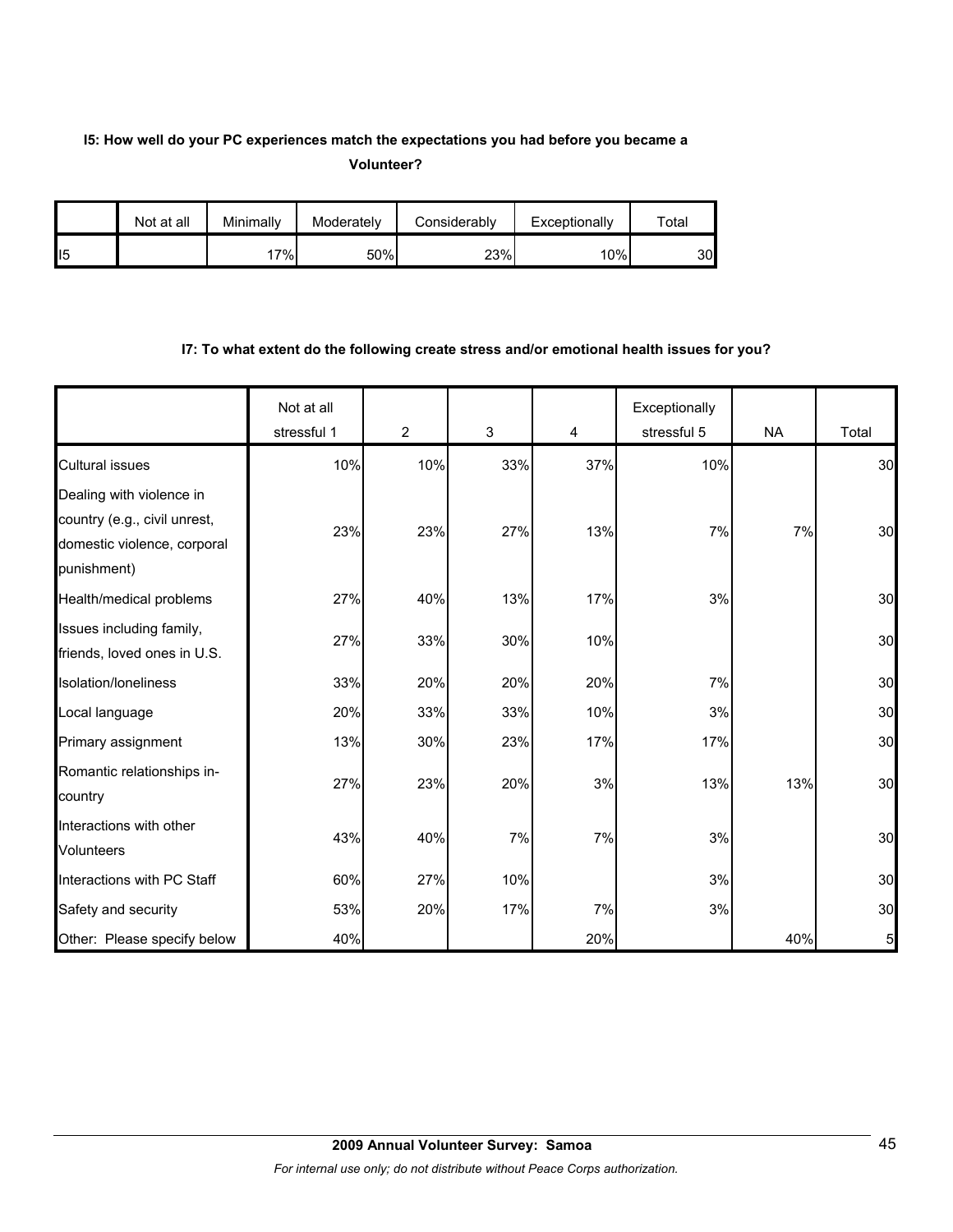|                |                                               |                      | % Using This          | <b>Total PCVs</b> |
|----------------|-----------------------------------------------|----------------------|-----------------------|-------------------|
|                |                                               | <b>PCV Responses</b> | <b>Stress Reducer</b> | Responding        |
| \$18LessStress | Pursue personal hobbies                       | 25                   | 83%                   |                   |
|                | Talk with friends and family in<br>US         | 24                   | 80%                   |                   |
|                | Do sports                                     | 21                   | 70%                   |                   |
|                | Get involved in other projects                | 20                   | 67%                   |                   |
|                | Leave the community for a time                | 19                   | 63%                   |                   |
|                | Talk with PCVs in my<br>community             | 16                   | 53%                   |                   |
|                | Talk with PCVs outside my<br>community        | 16                   | 53%                   |                   |
|                | Talk with PC in-country staff                 | 12                   | 40%                   |                   |
|                | Talk with co-workers or friends<br>(not PCVs) | 10                   | 33%                   |                   |
|                | Meditate                                      | 7                    | 23%                   |                   |
|                | Talk with my host family                      | 5                    | 17%                   |                   |
|                | Do other activity (specify)                   | 3                    | 10%                   |                   |
|                | Pray                                          | 2                    | 7%                    |                   |
|                | Talk with Office of Special<br>Services staff |                      |                       |                   |
|                | Total                                         |                      |                       | 30                |

# **I8: Please mark all of the typical ways in which you cope with stress.**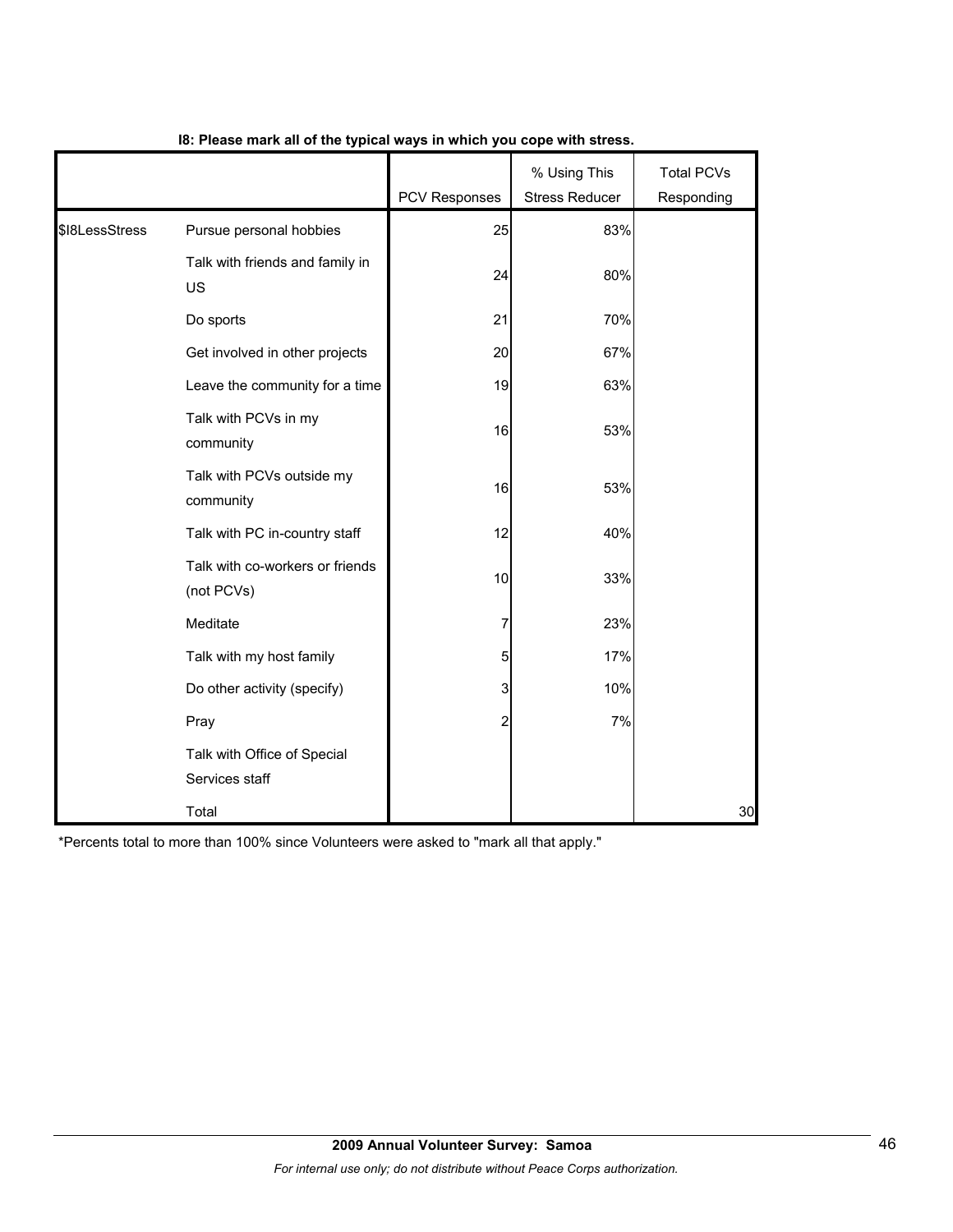# **I8: Others I talk with to reduce stress**

|                      |                                                | Percent | Number |  |
|----------------------|------------------------------------------------|---------|--------|--|
| <b>I8.OTHRS.TEXT</b> | Open-ended results. Not responsive to request. |         |        |  |
|                      |                                                |         |        |  |
|                      | Total                                          | 100%    | 30     |  |

| 18: Other activities to reduce stress |                                                |         |        |  |  |  |
|---------------------------------------|------------------------------------------------|---------|--------|--|--|--|
|                                       |                                                | Percent | Number |  |  |  |
| <b>I8.OTHRACT.TEXT2</b>               | Open-ended results. Not responsive to request. |         |        |  |  |  |
|                                       | Total                                          | 100%    | 30     |  |  |  |

# **I8: When asked about ways of coping with stress, Volunteers**

**who answered "No stress"** 

|                    |      | Yes, I have no |       |
|--------------------|------|----------------|-------|
|                    | No   | stress         | Total |
| <b>IB.NOSTRESS</b> | 100% |                |       |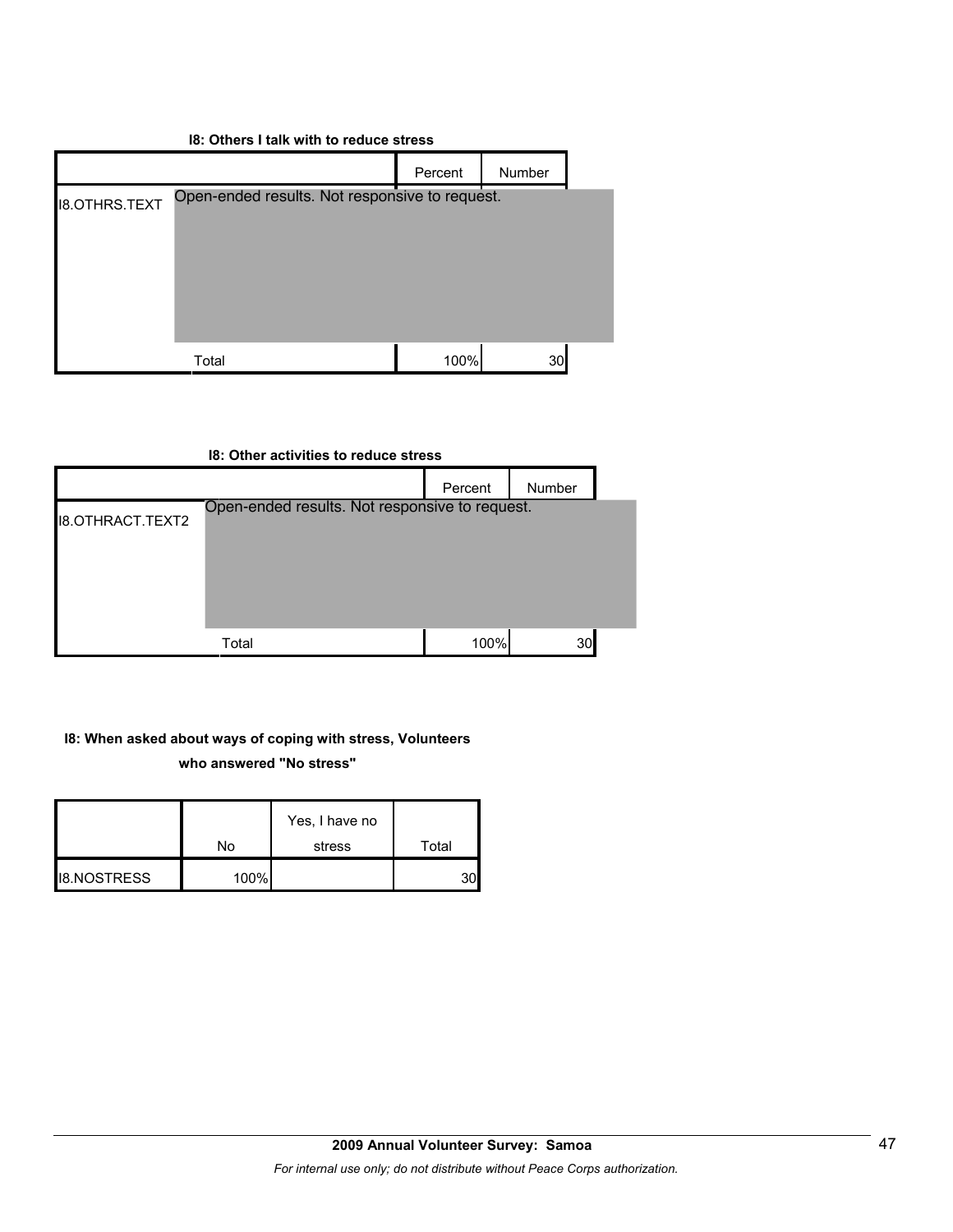# **J. Overall Assessment of Peace Corps Service**

*This section reports Volunteers' level of satisfaction with their Peace Corps service and their expectations about completing their service.* 

|     | Not at all | Minimally | Moderately | Considerably | Exceptionally | $\tau$ otal |
|-----|------------|-----------|------------|--------------|---------------|-------------|
| J1A |            | 10%       | 30%        | 50%          | 10%           | 30.         |

**J1a: How personally rewarding do you find your overall Peace Corps service?**



J1a: How personally rewarding do you find your overall Peace Corps<br>service?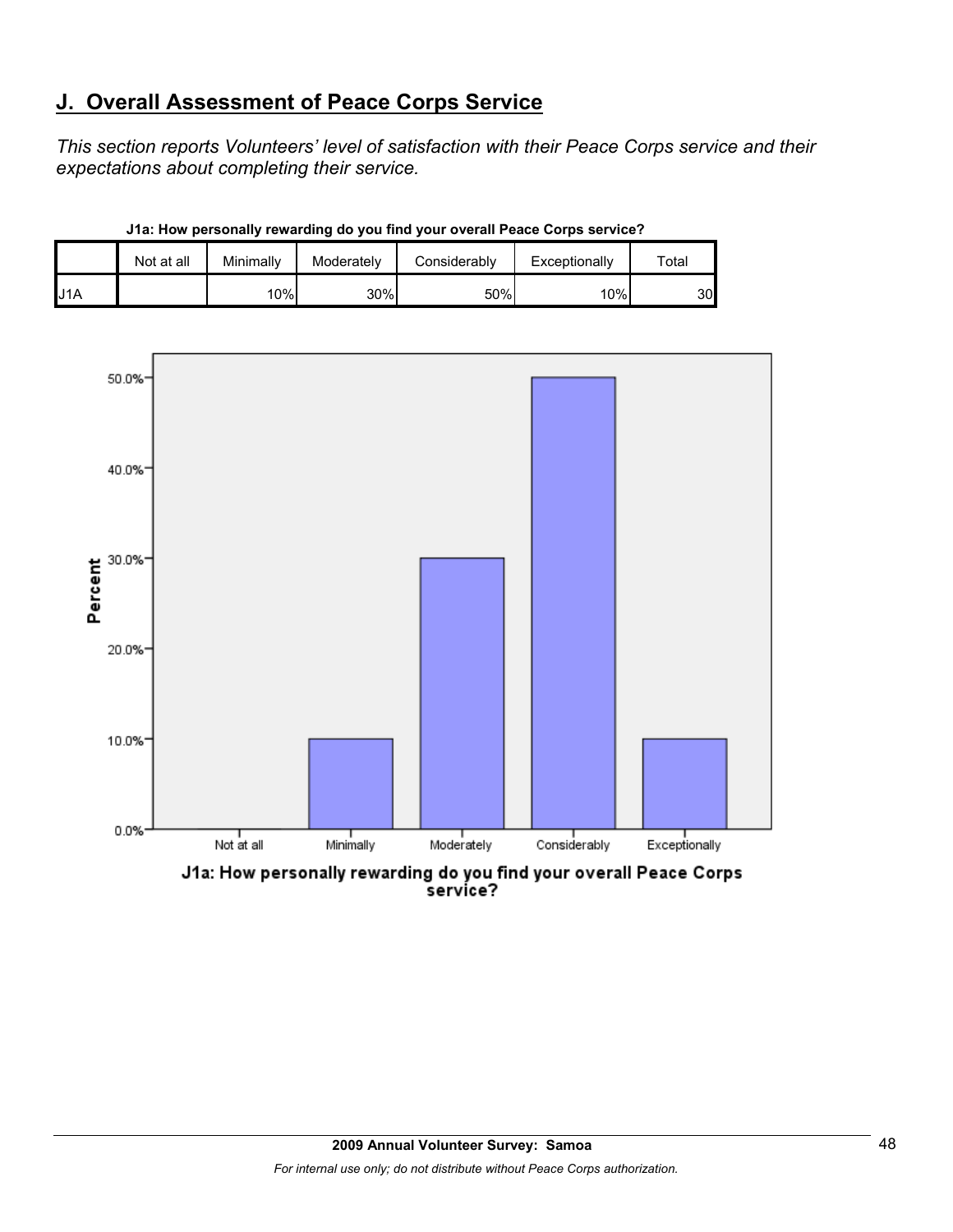

**J1b: How personally rewarding do you find your community involvement?**



J1b: How personally rewarding do you find your community involvement?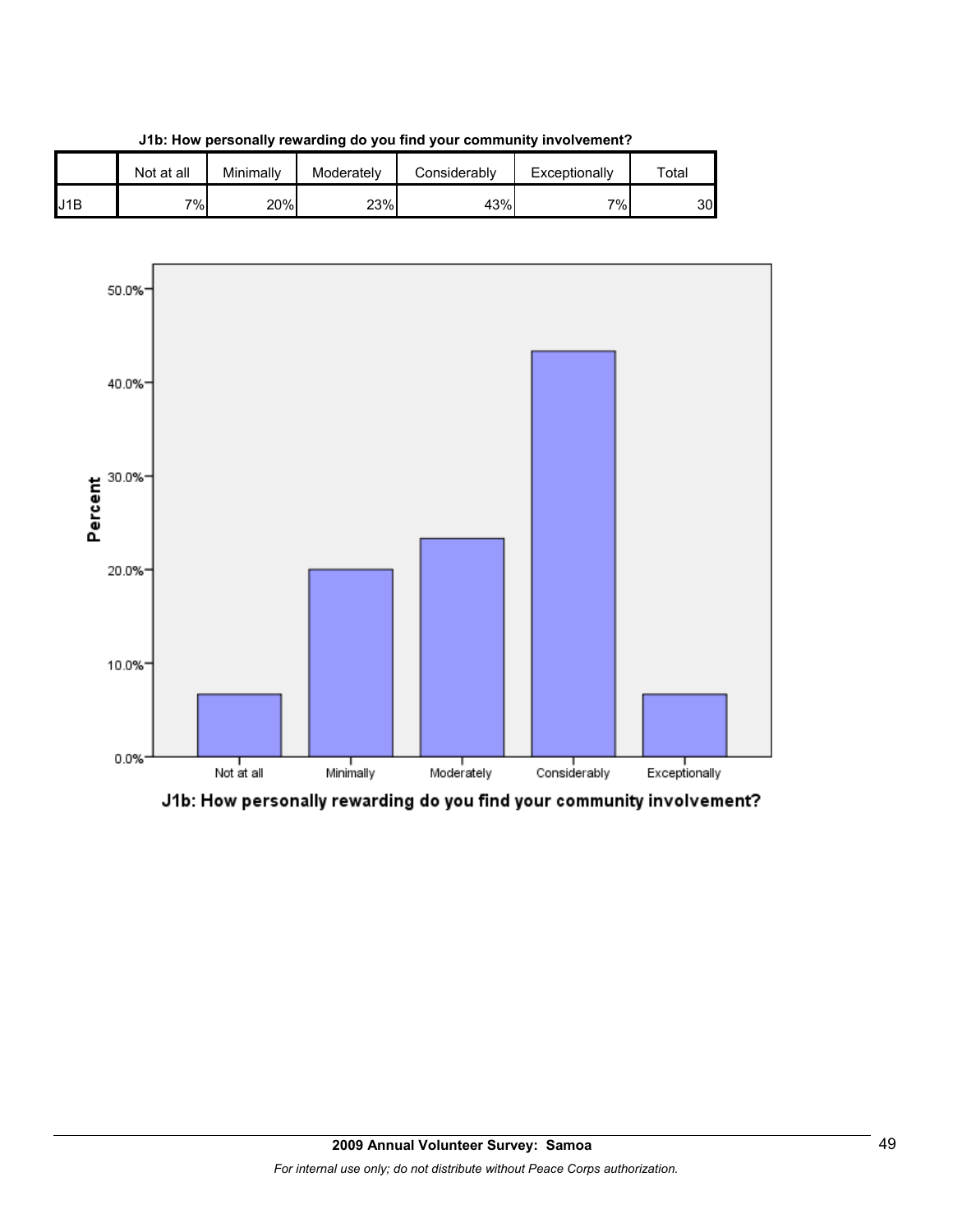





J1c: How personally rewarding do you find your experience with other<br>Volunteers?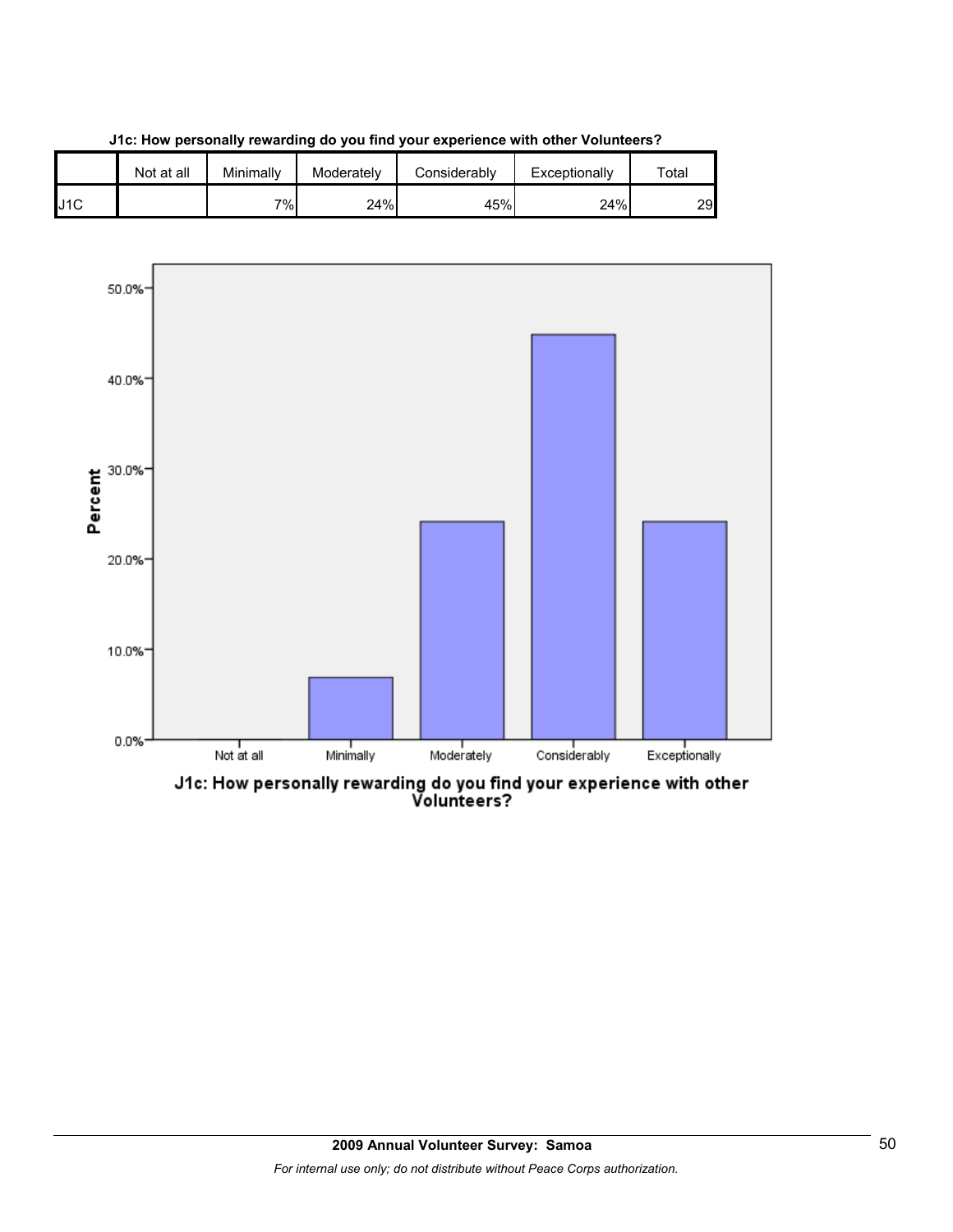



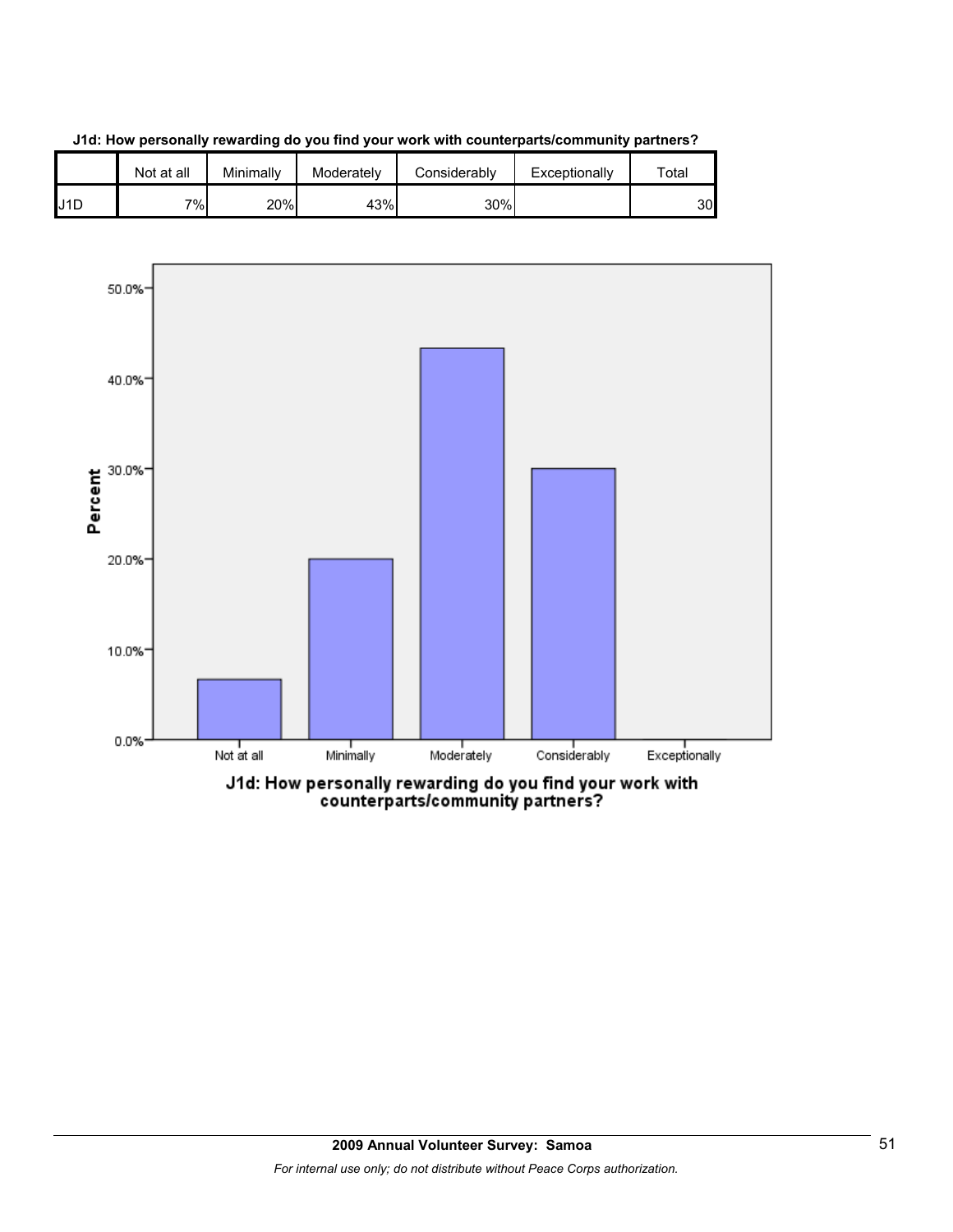



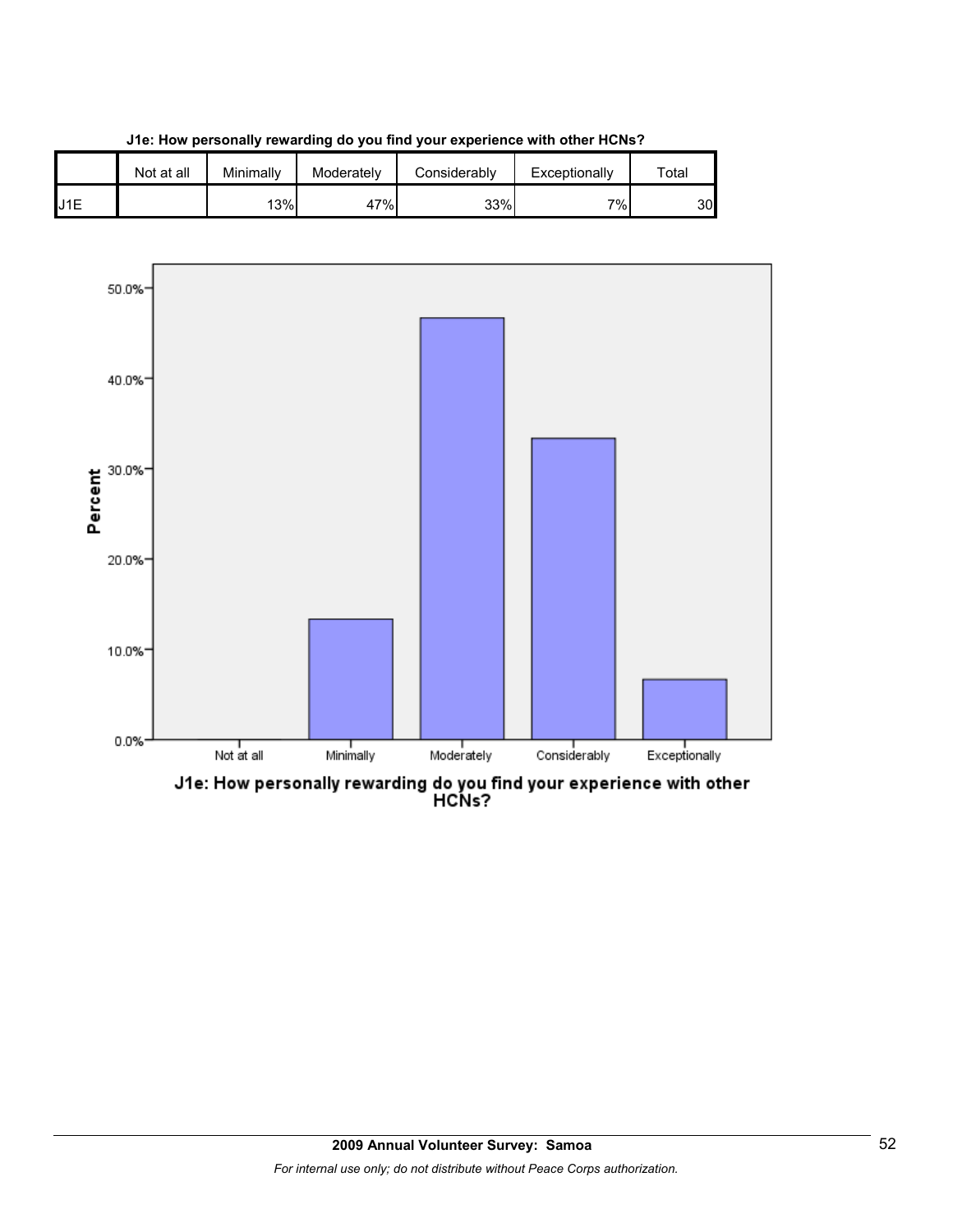





J2a (PCVs at post 9 months+ months): Rate how well you think you<br>achieved Goal 1.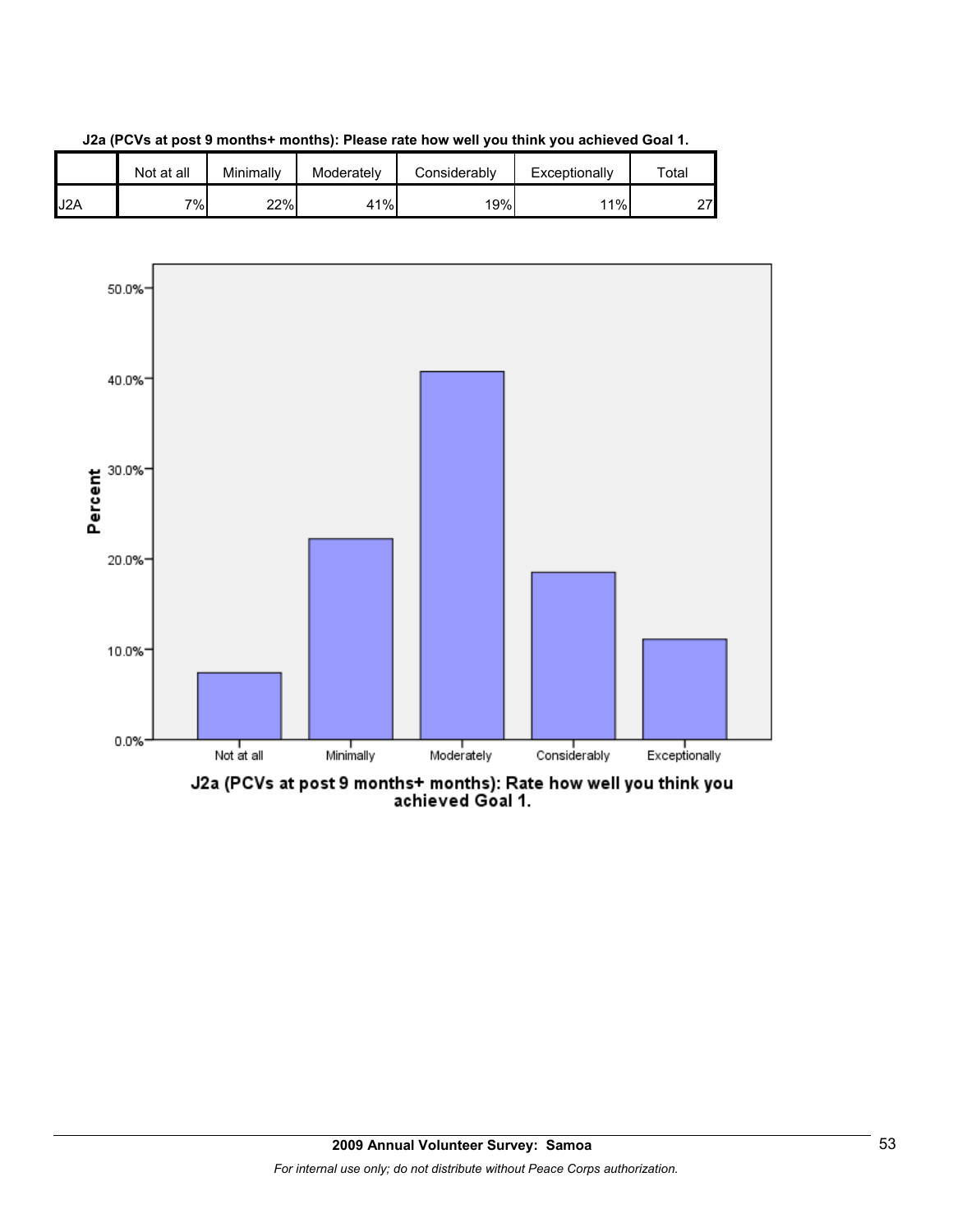





J2b (PCVs at post 9 months+ months): Rate how well you think you<br>achieved Goal 2.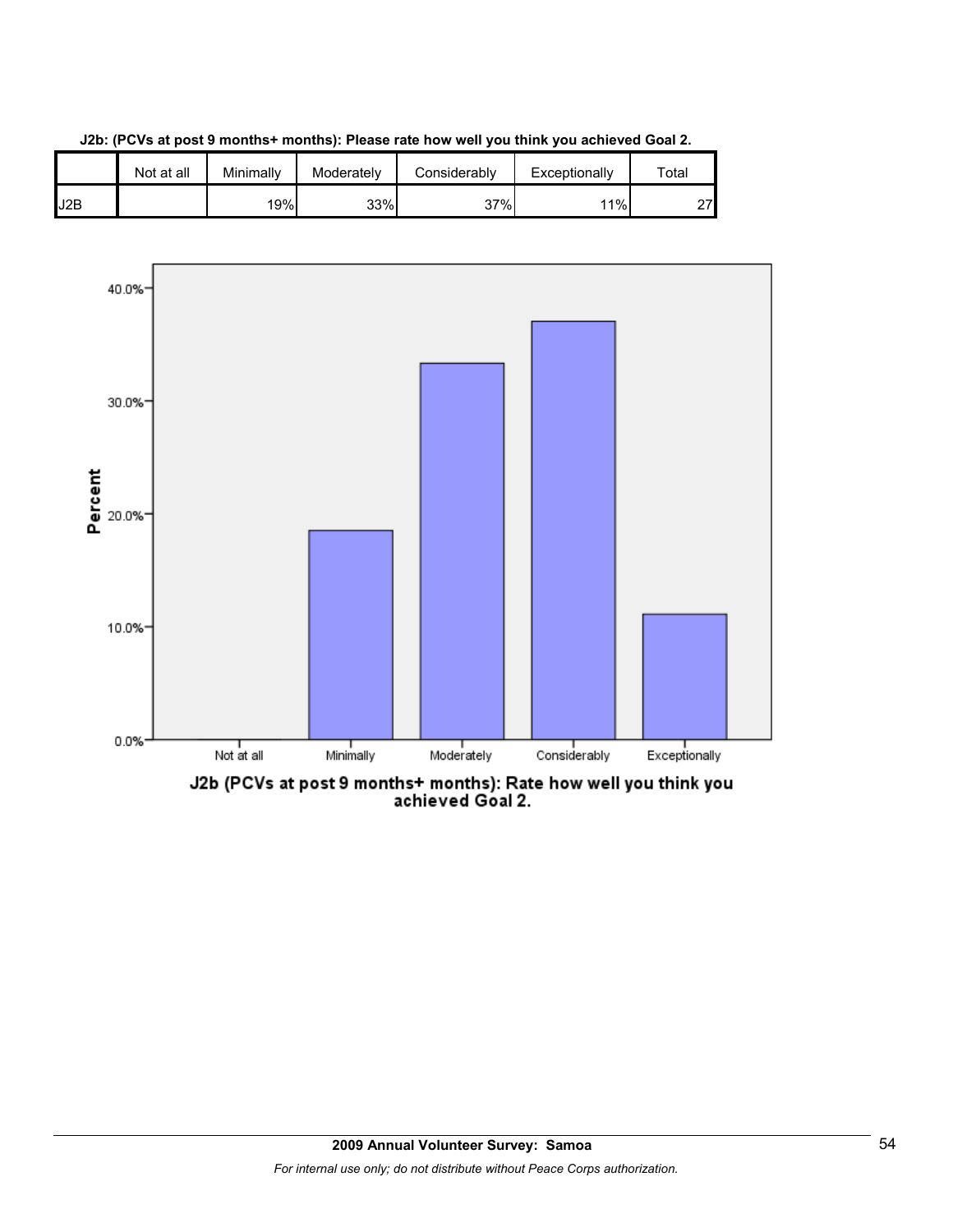





J2c (PCVs at post 9 months+ months): Please rate how well you think you<br>achieved Goal 3.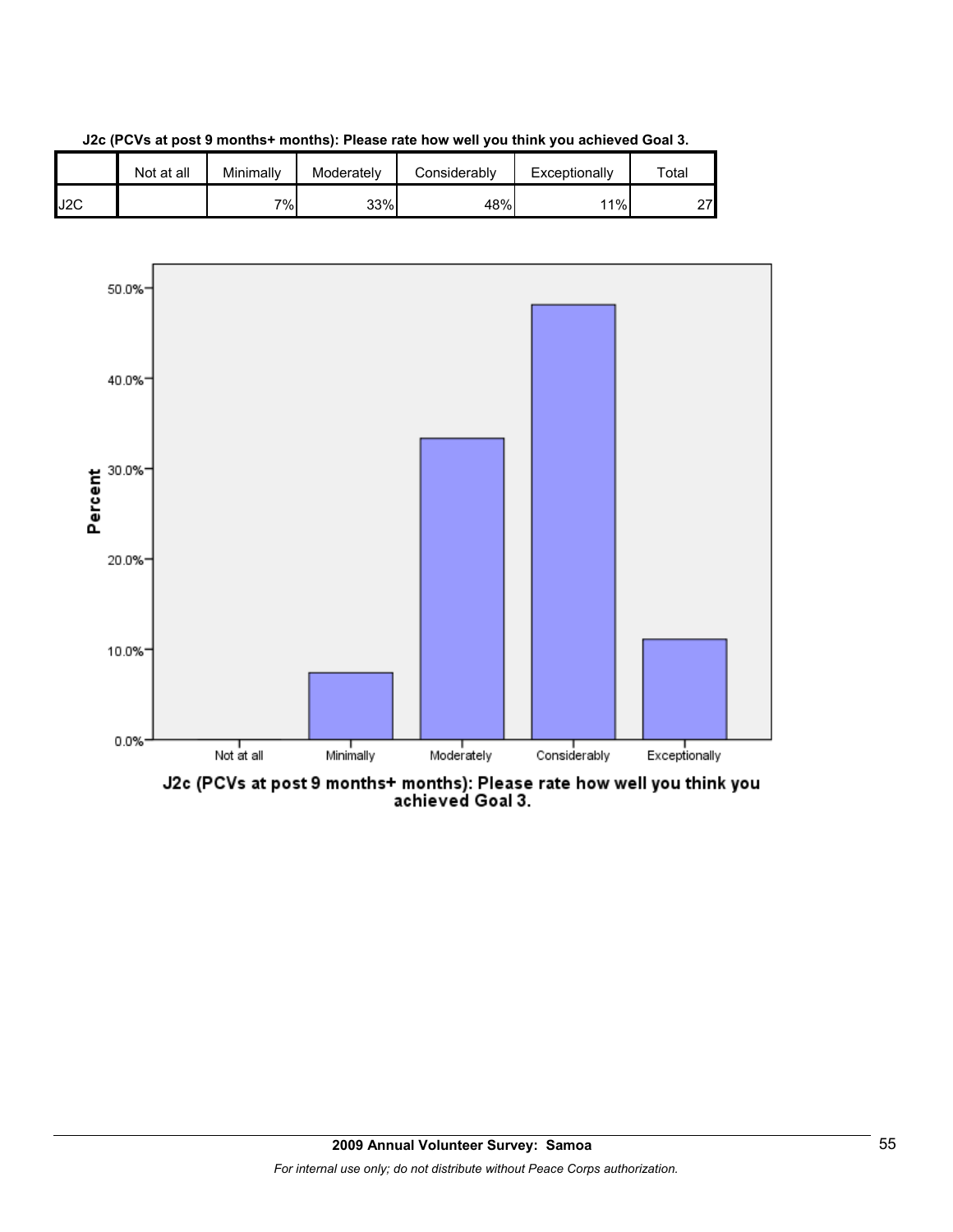**J3: Today, would you make the same decision to join the Peace Corps?**

|    | No | Not likely | Possibly | Probably | Definitely | Total |
|----|----|------------|----------|----------|------------|-------|
| J3 |    |            | 13%      | 13%      | 73%∣       | 30    |

**J4: Would you recommend Peace Corps service to others you think are qualified?**

|     | No | Not likely | Possibly | Probably | Definitely | $\tau$ otal |
|-----|----|------------|----------|----------|------------|-------------|
| IJ4 | 3% |            | 7%       | $7\%$    | 73%        | 30          |

**J5: Do you intend to complete your Peace Corps service?**

|              | No | Not sure | Yes | Might extend | ⊤otal |
|--------------|----|----------|-----|--------------|-------|
| $\mathsf{L}$ |    | 3%       | 73% | 23%          | 30    |

| J6: Would your host country benefit most if the Peace Corps program was---? |  |
|-----------------------------------------------------------------------------|--|
|-----------------------------------------------------------------------------|--|

|     |              |         | Refocused/redesig |                  |          |       |
|-----|--------------|---------|-------------------|------------------|----------|-------|
|     | Discontinued | Reduced | ned               | Maintained as is | Expanded | Total |
| IJ6 | 37%          | $7\%$   | 47%               | 7%               | 3%       | 30    |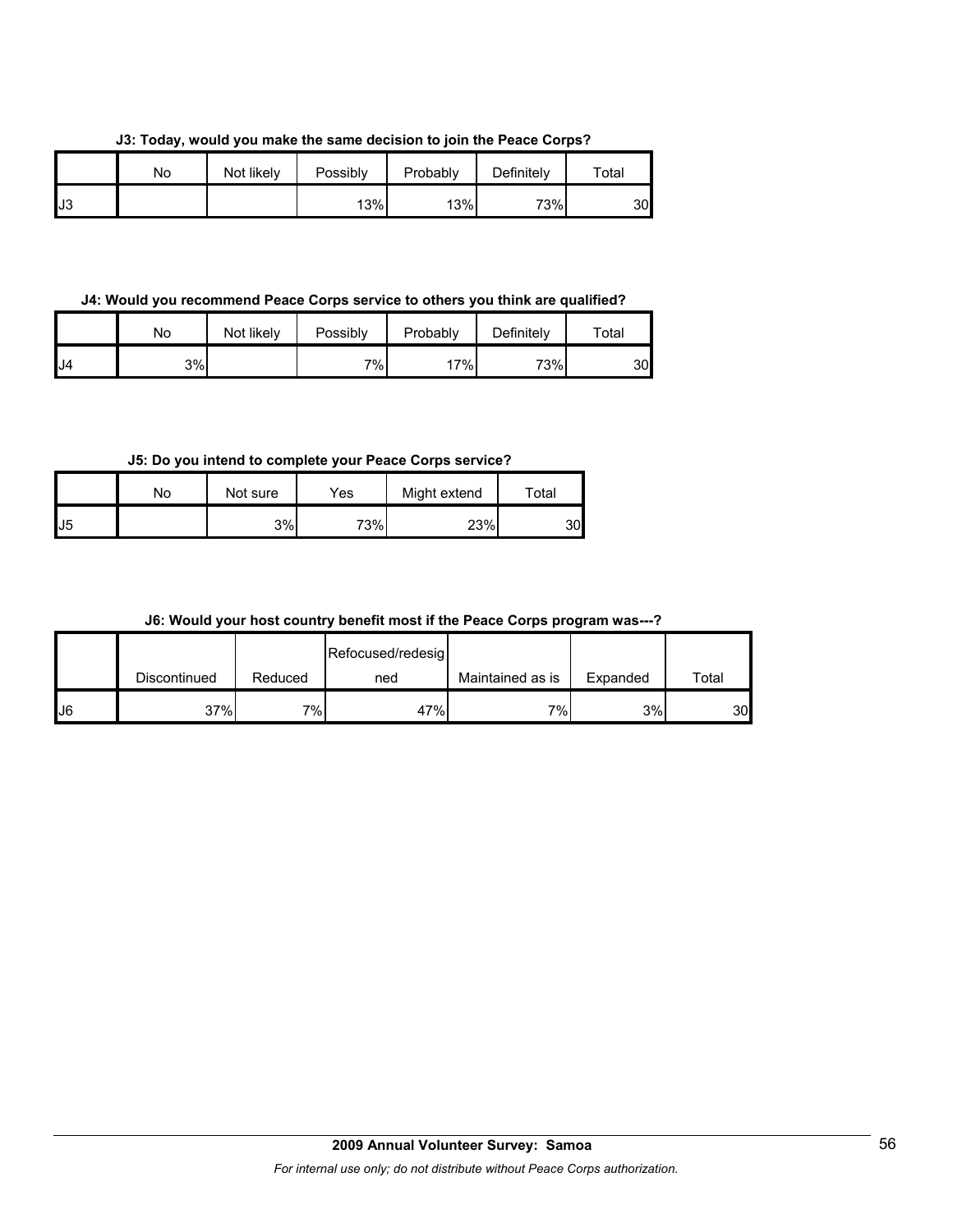# **K. Activities After Peace Corps Service**

*This section reports on Volunteers' plans for after they have completed their Peace Corps Service.* 

# **K1: What are your plans after your Peace Corps service? Work in**

| government.       |         |                    |  |  |  |
|-------------------|---------|--------------------|--|--|--|
| Government        |         |                    |  |  |  |
| In your host      |         |                    |  |  |  |
| In the $U.S.$     | country | In another country |  |  |  |
| 100%<br>50%<br>0% |         |                    |  |  |  |

\* Percent of cases was used. Percentages will be greater than 100 since

Volunteers were asked to select all that applied.

# **K1: What are your plans after your Peace Corps service? Work in the**

| private sector.       |         |                    |  |  |  |
|-----------------------|---------|--------------------|--|--|--|
| <b>Private Sector</b> |         |                    |  |  |  |
| In your host          |         |                    |  |  |  |
| In the $U.S.$         | country | In another country |  |  |  |
| 0%                    | 0%      | 0%                 |  |  |  |

\* Percent of cases was used. Percentages will be greater than 100 since

Volunteers were asked to select all that applied.

# **K1: What are your plans after your Peace Corps service? Work for an**

**NGO.**

| <b>NGO</b>   |         |                    |   |  |  |
|--------------|---------|--------------------|---|--|--|
| In your host |         |                    |   |  |  |
| In the U.S.  | country | In another country |   |  |  |
| 100%         | 0%      | 0%                 | 1 |  |  |

\* Percent of cases was used. Percentages will be greater than 100 since

Volunteers were asked to select all that applied.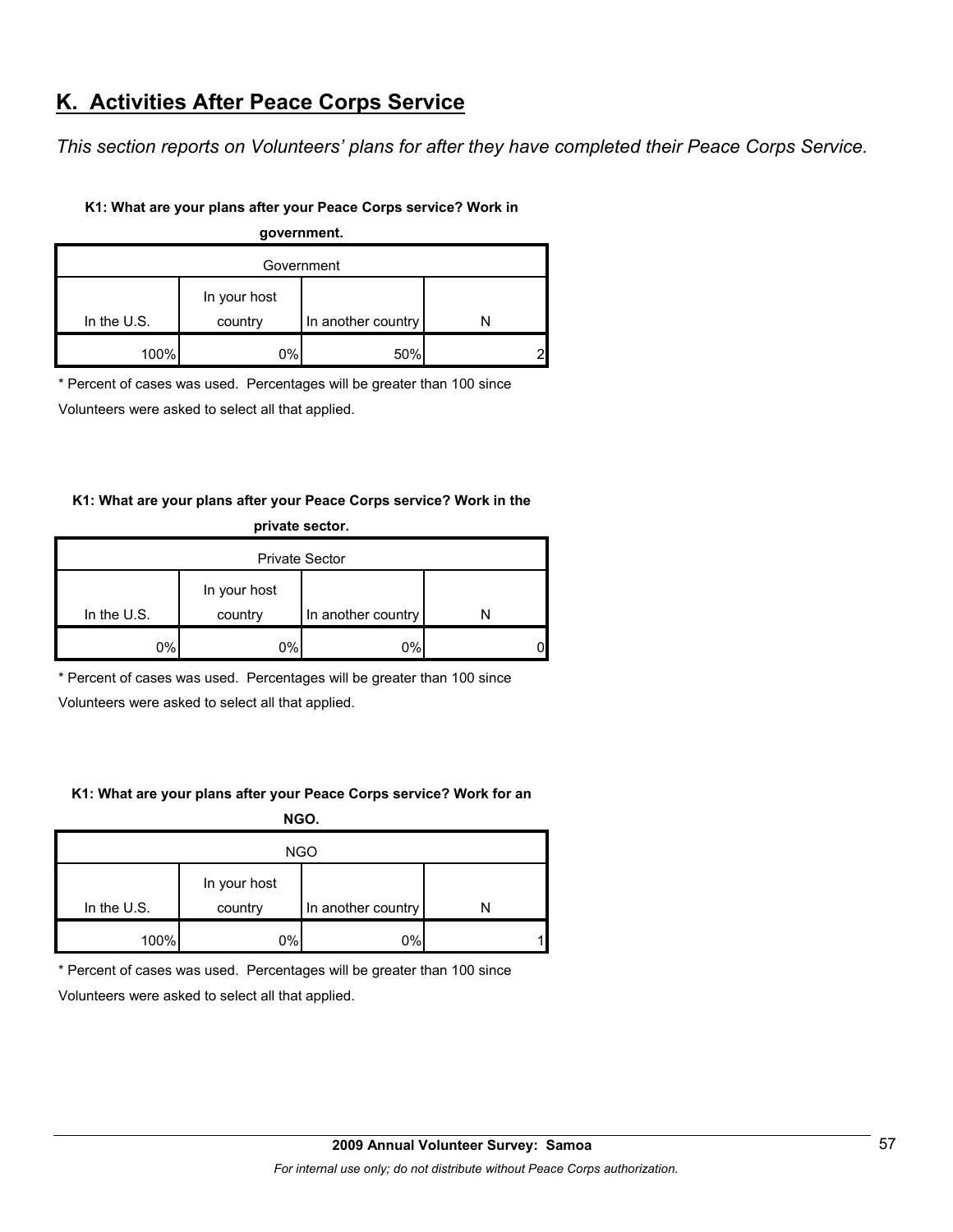### **K1: What are your plans after your Peace Corps service? Work for PC Response.**

| -----------          |                         |                    |  |  |  |
|----------------------|-------------------------|--------------------|--|--|--|
| Peace Corps Response |                         |                    |  |  |  |
| In the $U.S.$        | In your host<br>country | In another country |  |  |  |
| 100%                 | 100%                    | 100%               |  |  |  |

\* Percent of cases was used. Percentages will be greater than 100 since Volunteers were asked to select all that applied.

# **K1: What are your plans after your Peace Corps service? Continue to participate in volunteer activities.**

| <b>Volunteer Activities</b> |                         |                    |  |  |  |
|-----------------------------|-------------------------|--------------------|--|--|--|
| In the $U.S.$               | In your host<br>country | In another country |  |  |  |
|                             |                         |                    |  |  |  |
| 100%                        | 25%                     | 75%                |  |  |  |

\* Percent of cases was used. Percentages will be greater than 100 since

Volunteers were asked to select all that applied.

# **K1: What are your plans after your Peace Corps service? Graduate school/academic credentialing.**

| Graduate School |              |                    |   |  |  |
|-----------------|--------------|--------------------|---|--|--|
|                 | In your host |                    |   |  |  |
| In the $U.S.$   | country      | In another country |   |  |  |
| 100%            | 0%l          | 20%                | 5 |  |  |

\* Percent of cases was used. Percentages will be greater than 100 since

Volunteers were asked to select all that applied.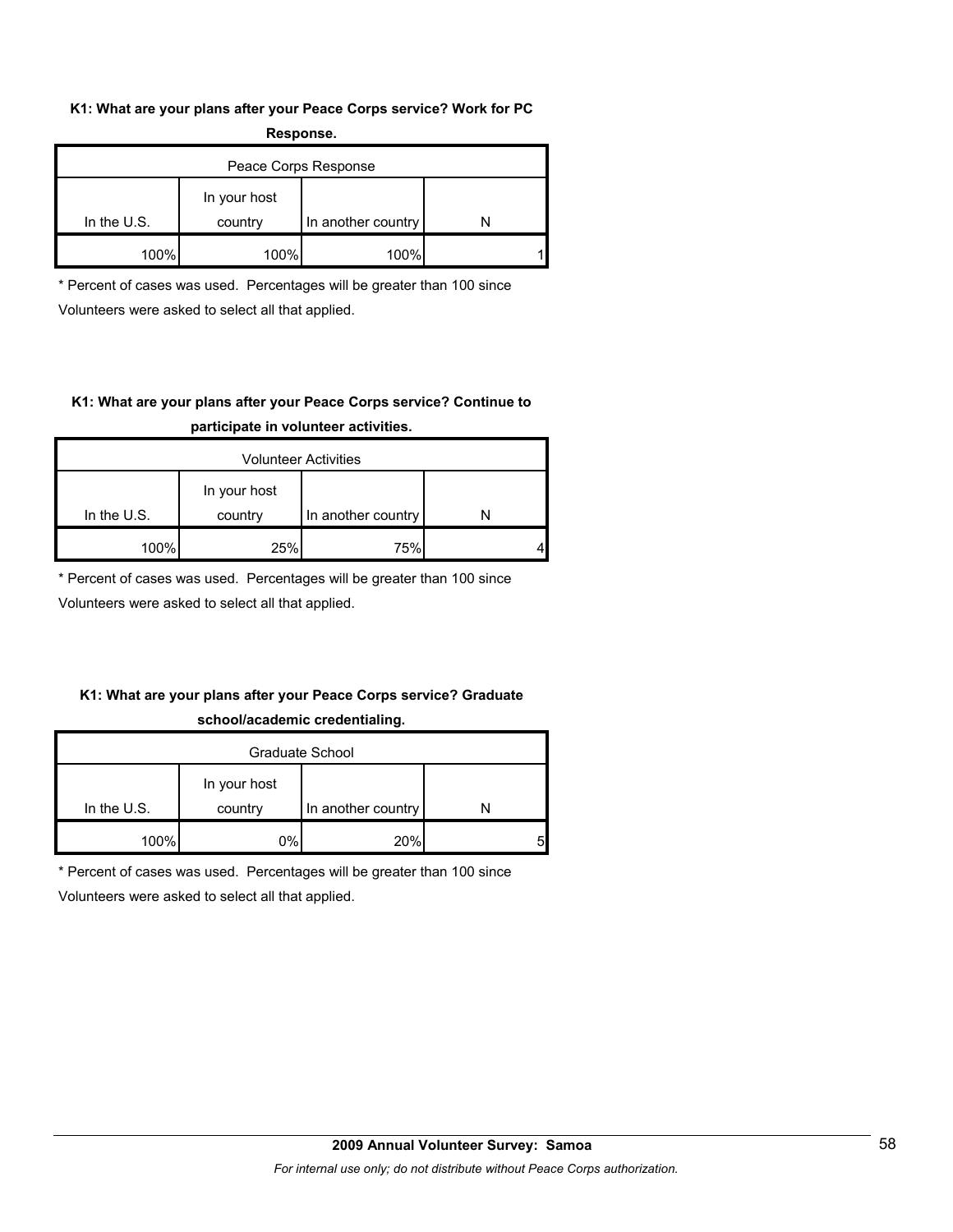### **K1: What are your plans after your Peace Corps service? Travel.**

| Travel      |                         |                    |  |  |
|-------------|-------------------------|--------------------|--|--|
| In the U.S. | In your host<br>country | In another country |  |  |
| 75%         | 25%                     | 100%               |  |  |

\* Percent of cases was used. Percentages will be greater than 100 since Volunteers were asked to select all that applied.

### **K1: What are your plans after your Peace Corps service? Other.**

| Other         |                         |                    |   |  |  |
|---------------|-------------------------|--------------------|---|--|--|
| In the $U.S.$ | In your host<br>country | In another country |   |  |  |
| 100%          | 0%                      | 0%                 | 4 |  |  |

\* Percent of cases was used. Percentages will be greater than 100 since

Volunteers were asked to select all that applied.

# **K2:How prepared do you feel to share your Peace Corps experience and knowledge of your host**

**country** 

**with others in the United States when you return?**

|                                  | Not at all | Minimally | Moderately | Considerably | Total           |
|----------------------------------|------------|-----------|------------|--------------|-----------------|
| How prepared do you feel to      | 0%         | 0%        | 40%        | 60%          |                 |
| share your Peace Corps           |            |           |            |              |                 |
| experience and knowledge of      |            |           |            |              |                 |
| your host country with others in |            |           |            |              | 10 <sup>°</sup> |
| the United States when you       |            |           |            |              |                 |
| return?                          |            |           |            |              |                 |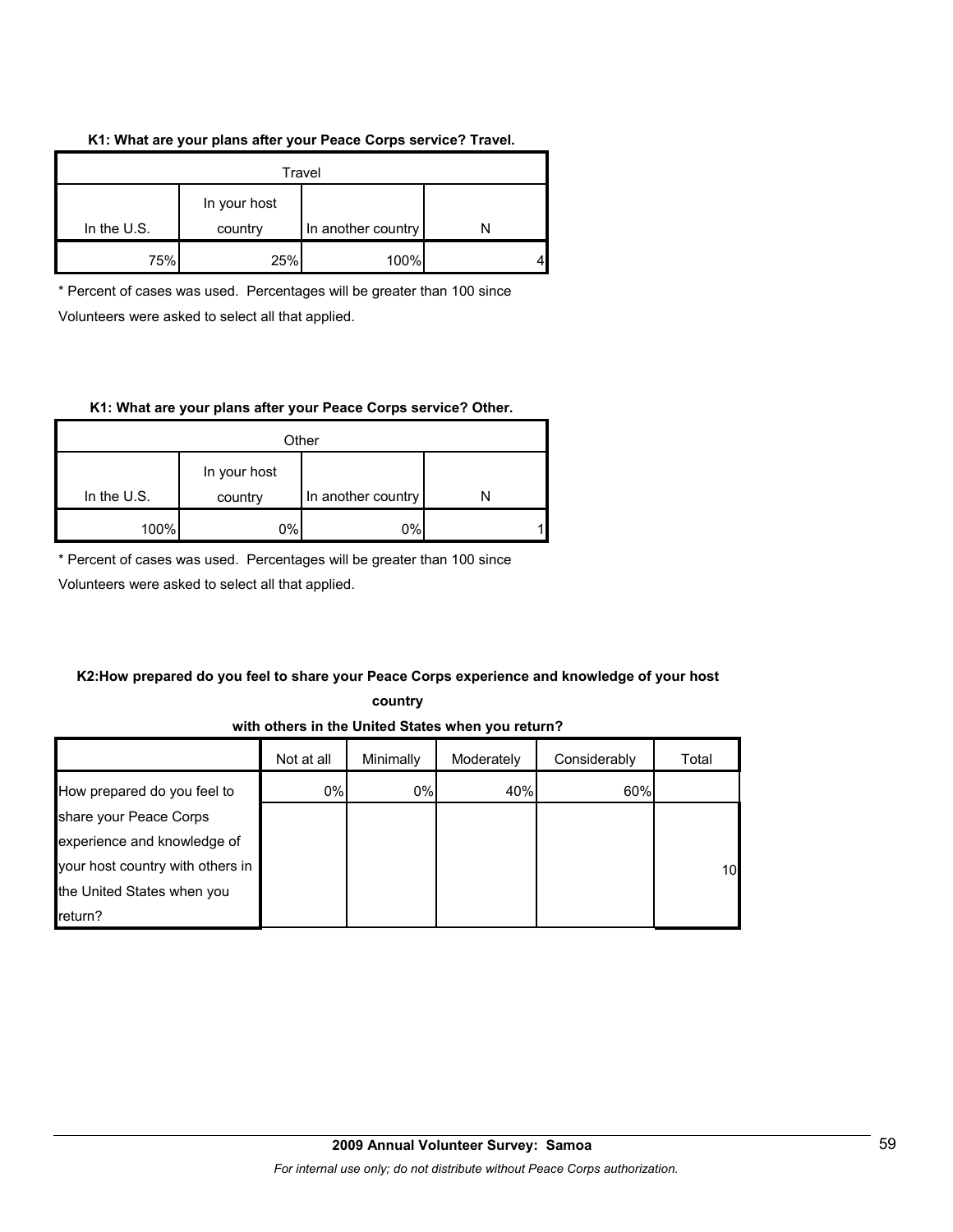|                                 | Not at all | Minimally | Moderately | Considerably | Exceptionally | Total |
|---------------------------------|------------|-----------|------------|--------------|---------------|-------|
| How well do you feel Peace      | 0%l        | 11%       | 56%        | 33%          | 0%            |       |
| Corps has prepared you for life |            |           |            |              |               |       |
| in the U.S. after your return?  |            |           |            |              |               | 9     |

**K3: How well do you feel Peace Corps has prepared you for life in the U. S. after you return?**

### **K6: Have your life/career goals changed because of your Peace**

| <b>Corps service?</b>       |     |     |       |  |  |
|-----------------------------|-----|-----|-------|--|--|
|                             | No  | Yes | Total |  |  |
| Have your life/career goals | 50% | 50% |       |  |  |
| changed because of your     |     |     |       |  |  |
| Peace Corps service?        |     |     | 10    |  |  |

# **K7: How well informed are you about the following opportunities for returned Volunteers:**

|                                                  | Not informed | Somewhat<br>informed | Well informed | N  |
|--------------------------------------------------|--------------|----------------------|---------------|----|
| Peace Corps Response                             | 60%          | 20%                  | 20%           | 10 |
| Peace Corps' Fellows/USA<br>program              | 30%          | 40%                  | 30%           | 10 |
| Noncompetitive eligibility                       | 30%          | 50%                  | 20%           | 10 |
| <b>RPCV Career Center in</b><br>Washington, D.C. | 70%          | 30%                  | 0%            | 10 |
| <b>Returned Volunteer Services</b>               | 60%          | 40%                  | $0\%$         | 10 |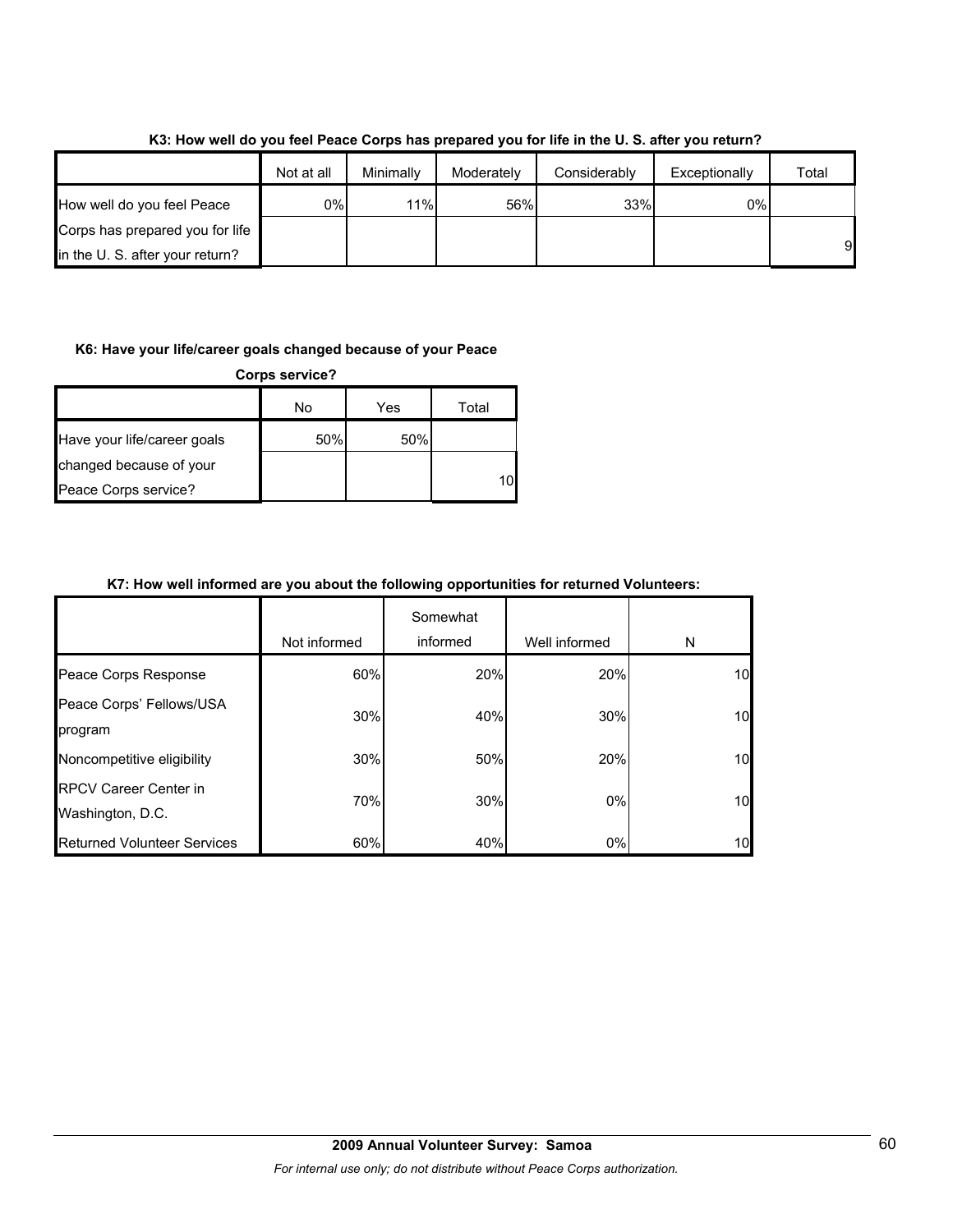| K8: How did you first learn about the Fellows/USA program? |                                               |       |   |  |
|------------------------------------------------------------|-----------------------------------------------|-------|---|--|
| Learn about Fellows/USA                                    | PC Website                                    | 71%   |   |  |
| program                                                    | Other                                         | 29%   |   |  |
|                                                            | From a recruiter                              | 14%   |   |  |
|                                                            | Word of mouth                                 | 14%   |   |  |
|                                                            | From staff in the host country's<br>PC office | 14%   |   |  |
|                                                            | Hotline                                       | $0\%$ |   |  |
|                                                            | At PST                                        | $0\%$ |   |  |
|                                                            | At IST                                        | 0%    |   |  |
|                                                            | Mid-service mailing from PC                   | 0%    |   |  |
|                                                            | At COS Conference                             | $0\%$ |   |  |
|                                                            | University website                            | 0%    |   |  |
|                                                            | At post's information resource<br>center      | $0\%$ |   |  |
|                                                            | N                                             |       | 7 |  |

\* Percent of cases was used. Percentages will be greater than 100 since Volunteers were asked to select all that applied.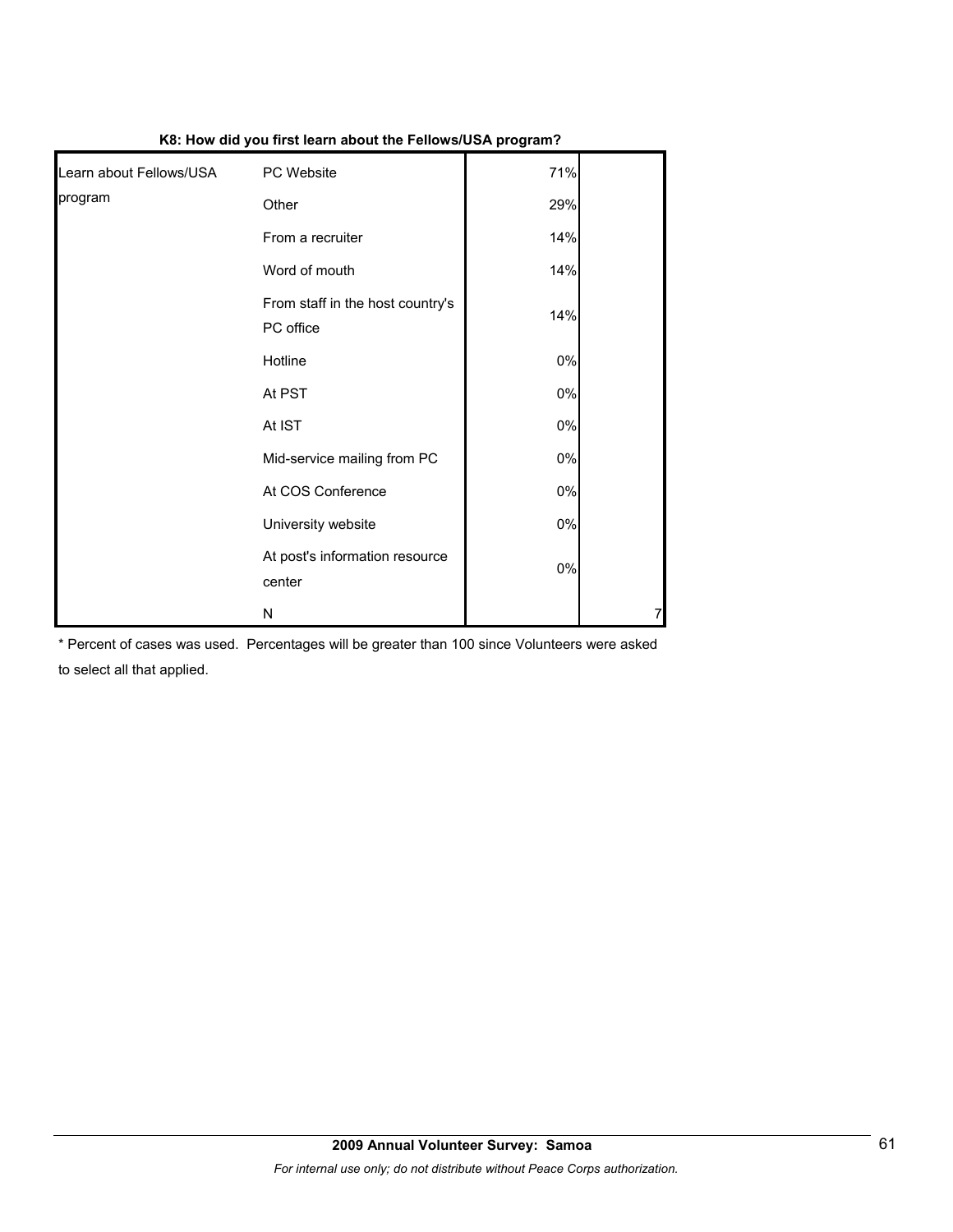#### **K9: Which of the following resources do you think will be helpful as you exit**

|              | <b>Feace Corps Service?</b>                                               |     |    |
|--------------|---------------------------------------------------------------------------|-----|----|
| K9 Resources | <b>RPCV Handbook</b>                                                      | 70% |    |
|              | Applying to federal government<br>with RPCV noncompetitive<br>eligibility | 70% |    |
|              | Guide to speaking about my PC<br>service to others (third goal)           | 60% |    |
|              | Access to free job bulletins                                              | 60% |    |
|              | Career Resource Manual                                                    | 50% |    |
|              | List of RPCVs willing to talk to<br>me about their careers                | 50% |    |
|              | Electronic newsletter with job<br>postings and career advice              | 50% |    |
|              | RPCV job search webinars                                                  | 50% |    |
|              | RPCV career conferences                                                   | 40% |    |
|              | Connection with RPCVs<br>through a mentoring program                      | 30% |    |
|              | Self-assessment software (SIGI<br>3)                                      | 10% |    |
|              | <b>NOT SURE</b>                                                           | 10% |    |
|              | Other                                                                     | 0%  |    |
|              | N                                                                         |     | 10 |

**Peace Corps service?**

\* Percent of cases was used. Percentages will be greater than 100 since Volunteers were asked to select all that applied.